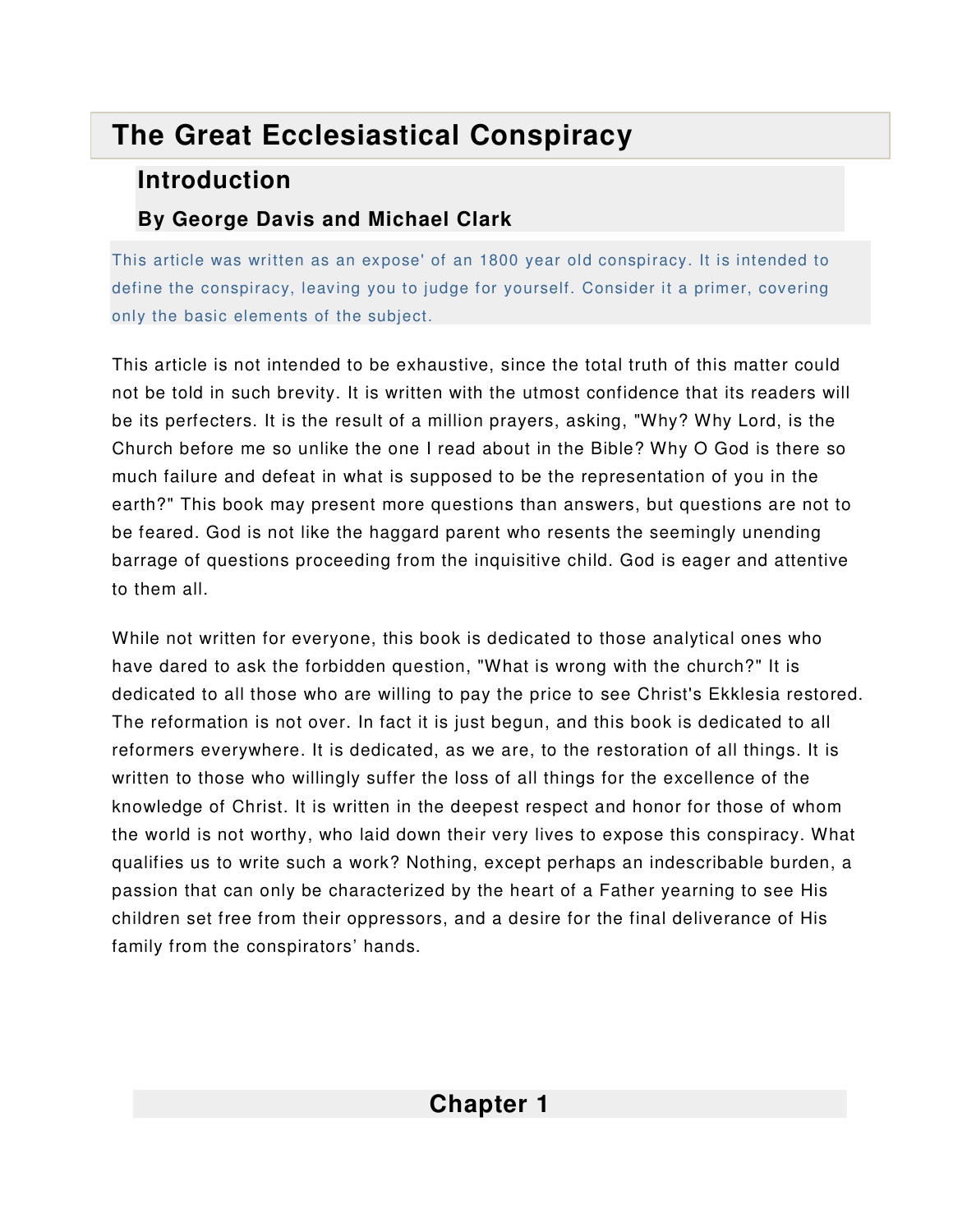## **The King's New Bible**

History is brimming with men whose hearts were forged in times of religious tyranny. The abuses increased until someone came forth with God's cry for freedom. Men like Peter Waldo, John Wycliffe, John Hus, Savonarola, Martin Luther, Huldreich Zwingli, and John Calvin, to name a few. Some of these gave their very lives for that declaration.

These were men crying for reformation. The word reformation implies that the church to be reformed was deformed or malformed. What was in need of reformation? What was wrong? Some things seemed obvious, but average people had no way of proving or disproving their suspicions. If they did speak up their lives would be endangered by the very institution that claimed to speak for the God of love. The terror that plagued the hearts and minds at the very mention of the word heretic kept them silent, for the end of everyone who was given the title was the same--burning at the stake.

There was one that would not keep silent. His keen mind had been honed in the finest schools of 15th century England. William Tyndale was a graduate of Oxford and Cambridge, a Greek scholar. He was a man moved by compassion for the plight of the people of England. He despised the tyranny of the papal Church, showing his contempt by referring to its priesthood as scribes and Pharisees.

"Moreover, because the kingdom of heaven, which is the scripture and word of God, may be so locked up, that he which readeth or heareth it, cannot understand it: as Christ testifieth how the Scribes and the Pharisees had so shut it up (Matt 23) and had taken away the key of knowledge (Luke 11) that their Jews which thought themselves within, were yet so locked out, and are to this day that they can understand no sentence of the scripture unto salvation, though they can rehearse the texts everywhere and dispute thereof as subtly as the popish doctors of dunce's dark learning, which with their sophistry, served us, as the Pharisees did the Jews…" (Tyndale's New Testament, Preface 1534)

Furthermore, he accused them of altering the scriptures to suit their own purpose.

"I thought it my duty (most dear reader) to warn thee before and to show thee the right way in, and to give thee the true key to open it withal, and to arm thee against false prophets and malicious hypocrites whose perpetual study is to leavn the scripture with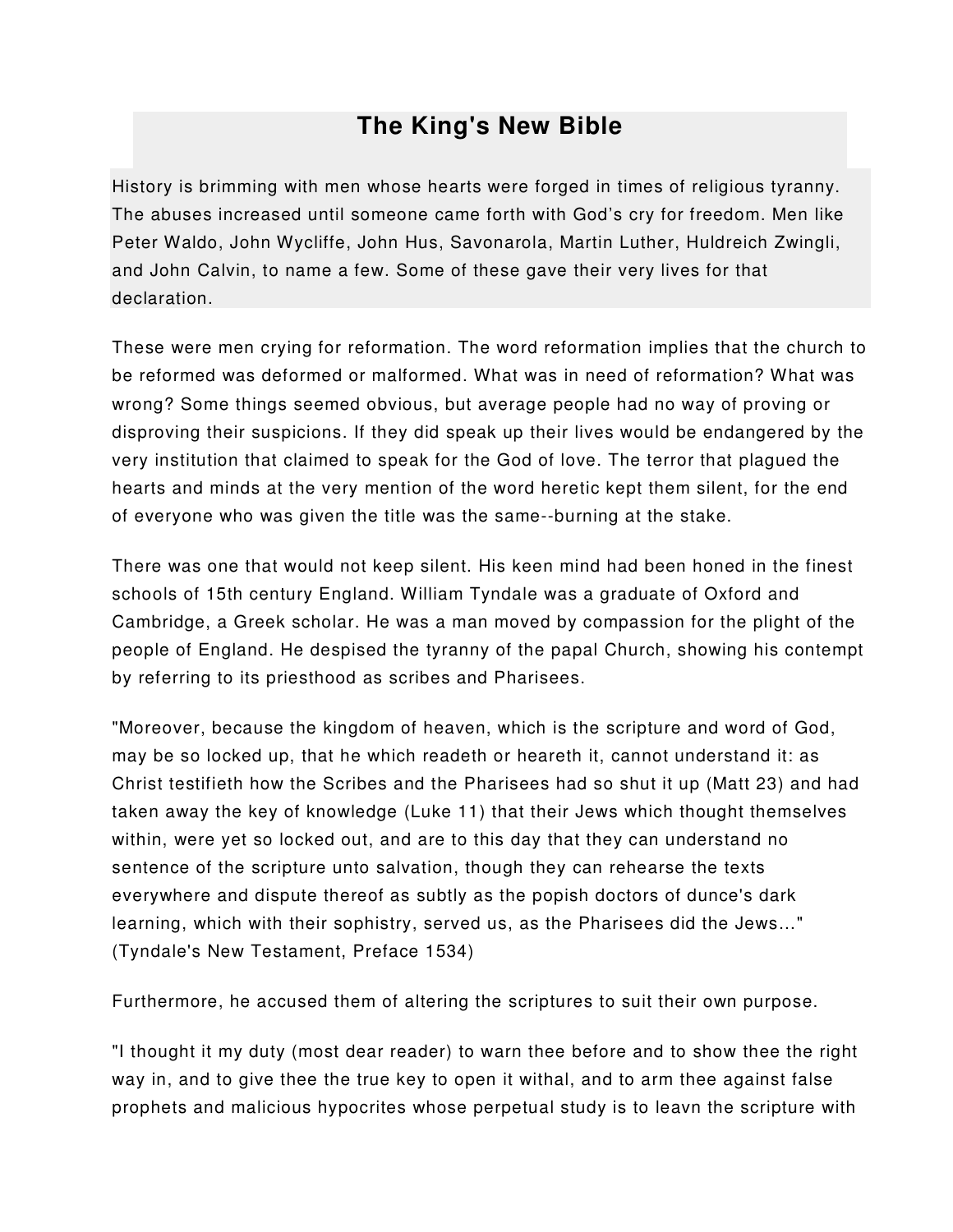glosses, and there to lock it up where it should save thy soul, and to make us shoot at a wrong mark, to put our trust in those things that profit their bellies only and slay our souls." (Ibid, Preface)

Later George Fox wrote:

"Master Tyndale considered this only, or most chiefly, to be the cause of all mischief in the Church, that the Scriptures of God were hidden from the people's eyes; for so long the abominable doings and idolatries maintained by the pharisaical clergy could not be espied; and therefore all their labor was with might and main to keep it down, so that either it should not be read at all, or if it were, they would darken the right sense with the mist of their sophistry, and so entangle those who rebuked or despised their abominations; wresting the Scripture unto their own purpose, contrary unto the meaning of the text, they would so delude the unlearned lay people, that though thou felt in thy heart, and wert sure that all were false that they said, yet couldst thou not solve their subtle riddles." (Foxe, pp. 141-142).

Tyndale's assessment of the problem was that the scriptures were hidden from the eyes of the people. As a result, the people could not solve the priest's subtle riddles. The clergy covered up their abominations and idolatries by hiding the scriptures from the people's eyes and darkening the right sense of the scriptures by their fallacious arguments. This went well beyond mere verbal deceit to tampering with the scriptural text.

Tyndale set himself to solve this problem by producing the world's first English New Testament, translated from the original Greek into the common vernacular of the people. In doing so, he exposed what we call the great ecclesiastical conspiracy that was at the heart of all the abuses. The church had something to protect and protect it they did, and in their usual manner they began to plot the death of the heretic.

Michael Scheifler tells of the general sense of ill will toward Tyndale by those of the papal church, and why.

"Sir Thomas More, had this to say about Tyndale- he calls him 'a beast', as one of the 'hell-hounds that the devil hath in his kennel', discharging a 'filthy foam of blasphemies out of his brutish beastly mouth'...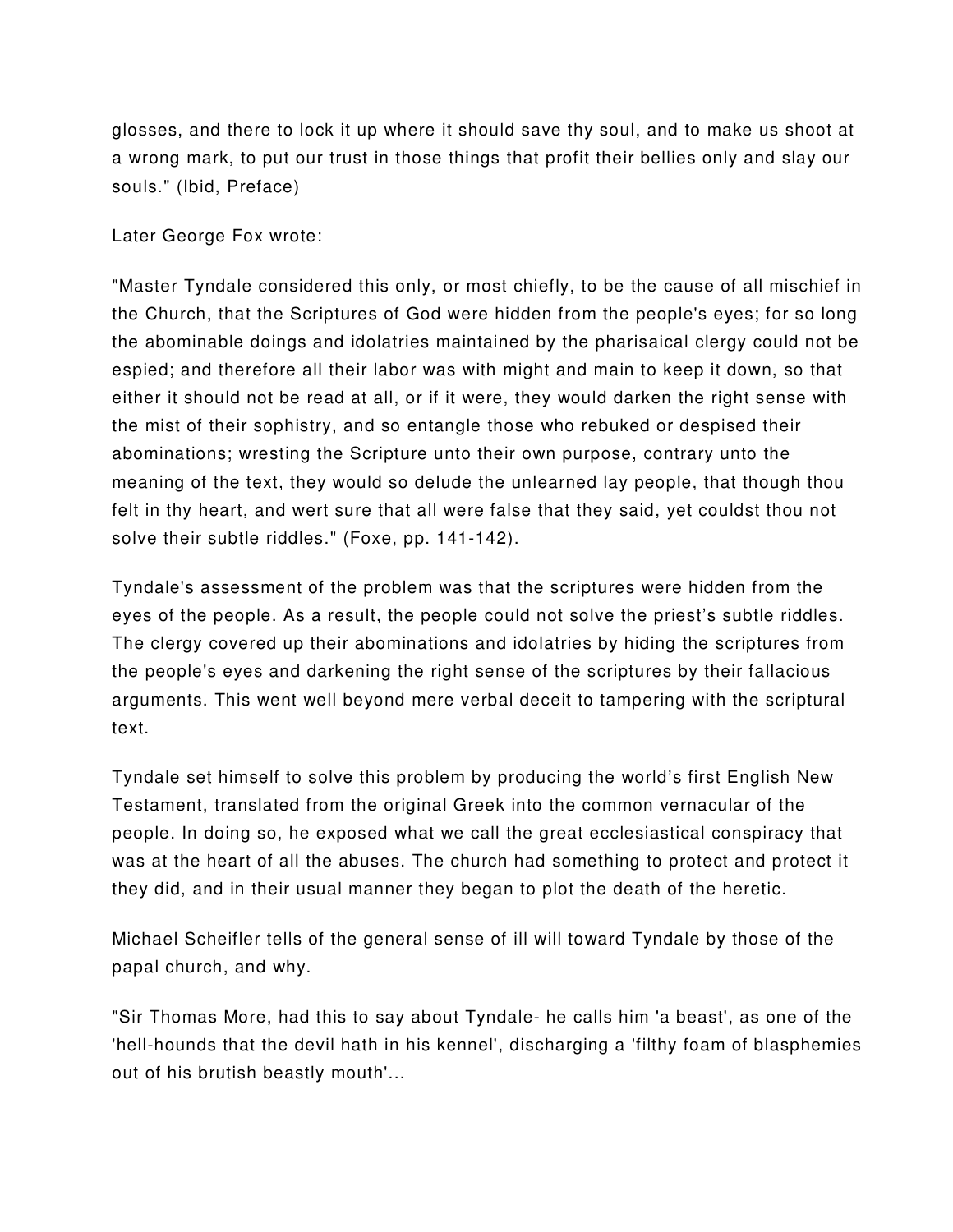"So what had Tyndale done in his translation that was so heretical? According to David Daniell, Tyndale had translated the Greek word for 'elder' as 'elder' instead of 'priest', he had translated the Greek word for 'congregation' as 'congregation' instead of 'church', the Greek word for 'repentance' as 'repentance' instead of 'penance' etc. Why were such differences important to the church? The Roman Church has priests, not elders. A congregation implies a locally autonomous group of believers guided by the Holy Spirit and not a hierarchical unified church subject to a Pope. The Roman Church is built on penance and indulgences to the priest and Church, not repentance to, and forgiveness from God. In trying to faithfully render the Greek into English, Tyndale's translation exposed the errors of the church to the people which quickly brought the wrath of the church down on him." (Michael Scheifler, William Tyndale - Heretical Blasphemer?)

Even the casual reader of history will discover that there was in fact an attempt by the Church of Rome to adulterate the scriptures. An attempt to replace the Greek and Hebrew text with Latin to keep the true meaning of the scriptures from the people, concealing them in a dead language that only scholars knew. It was a conspiracy conceived in hell.

Let us digress for a moment.

By 600 AD Latin was the only language allowed for scripture. The scriptures were thus subject to Papal interpretation and were most certainly altered to suit the church's ecclesiastical paradigm. This explains the hatred for the Hebrew and Greek texts, since the original texts exposed their façade.

## Albert Gilmore explains,

"The languages of the early Bibles, Hebrew and Greek, were no longer of interest. So marked did this lack of interest become that when, after the Renaissance, Cardinal Ximenes published his Polyglot edition with the Latin Vulgate between the Greek and Hebrew versions of the Old Testament, he stated in his preface that it was 'like Jesus between two thieves" (Gilmore, The Bible: Beacon Light of History, Boston: Associated Authors, 1935, p. 170).

Tyndale was right. They were wresting the scriptures unto their own purposes. How far had the church fallen from its original norm? Suffice it to say that it was nothing like its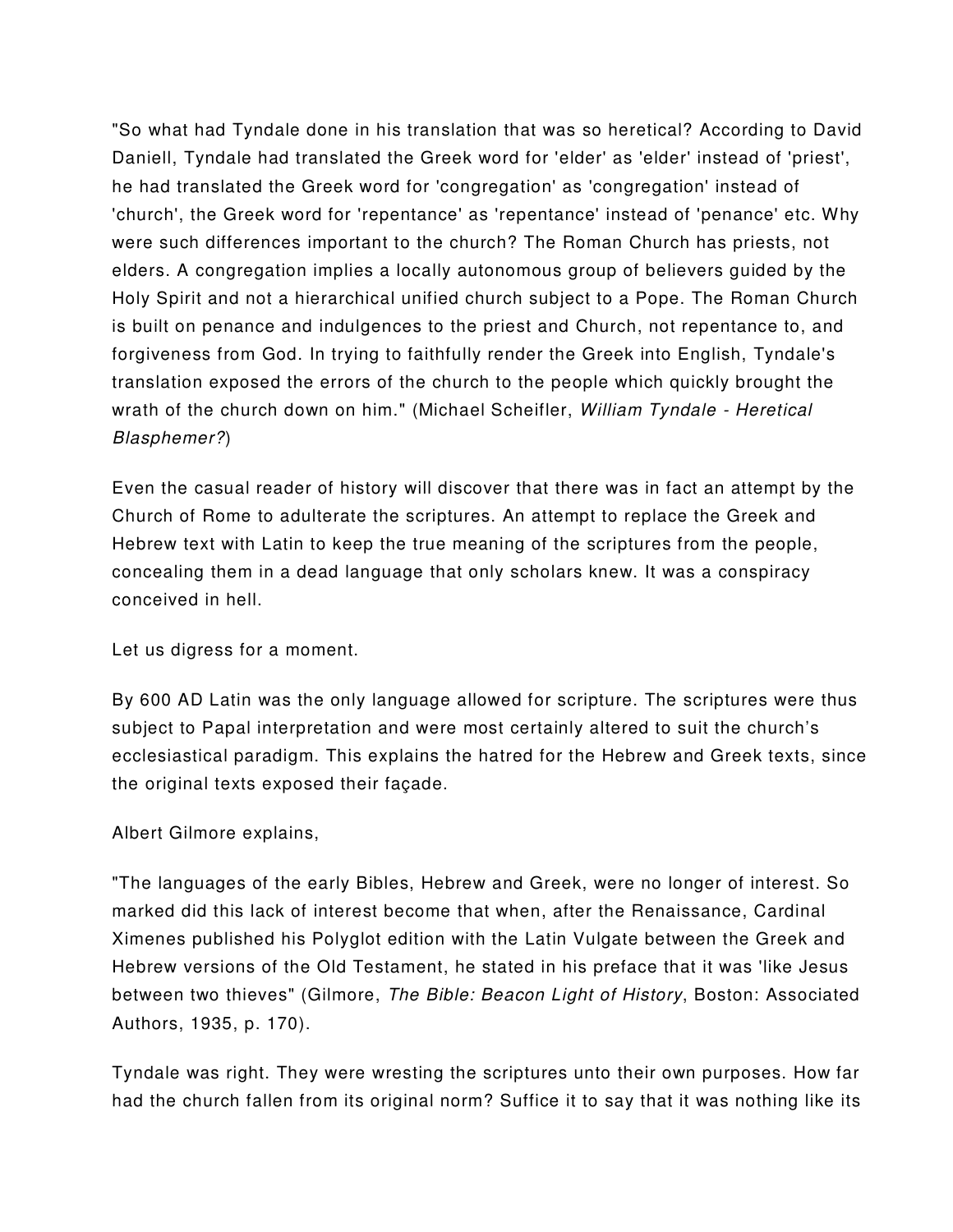founder (Jesus) intended. Amazingly enough, the Bible itself was the primary tool for deception. By the adulteration and misrepresentation of the scriptures, ambitious men justified their jobs in a system ruled by despotic pontiff kings and their hireling bishops. This is no less than a conspiracy that continues to this very day.

The following questions may help us see the depth of this conspiracy.

How did the Greek word Ekklesia, meaning a called out assembly, come to be translated church, a word that is neither Greek or English but is of doubtful Latin or perhaps Scottish origin and implies temple worship? Some believe it to be of pagan origin. Regardless, what is a word that is neither Greek nor English doing in a Greek to English translation?

Why did the Greek words *presbytery* (the elderly), apostle (envoy or sent one), and deacon (servant) remain untranslated into their Anglicized form? Why was the Greek word presbuteros (older or elderly) translated priest? Why indeed! There is little doubt that these words remained untranslated so the clergy could redefine them, interpreting them with the strongest institutional and hierarchical connotations. Was this mere ignorance, or a means of creating a ruling class of super saints? It is clear to us that down through the years the scriptures have been subjected to papal tampering. There even remains evidence that some of the early manuscripts were altered.

"But almost all authorities on the text agree that they preserve a better text than the standardized 5th century one, which shows clear signs of having been edited." (Erdmans Handbook to the Bible, pp. 73)

It is also clear that this tampering was to promote and justify a system of church government ordered after the government of "the kings of the Gentiles," which Christ had strictly prohibited, saying, "But you shall not be so." (See Luke 22:25-26). Whatever happened to the servanthood that Jesus and the early Church modeled? How did these servants of the first century give way to the pontiff kings of the fourth and fifth centuries? Had Christ's declaration, "But you shall not be so," been forgotten?

The early believers followed the Lord's example and instructions on this all-important matter, and they viewed servanthood as the highest vocation. But by the close of the first century, the subtle signs of the rise of the bishops began, ever so cunningly, to corrupt the simplicity of the faith and to defile the example of the lowly Christ. As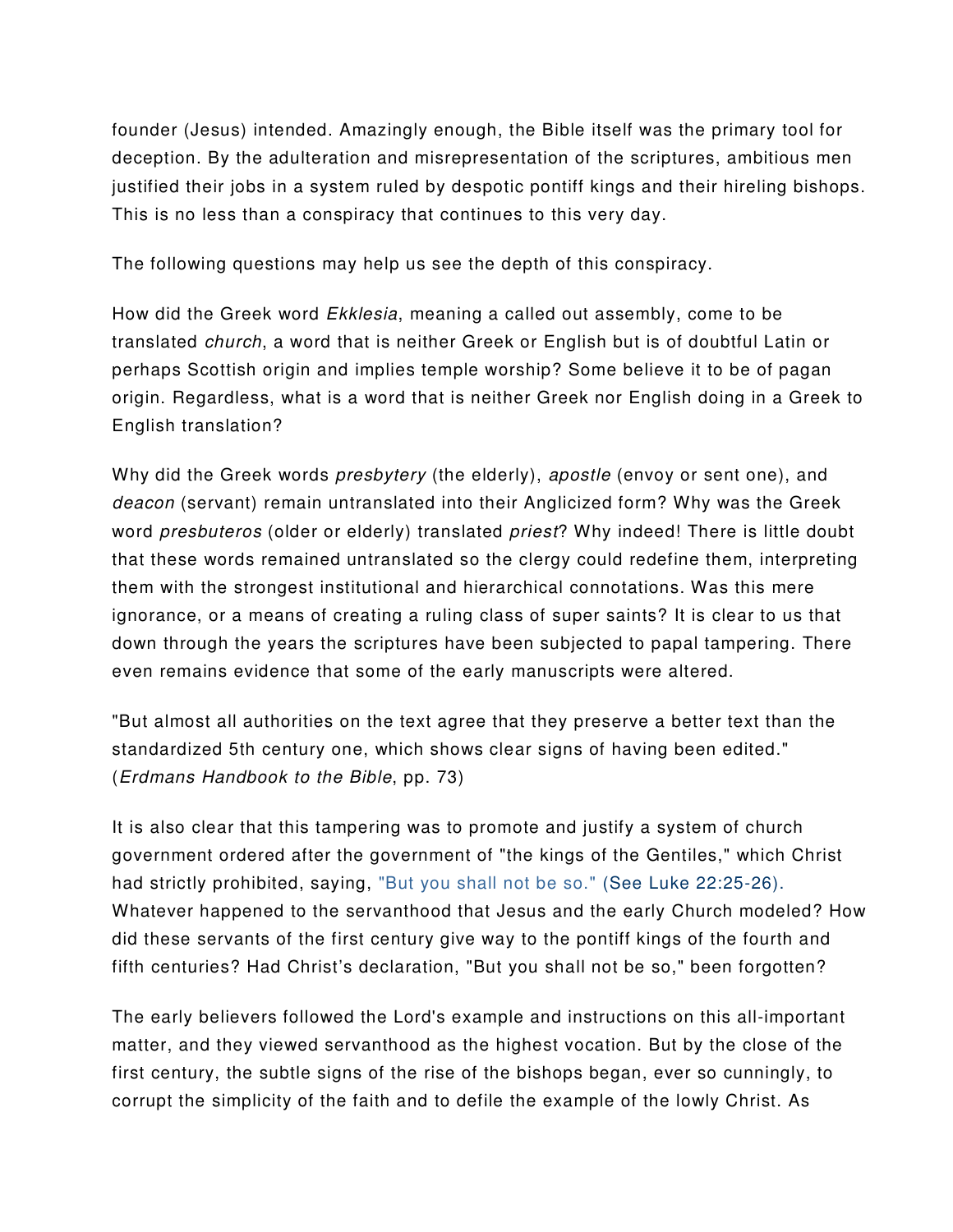absolute power tends to corrupt absolutely, so the corruption began. Like a dead corpse rotting away, in time the Church bore only a vague resemblance to what was once living and vibrant.

In the third century, the wound worsened by the full marriage of this apostate church to paganism. This new "Christianity" became the imperial religion of the Roman Empire. It was there at Constantinople that the very first Christian temples were constructed. They were merely christianized pagan temples. The priesthood was fashioned after a mixture of the Old Testament and pagan priesthoods. Finally, Rome had done it. If they could not add Christ to the pantheon, they would bring the pantheon to Christianity. The Romans had long since tried to further unite their empire by uniting all its gods in one temple, the pantheon. There the worship of the Son was mixed with the worship of the sun, so much so that a third century mosaic from a tomb found under Saint Peter's in Rome depicted Christ as the sun god in his chariot. It was not until the fifth century that the worshipers in Rome stopped bowing to the sun before entering Saint Peter's basilica.

"Pope Leo 1, in the middle of the fifth century, rebuked worshippers who turned around to bow to the sun before entering St Peters basilica." (Erdmans' Handbook to the History of Christianity, pg. 131)

The deception reigned unchecked for 925 years, until William Tyndale challenged this religious institution with the light of the truth. He revealed part of the conspiracy that had enslaved the family of God in this twisted, abnormal thing, which the pharisaical clergy called the church.

Although he revealed some of the conspiracy, changing history forever, it none the less remains. The light sent it scurrying into the shadows only to return in a more subtle, congenial form, an anglicized form. It now smiled as it placed the dagger between the forth and the fifth rib. A tame beast is still a beast, and though defanged and declawed, it can still cripple and maim.

After Tyndale was martyred for his efforts, and all but two of his Bibles destroyed, several important events occurred. First, Henry VIII evicted the Catholic Church from England because the Pope refused to annul his marriage with Catherine of Aragon and sanction his illicit relationship with Anne Boleyn. The break with Rome came in 1534, when Parliament passed the Supremacy Act, making Henry head of the Church of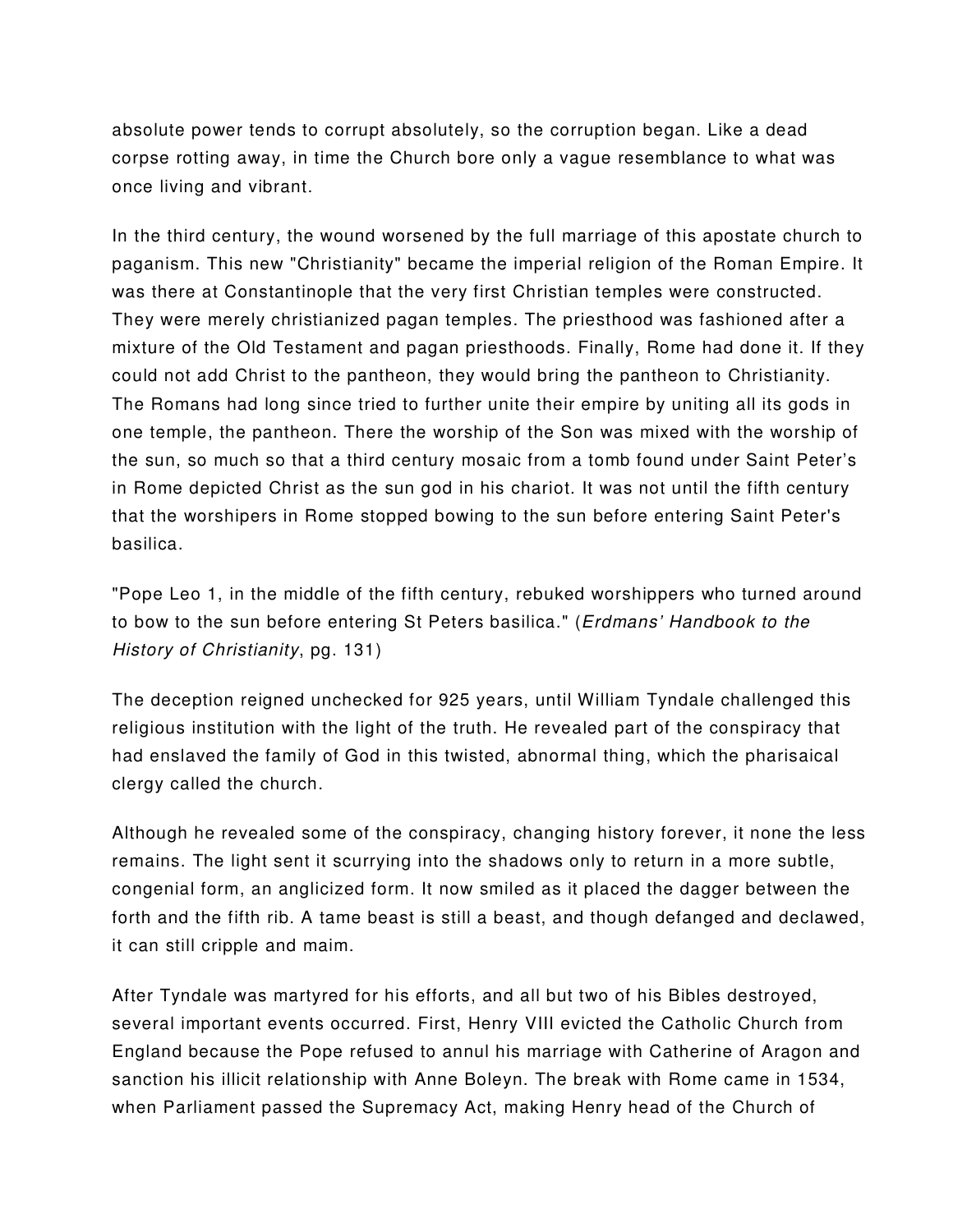England. Henry was somewhat sympathetic to Luther's views, which opened England as never before to Protestant influences, including translating, printing and importing Protestant Bibles. Some men, such as Coverdale, were inspired to continue in the spirit of Tyndale's work. There was also the Geneva Bible, which effected great changes throughout Europe. In the tradition of Tyndale, these Bibles no longer promoted the divine right of kings and ruling bishops, but instead recognized the priesthood of all believers. To kings and bishops who exercised absolute authority over the masses, this was intolerable. More than anything else, this set the stage for the translation of a new Bible. The king's new Bible was translated to solidify the station of both king and bishops, preserving and advancing a system of Church government that stood in antithesis to Christ's example and teachings and continues to do so until this very day.

We believe in the inspiration and accuracy of the koine Greek texts of the New Testament. However the translations that have followed are not as reliable for a number of reasons, not the least of which is ecclesiastical ambition. Historically, this love letter from God that we call the Bible was shaped into a scepter of power in the hands of popes, kings and would-be kings to further consolidate their power over the masses. Undoubtedly this very ambition has tainted the translations from Jerome onward. This reached new heights at a time when bishops sought the approval of kings to authorize translations that had been purposefully skewed toward their ecclesiastical paradigm.

It is ludicrous to many that the Protestant Church could be guilty of carrying on any of the traditions of the Catholic Church that it so loudly objected to. To some, the idea of an ongoing conspiracy is even more unbelievable, because they already possess the unadulterated truth. They hold it in their hands, professing that it is the ultimate authority, the only true Bible, the authorized Bible, the King James Bible. Authorized by whom? No less than King James himself! King James did his part in preserving the conspiracy.

An understanding of the political climate of the early 16th century is crucial if we are to comprehend the motives and logic behind the king's new translation. King James was a staunch advocate of the divine right of kings, as facilitated by puppet bishops. This was the Anglican answer to papal succession, in which active resistance to pope or king was considered a sin worthy of eternal damnation. In his Basilicon Doron, in the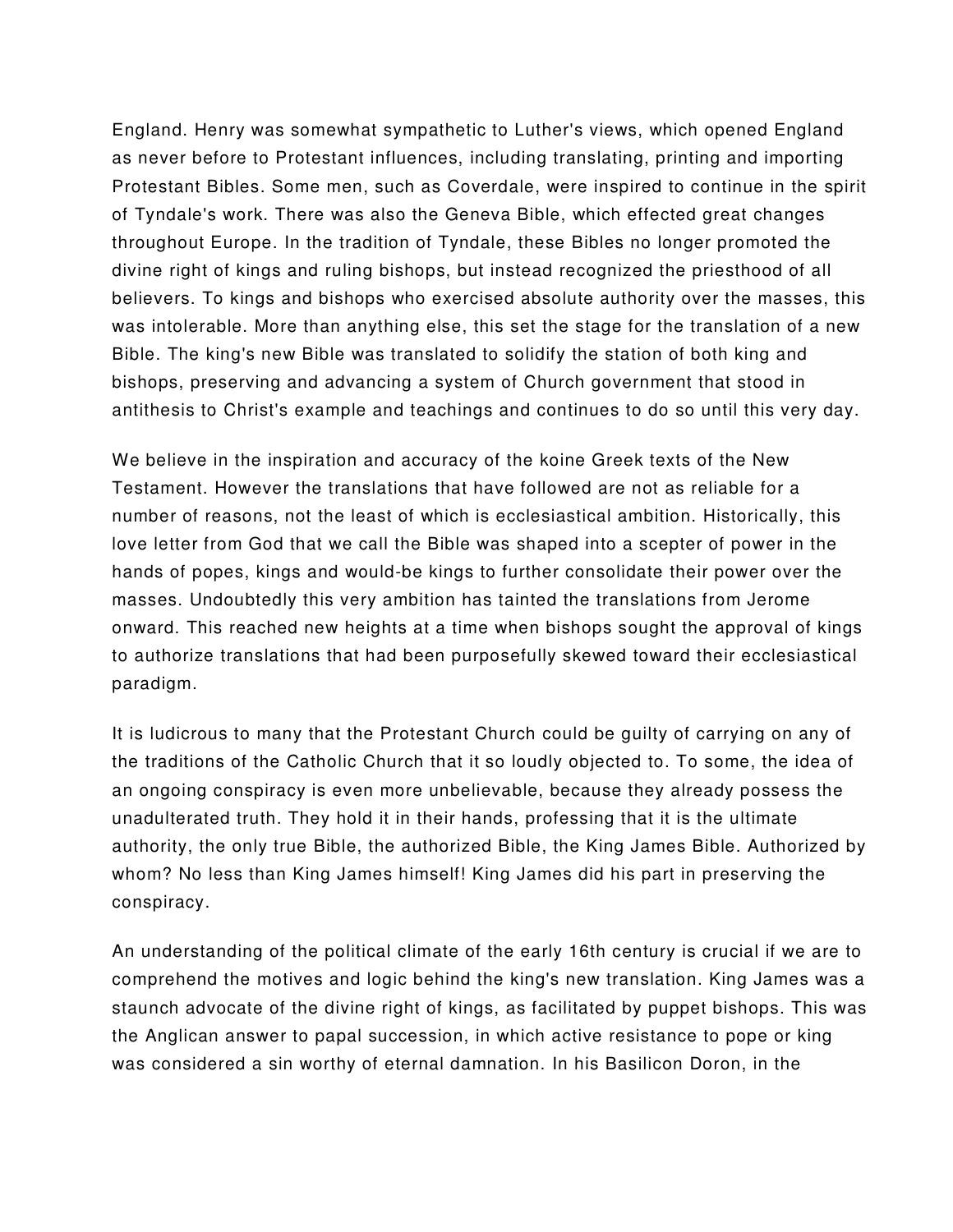second sonnet entitled "The Argument of the Book" (written to his son), we catch a glimpse of James' exaggerated appraisal of kingship.

"GOD gives not Kings the style of Gods in vain, For on his throne his Scepter do they sway: And as their subjects out [sic] them to obey, So Kings should fear and serve their god again."

Using similar language, in his first address to the Parliament, James defended his doctrine of the divine right of kings. He did not mince words regarding his intention to be an absolute monarch over England. He presented the following logic as grounds for his supremacy.

"The state of monarchy is the supremest thing upon earth, for kings are not only God's lieutenants upon earth and set upon God's throne, but even by God himself they are called gods."

True to his words, James dissolved Parliament and for ten years thereafter he ruled England without it.

Considering James' overstated view of kingship and his disregard for the parliamentarian style of leadership, it is understandable that he would also have apprehensions regarding Presbyterianism. This style of church government was developed by Calvin in Geneva, and had no place for kings or bishops.

In his excellent book entitled In the Beginning, Alister McGrath tells of a particular event that took place in Scotland, which shaped James' views on this matter.

"His views on this matter were shaped to no small extent by some unpleasant experiences with Scottish presbyteries, particularly under Andrew Melville, a Scottish Presbyterian who had taught at Geneva Academy, and formed a close personal relationship with Calvin's protégé, Theodore Beza. At a heated encounter between the king and senior churchmen at Falkland Place in October 1596, Melville had physically taken hold of James and accused him of being "God's silly vassal." Melville pointedly declared that while they would support James as king in public, in private they all knew perfectly well that Christ was the true king of Scotland, and his kingdom was the Kirk a kingdom in which James was a mere member, not a lord or head. James was shaken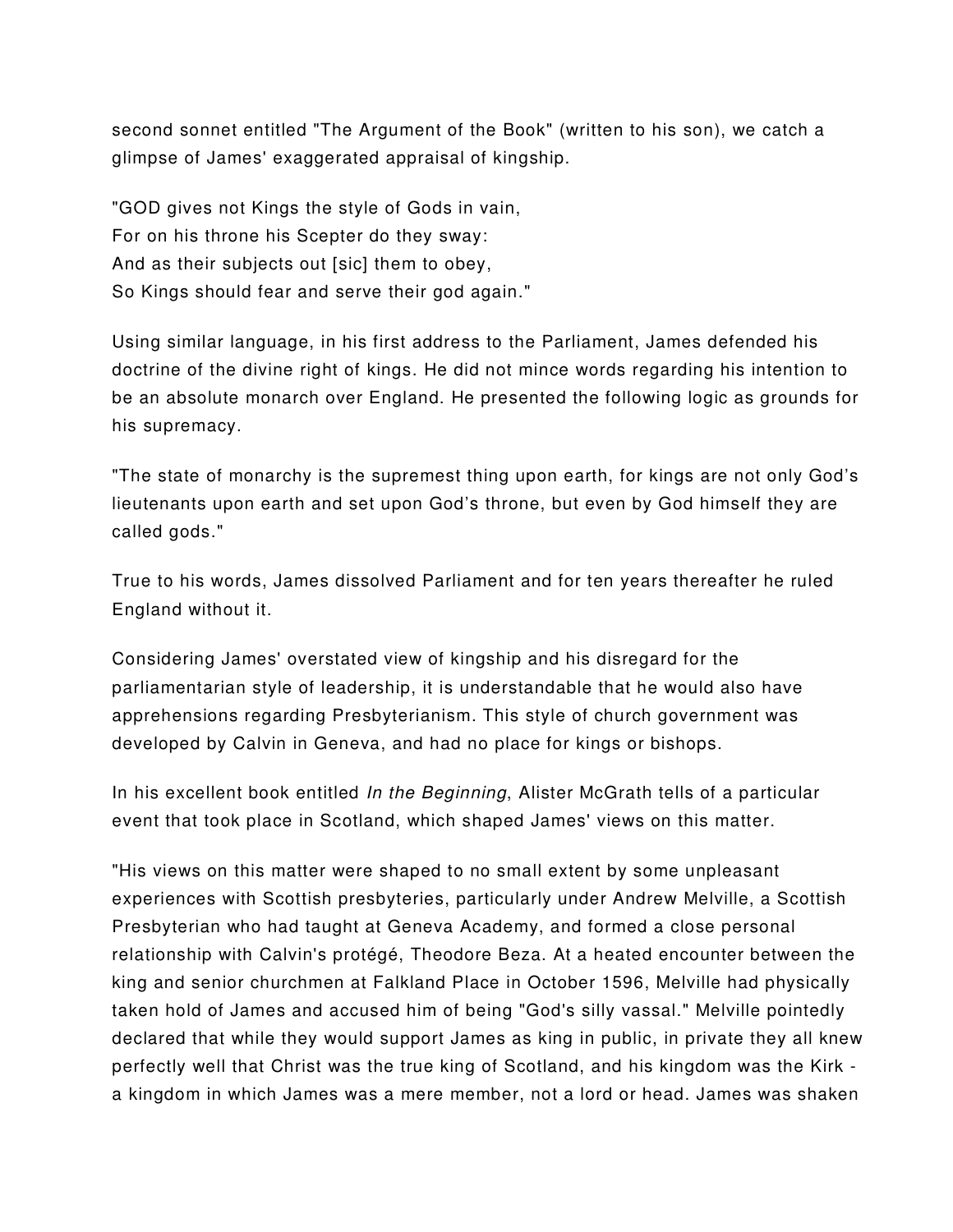by this physical and verbal assault, not the least because it suggested that Melville and his allies posed a significant threat to the Scottish throne." (In The Beginning - pg. 140)

James also developed a dislike for the Geneva Bible, which was widely read and promoted by the Puritans. At that time it was in fact the most popular Bible in England. James' disdain for the Geneva Bible was not so much due to the translation itself but primarily because of its marginal notes that promoted the notion that all believers comprised the New Testament priesthood and that they, not the king, were God's anointed.

The Geneva Bible notes on Psalms 105:14-15 read,

Psalm 105:14 He suffered no man to do them wrong: yea, he reprove kings for their sakes;

(g) That is, the king of Egypt and the king of Gerar, (Ge 12:17,20:3)

Psalm 105:15 [Saying], Touch not mine anointed (h), and do my prophets (i) no harm. (h) Those whom I have sanctified to be my people.

(i) Meaning, the old fathers, to whom God showed himself plainly, and who set forth his word.

The anointed that should not be touched were not kings. In fact, God reproved kings for their sake. The anointed consists of all those whom God has sanctified to be His people, not a king or a special breed of ruling ministers. The Geneva Bible notes on Luke 22:24 reads,

Luke 22:24 8 And there was also a strife among them, which of them should be accounted the greatest.

(8) The pastors are not called to rule but to serve.

Gary DeMar comments further.

"In 1620 the Pilgrims arrived at Plymouth with their Bibles and a conviction derived from those Bibles of establishing a new nation. The Bible was not the King James Version. When James I became king of England in 1603, there were two translations of the Bible in use; the Geneva Bible was the most popular, and the Bishops' Bible was used for reading in churches.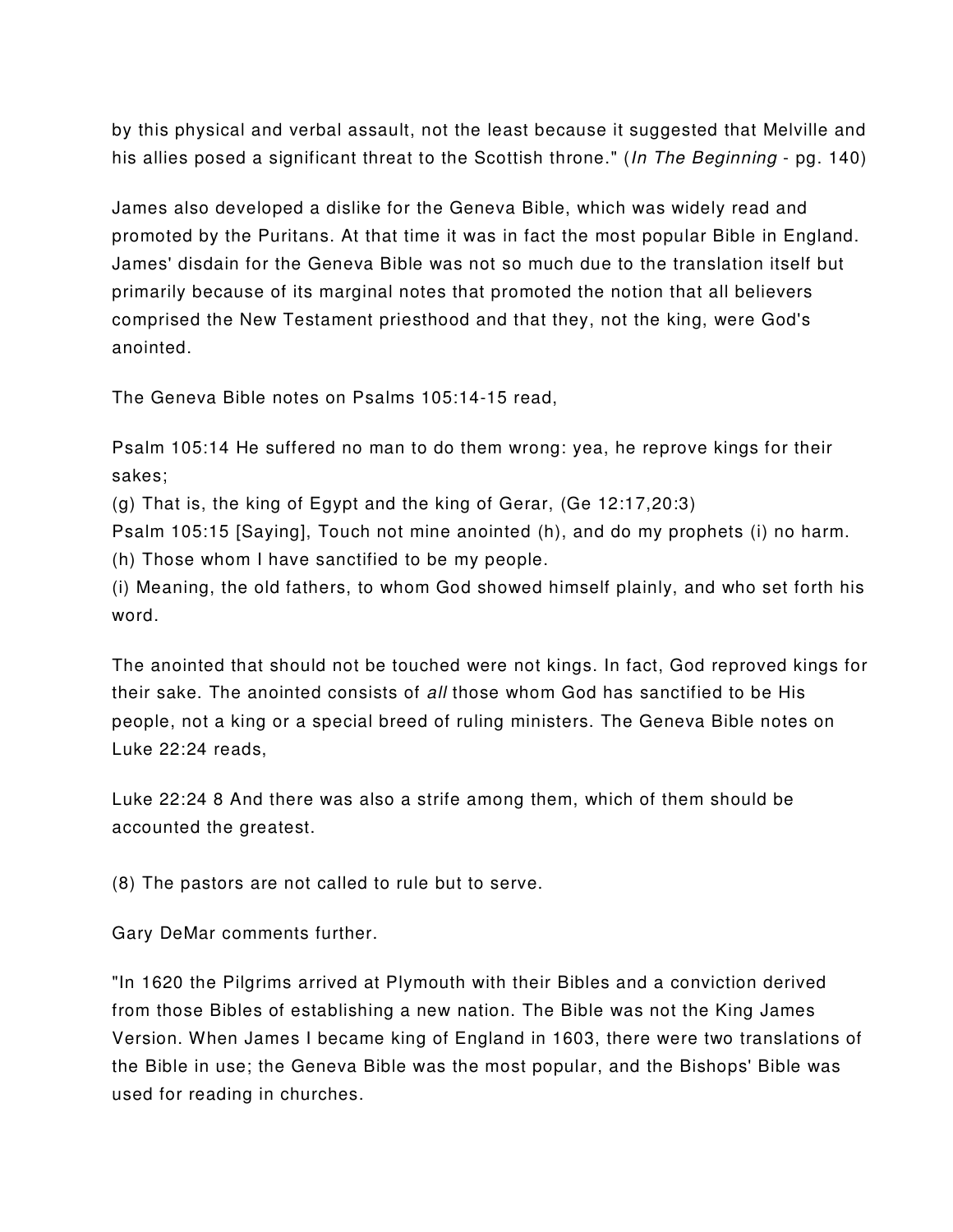"King James disapproved of the Geneva Bible because of its Calvinistic leanings. He also frowned on what he considered to be seditious marginal notes on key political texts. A marginal note for Exodus 1:9 indicated that the Hebrew midwives were correct in disobeying the Egyptian king's orders, and a note for 2 Chronicles 15:16 said that King Asa should have had his mother executed and not merely deposed for the crime of worshipping an idol. The King James Version of the Bible grew out of the king's distaste for these brief but potent doctrinal commentaries. He considered the marginal notes to be a political threat to his kingdom.

"At a conference at Hampton Court in 1604 with bishops and theologians, the king listened to a suggestion by the Puritan scholar John Reynolds that a new translation of the Bible was needed. Because of his distaste for the Geneva Bible, James was eager for a new translation. 'I profess,' he said, 'I could never yet see a Bible well translated in English; but I think that, of all, that of Geneva is the worst.'" (Gary DeMar, The Geneva Bible: The Forgotten Translation)

This helps us to better understand why the Geneva Bible was so despised by King James. It is not an overstatement to say that much of James' conduct as king of England was reactionary, done to counter an unacceptable turn toward egalitarianism. There is little doubt in our minds but that a clandestine scheme lay at the heart of James' decision to translate his new Bible.

After James came to England and was crowned king, a bishop by the name of Richard Bancroft, soon to become archbishop, sought to save the church and the nation of England from the puritan "false prophets." Bancroft was aware of James' exalted view of kingship and used that knowledge to promote his own agenda. In presenting the Puritans as a threat to the crown, Bancroft solicited the king's help in suppressing this greatest threat to his position and power and in so doing made himself the highest authority in the Church of England, second only to the King himself. There can be little doubt but that the true motive behind Bancroft's intrigue was a desire to preserve the power of the unbiblical bishoprick.

Alister McGrath explains Bancroft's strategy.

"Bancroft's strategy for coping with James was simple. He would persuade James that the monarchy was dependent upon the episcopacy. Without bishops there was no future for the monarchy in England." (In The Beginning - page 152)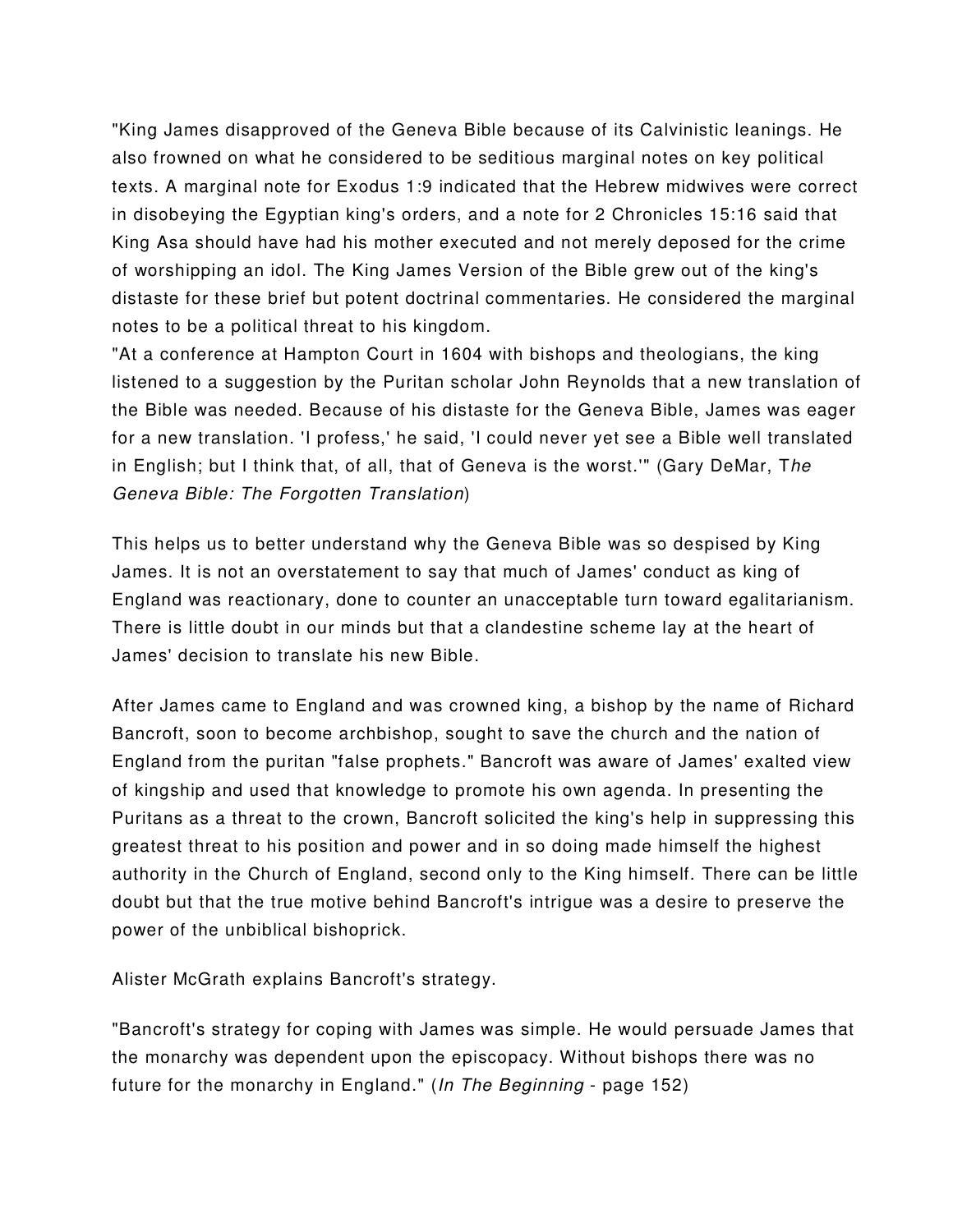This political cunning played a significant role in the decision to translate a new Bible, an Authorized Version that would make all other versions unauthorized. From all appearances, the new translation was a calculated initial step toward ridding England of the despised Geneva Bible and its marginal notes. This new Bible would preserve and promote the divine right of kings and bishops to rule. Bishop Bancroft was placed in charge of the translation. This move was akin to a CEO entrusting the company finances to a known embezzler! There is little doubt that Bancroft stacked the translation panel with a goodly number of translators who shared his views.

#### Mr. McGrath explains,

"A further point that helped win Bancroft over to the new translation was that he was able to secure for himself a leading personal role in selecting the translators, and then in limiting their freedom. Bancroft had realized that it was better to create a new official translation that he could influence than to have to contend with the authorization of the Geneva Bible. It was decidedly the lesser of two evils. He was in a position to exercise considerable influence over the new bible, by laying rules of translation that would insure that it would be sympathetic to the position and sensitivities of the established church of England. And finally he would be in a position to review the final text of the translation, in case it needed any judicious changes before publication…" (In The Beginning - page 164)

Determined to ensure that the translation process was prudently guided, Bancroft limited the freedom of the translators by drafting fifteen rules of translation, which were approved by King James.

Two of these rules are of special importance.

1.) "The ordinary Bible read in the church, commonly called the Bishops Bible, was to be followed and as little altered as the truth of the original will permit." 3.) "The old Ecclesiastical words to be kept, vis. The word Church not to be translated Congregation &c."

The Bishops Bible was a revision of the Great Bible, which was expressly translated in hopes of replacing the Geneva Bible. Archbishop Matthew Parker commissioned this revision. A company of bishops did the translating - thus the name "The Bishops Bible."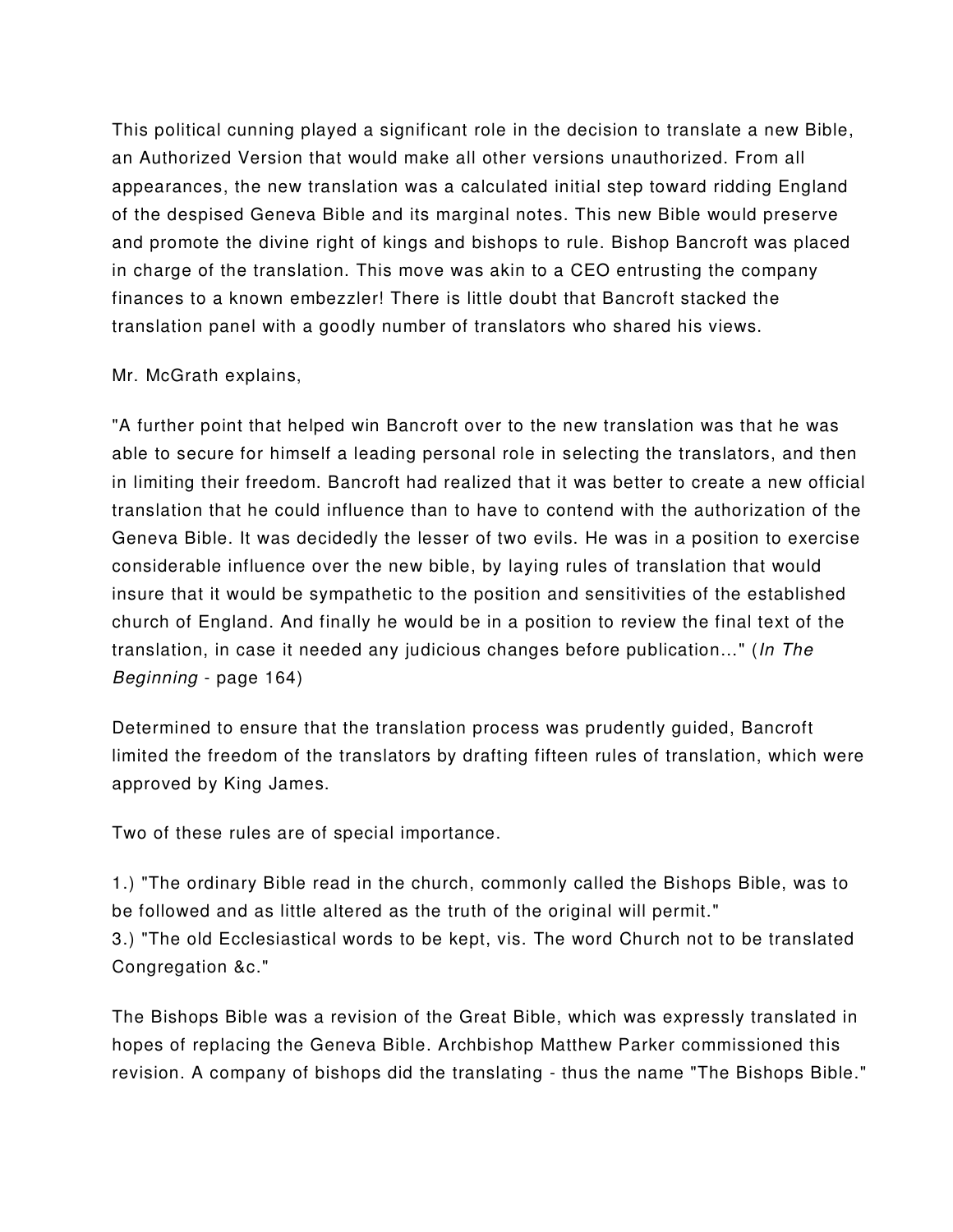Archbishop Parker faced considerable opposition from the Puritans for his insistence upon the use of robes and his writings that held to the old line.

Ironically the Bishops Bible, which until that time had been ineffective in accomplishing its original purpose of replacing the Geneva Bible, would now, in the hands of another ambitious bishop, be used to that very end. In order to preserve their precious power base, King James and Bishop Bancroft took a giant step backwards in order to negate the Tyndale, Coverdale, and Geneva Bibles.

Rule number three was clearly designed to insure that Tyndale's translation of the Greek word ekklesia as congregation instead of church would not be used in the King's new Bible. Tyndale had translated the Greek word ekklesia as congregation, and revealed his contempt for the word Church by using the word churches in Acts 19:37 to refer to heathen temples. Could he have been trying to tell us something?

Clearly, an accurate translation was not the objective of Bancroft and his team. As if that were not enough, when the translation was complete, Bancroft took the final draft into his home and further altered it before giving it over to the king to be published.

## Alister McGrath explains:

"Having completed their recommendations for revision (of the work of the translators of the king's new Bible), the text was passed on to Miles Smith and Thomas Bilson, who were charged with the adding of the finishing touches. It is not clear whether their role was to review the overall text of the translation, or simply to comment on the specific changes proposed by the editorial committee that had met at Stationers' Hall. Then, in an apparently unscripted development, Richard Bancroft reviewed what had been hitherto regarded as the final version of the text. It would be one of his final acts; Bancroft died on November 2, 1610, and never lived to see the translation over which he had held so much sway (by order of the king). Smith complained loudly to anyone who would listen that Bancroft had introduced fourteen changes in the final text without any consultation. Yet we remain unclear to what those alleged changes might have been." (In The Beginning - page 188)

This is only a sample of the kind of political jockeying that was going on behind the scenes and the ambition that sponsored the translating, editing and publication of the king's new Bible, which could not escape being tainted by such ambition.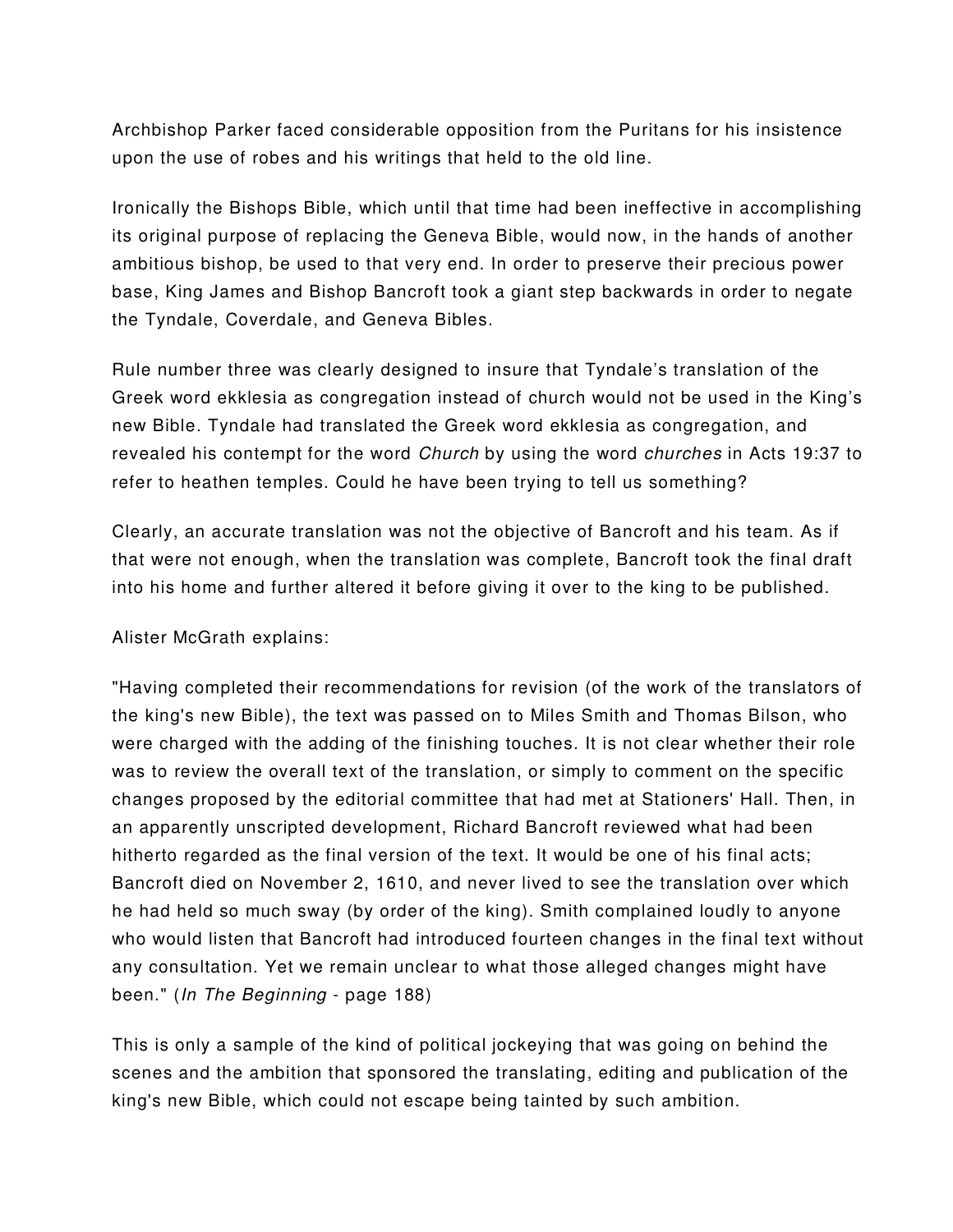King James prohibited his translators from removing the old ecclesiastical words that had taken generations to weave into the text. He had to make a special emphasis in order to keep them, since any honest translator would have translated them out. Bancroft and King James intended to keep them no matter what the translators discovered.

"I am convinced that the King James Translators, laboring under an 'institutional church' mentality, selected the strongest words possible which conveyed the idea that the people must submit to the authority of the clergy. In this way King James could control the people through the Church, of which he was Supreme Ruler." (Dusty Owens - quote taken from "It shall not be so among you" by Norman Park)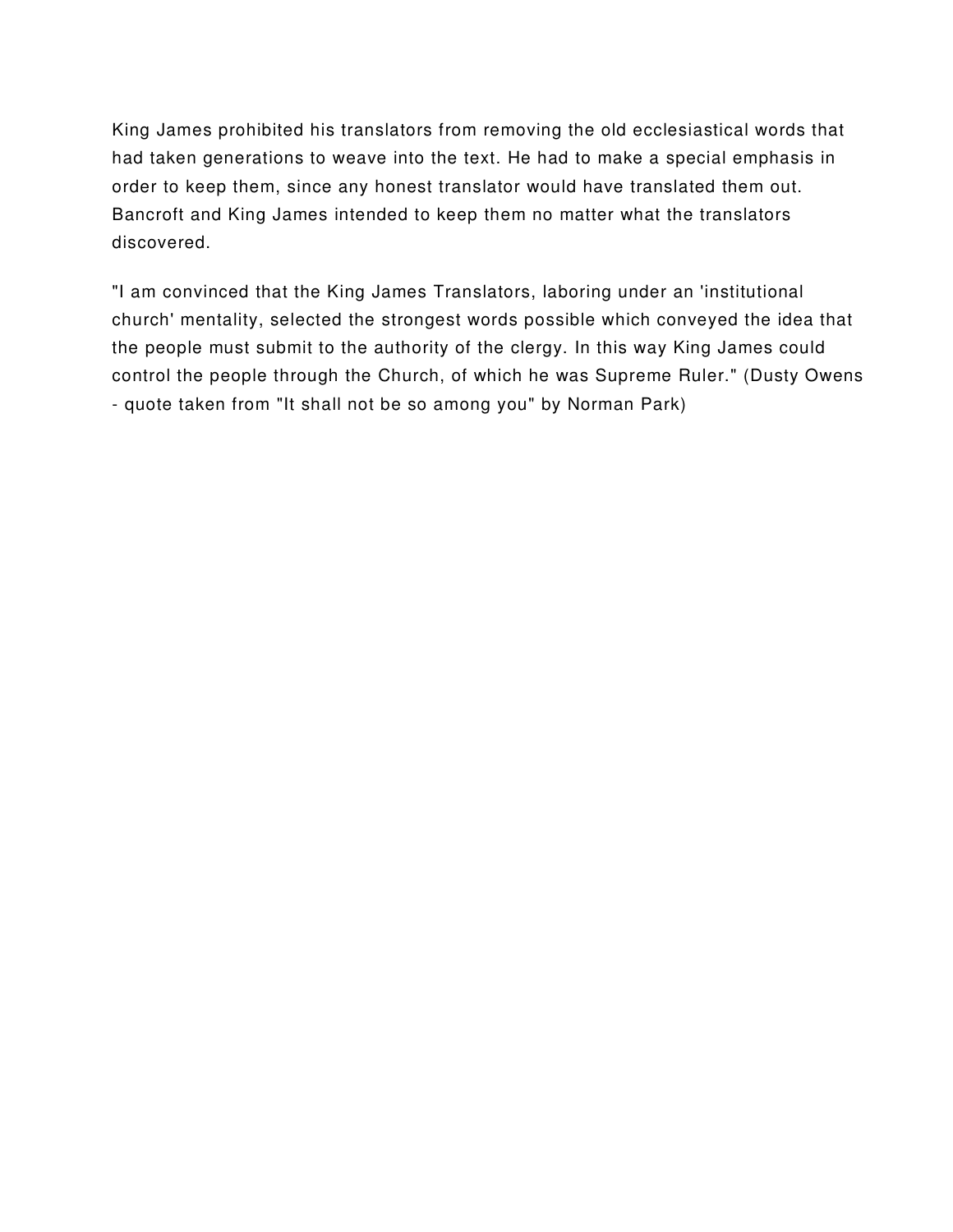## **Chapter 2 Twisted Scriptures**

Now let us begin to look at a few of the passages that we believe were altered to advance the authority of king and clergy, some of which are not translations at all but are either paraphrases or outright fabrications!

Introduction | Table of Contents | Chapter 3

## **Deacons**

Although the KJV is called a translation, we should note that in some places it is not a translation but a paraphrase. We should be leery of all such portions of scripture. A word for word translation would have left the readers to decide the truth for themselves, but that was unacceptable. This brought about use of entire phrases to redefine one Greek word, in order to promote the ecclesiastical paradigm. One such case is found in 1Timothy 3:13.

"For they that (1247) have used the office of a deacon well purchase to themselves a good degree, and great boldness in the faith which is in Christ Jesus."

The words have used the office of a deacon were all used to define one Greek word, diakoneo, which is defined as:

"To be a servant, attendant, domestic, to serve, wait upon…" (Strong's)

The words have used the office of a deacon are a paraphrase of one Greek word (diakoneo), which simply means to serve. It is only translated have used the office of a deacon in first Timothy 3:13. Throughout the rest of the New Testament, *diakoneo* never implies office or rule, but the service of a slave to his master. The words have used the office of a deacon were clearly an attempt to redefine what was once descriptive of the loving service of a slave and make it a hierarchical office.

W.E. Vine explains,

"…the R.V. rightly omits "office" and translates the verb diakoneo to serve."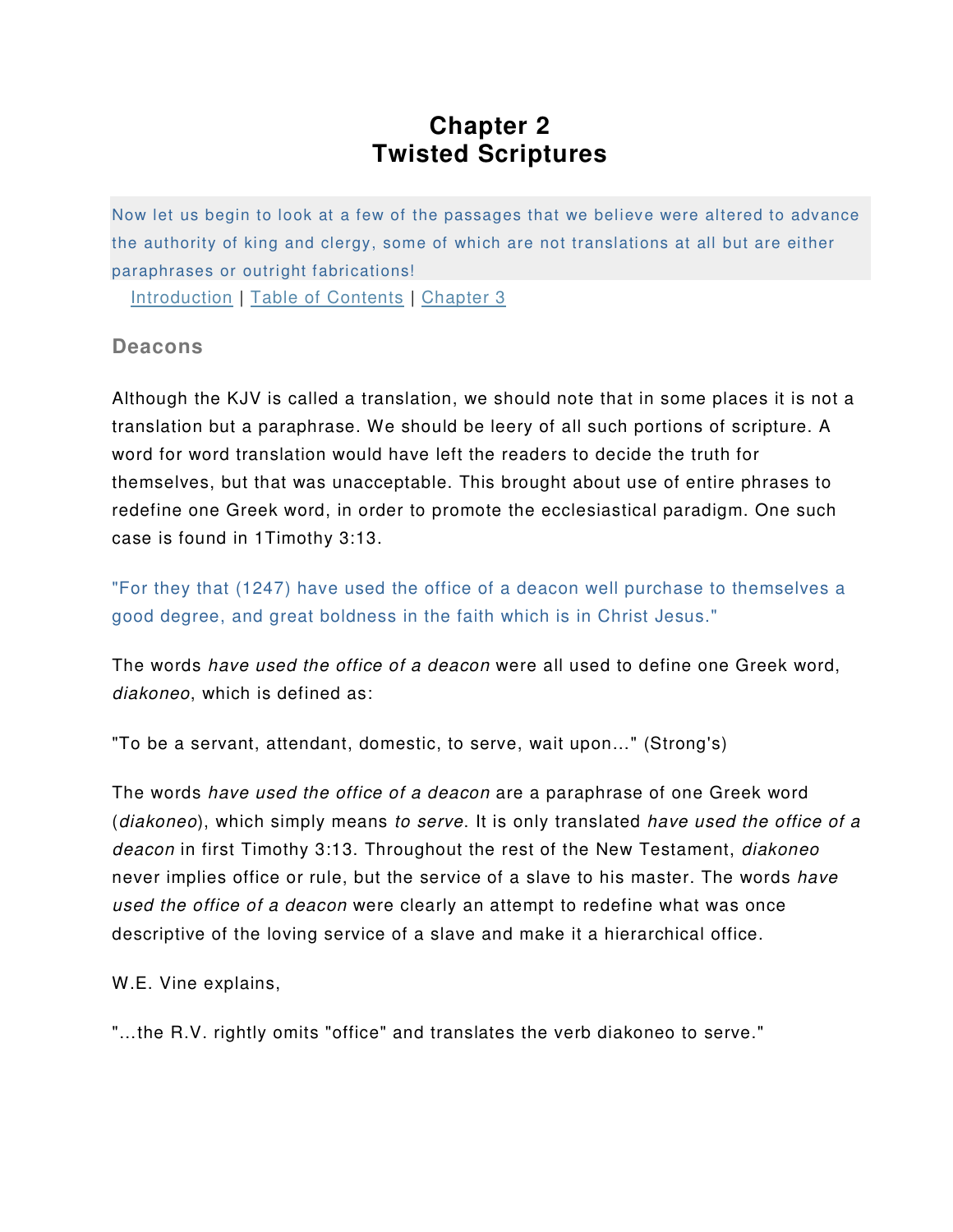Let's take a look at how the Greek word *diakoneo* is used in other scriptures in the New Testament, as it will give us a better understanding of its true meaning. Here are a couple of examples.

Matthew 8:15: And he touched her hand, and the fever left her: and she arose, and ministered (diakoneo) unto them.

Matthew 20:28: Even as the Son of man came not to be ministered (*diakoneo*) unto, but to minister (diakoneo), and to give his life a ransom for many.

Let's use the KJV definition of the Greek word *diakoneo* in 1st Timothy 3:13 - have used the office of a deacon in the above scriptures.

Matthew 8:15: And he touched her hand, and the fever left her: and she arose, and used the office of a deacon unto them.

Matthew 20:28: Even as the Son of man came not to be ministered unto, but to use the office of a deacon, and to give his life a ransom for many.

You can substitute this definition throughout the scriptures wherever the Greek word diakoneo is found and it will sound just that silly. Why? Because the act of serving is not an office, it is not a clerical job, nor a seat of authority, but the labor of love, of a life laid down.

Romans 16:1 is one of the most revealing passages.

"I commend unto you Phebe our sister, which is a servant (diakonos) of the church which is at Cenchrea…"

To translate the Greek word diakonos as servant when applied to a woman–-Phebe- when it was normally transliterated *deacon* when applied to a man reveals the translators' bias. For to them a woman could not hold an office, and the idea of an office was what they were trying to justify. The Greek word diakonos should be translated servant in every instance.

## **Office**

Throughout the entire New Testament, the word office is found nowhere in the Greek text in connection with the ekklesia. Yet it is so used five different times in the KJV.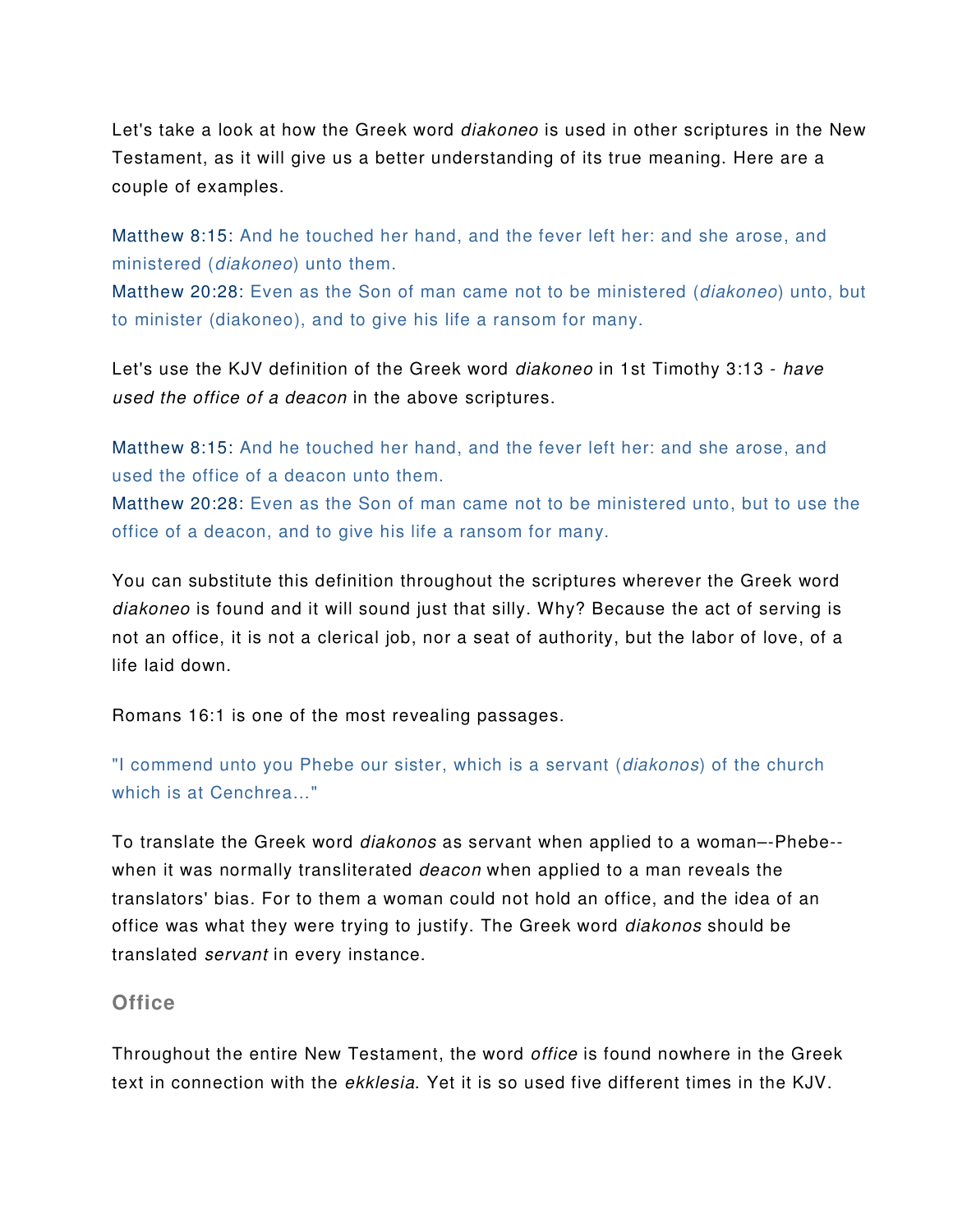One instance in which the King James translators tried to preserve their old Ecclesiastical words and imply office rather than service is Romans11:13.

"For I speak to you Gentiles, inasmuch as I am the apostle of the Gentiles, I magnify mine office (diakonia)."

Nowhere else in all of the New Testament is this word (diakonia) translated mine office.

Let us look at a few other passages in which the Greek word diakonia is used, as this will give us a greater sense of its meaning.

In Luke 10:40 diakonia is translated as "much serving."

"But Martha was cumbered about much serving (*diakonia*), and came to him, and said, Lord, dost thou not care that my sister hath left me to serve alone? bid her therefore that she help me."

Was Martha magnifying her office, or was she just serving? What was the nature of her service? Was it domestic or clerical?

Diakonia is translated "my service" in Romans 15:31, "to do you service" in 2 Corinthians 11:8 and "service" In Revelation 2:19. As you can see, diakonia speaks of service to others, not official tenure.

Another instance is found in Romans 12:4.

"For as we have many members in one body, and all members have not the same office:"

The Greek word that was translated "office" here is *praxis*, which has absolutely nothing to do with office. *Praxis* means a doing, deed and the above passage is descriptive of the functioning of the individual members of the body of Christ. Not every member has the same function. Praxis in no way implies an elite cast of official ministers defined by title or office. This was a very clever mistranslation designed to overwrite relational body ministry with hierarchy.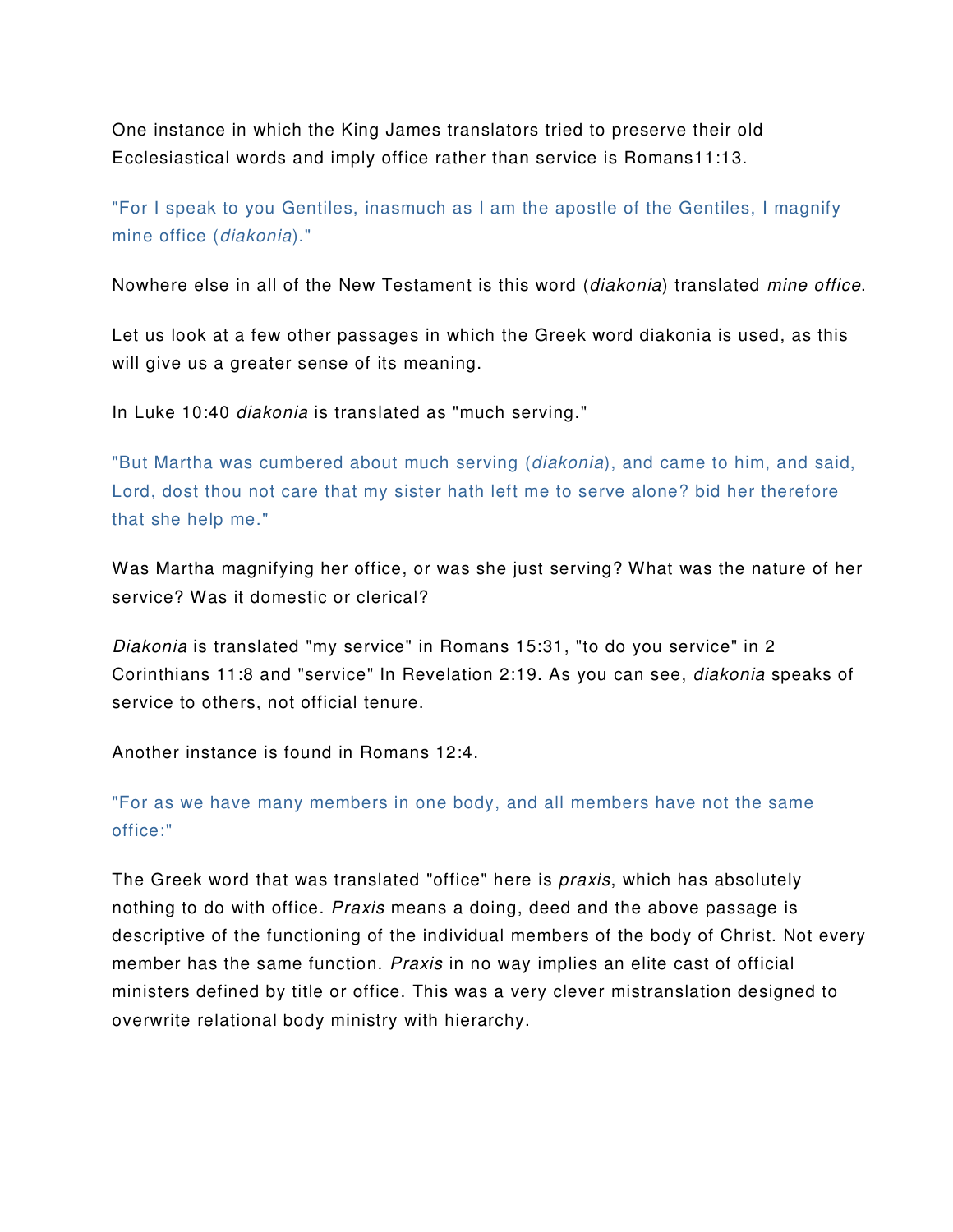This is the only instance in which *praxis* is translated office. We find this extremely interesting, especially considering that this obvious mistranslation is in the context of the every-member-participation of the Body of Christ.

Praxis is correctly translated in Romans 8:13.

"For if you live according to the flesh you will die; but if by the Spirit you put to death the deeds (praxis) of the body, you will live." (NKJV)

Again, the word *office* is never used in relationship to the *ekklesia*. Neither the Greek noun *hierateia* (a priest's office, Luke 1:9; Heb. 7:5), nor the Greek Verb *hierateuo* (to officiate as a priest, Luke 1:8) are used regarding the community of Christ in the original text. The concept of office or a special priest cast is alien to the purpose and nature of the body of Christ, where differences are defined by function, not by managerial positions. The arm has a different function than the leg but does that make one better than the other, thus ruling over the operation of the other?

According to the teachings of the New Testament, the old covenant priesthood has been discarded, and in its place is the priesthood of all believers - a priesthood that functions relationally rather than hierarchically.

True first century serving was not done in the context of a religious service; it was done in the context of life in general. In the homes and on the streets, wherever the needs were, there the faithful in Christ served. There was no altar, pulpit or pew, no starting time or final benediction. There were no clergy, and no laity or spectators, but a royal priesthood consisting of all believers. They were not building a church; they were serving Christ, and encouraging others to do so, and in that, Jesus built the church.

We do not deny that there were those whose lives were set aside to serve the saints in the first century church. However, when they said the word *diakonia* it meant something different to them than it does to us today. They were simply following the example of Jesus who "made himself of no reputation, and took upon him the form of a servant…" (Philippians 2:7). They had seen it with their own eyes--God on his knees washing human feet. Jesus came to serve and leave us with a supreme example. We cannot, even with a wild stretch of the imagination, believe that the early believers saw their service to be official or hierarchical.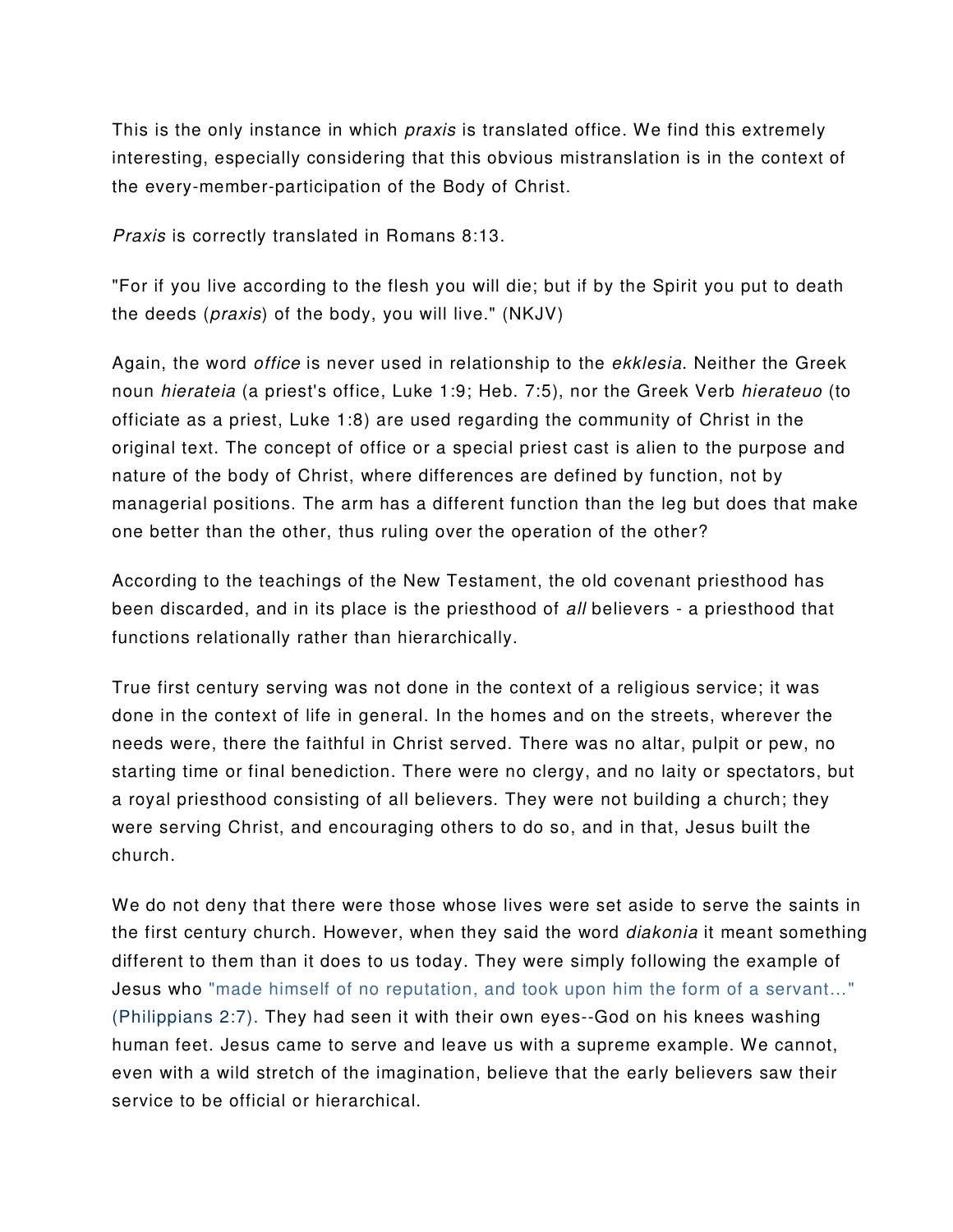Another instance of the baseless use of the word office can be found in 1Timothy 3:1.

"This is a true saying, If a man desire the office of a bishop, he desireth a good work."

What in the world is a bishop? We thought it was a piece on a chessboard! There is that word office again! Does it make you suspicious? Us too! Here once again, the King James translators, in obedience to Bancroft's fifteen rules of translation, were preserving the old ecclesiastical words, even the ones that were not in the original Greek text, such as "office."

W.E. Vine explains,

"…the word "office" in the phrase "the office of a Bishop," has nothing to represent it in the original."

John Bland further explains:

"The translators, under the king's injunction to keep the main terms of the Church of England's ecclesiastical form, make two main errors. The first is adding a word to the text that doesn't appear in the Greek, i.e. "office". There is neither a word in the text for office NOR the idea of office outside their own paradigm. The second is an error in translation. The word translated "Bishop" is episkopos. The word means to "oversee", to "tend". Vine defines it thus: "EPISKOPOS, lit., an overseer (epi, over, skopeo, to look or watch), whence Eng. "bishop"..." The passage in 1st Timothy actually reads, "If a man wants to oversee, he desires a good work" (John M. Bland, Men Who Would be Kings)

The expression "to oversee" does not imply office in the sense of one being superior to another. It is a job description, not an office title. It describes those who have the Godgiven ability to see the needs of others and to tend to those needs. They are caregivers, not overlords.

The literal Greek stresses "a good work" of serving the community of Christ, not an illustrious office called Bishop. Please note this difference: the latter is spawned out of the desire to be first, the formeris motivated by love. Which do you think was the meaning of the author who laid his life down, in service and in martyrdom, for Christ's sake and the sake of his body, the *ekklesia*? If Paul had sought to promote an office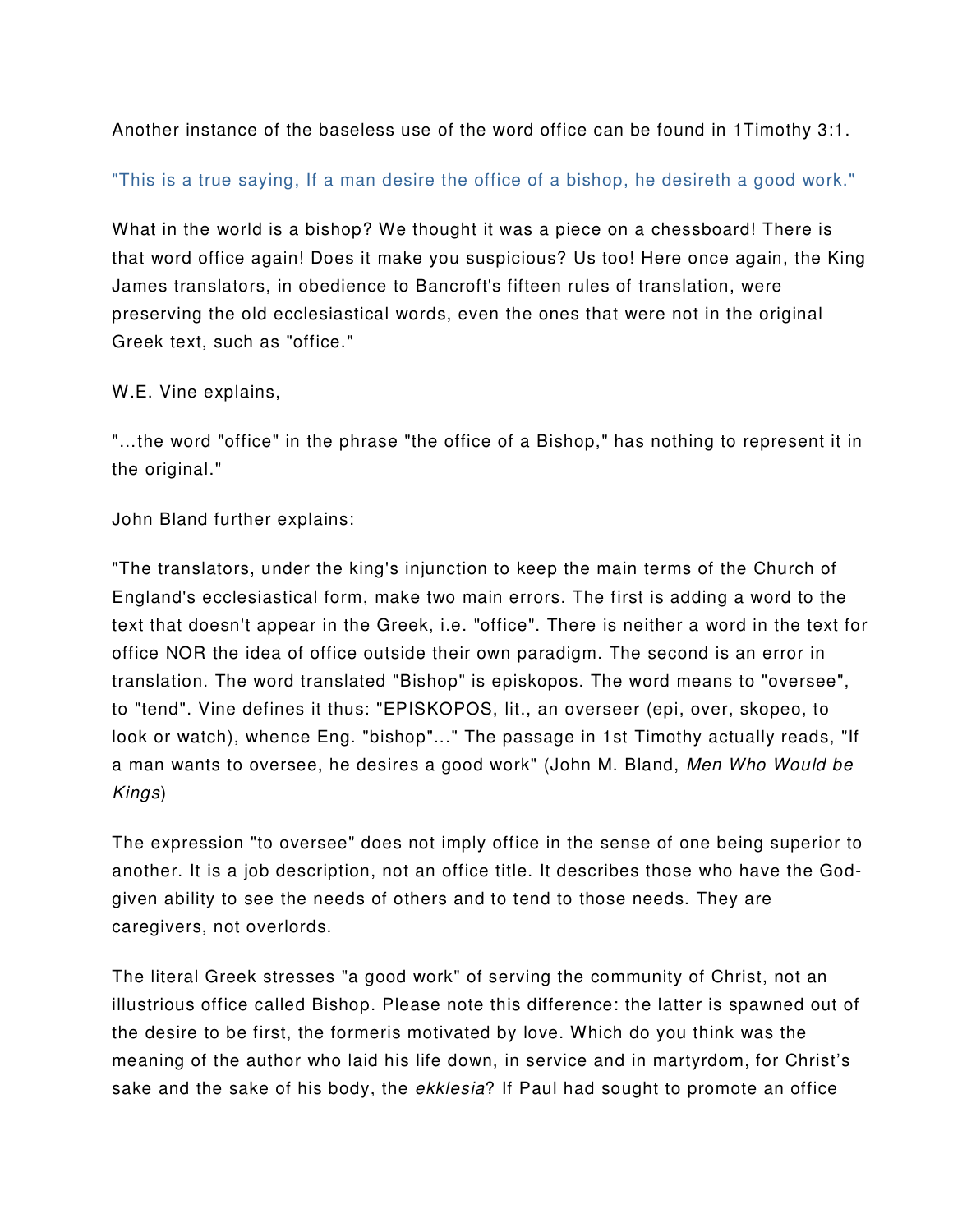and himself as an officer, early church history would be a much different. The truth is that he loved not his life unto death, and thought little about his own promotion. He had a job to finish, a course to run, and his thoughts were preoccupied with its faithful completion. History bears this out.

The meaning of the Greek word *episkopos*, in a Christian context, is watch over, not as a superintendent but as a caregiver. Episkopos does not refer to an authoritarian position within the church but is a description of the function of those who have advanced in maturity, both naturally and spiritually. That maturity is manifest in their selfless and godly care for all believers. We should listen to such individuals, but this does not mean they are our lords and we are to render them unquestioned obedience. Such men and women are not distinguished by titles and robes, but by their loving devotion and service to Christ and His Body.

Where then did we get the concept that bishops are rulers? Perhaps a lesson in history would help the modern reader to better understand how it is that we inherited the current hierarchical system of church leadership.

From the first century until now, the political mindset of each era of history was adopted by the church of that particular era. Hence the concept of ruling bishops evolved, with each generation and nation adding its own peculiar twist. When the church falls to the level of a mere institution it will always adopt the political style of the nation where it resides. Generally speaking, the bent of the natural man was to make the word "bishop" a title of a ruling position instead of the function of a caregiver and servant, such as the godly elderly of the early church. It was somewhat due to the influence of Ignatius in the 2nd century that this concept arose. It was Ignatius who held the concept that the Bishop (overseer) was a different person from the elder (which means an older wiser one). Ignatius was received well because of his affiliation with the Lord's aged disciple John. He over-emphasized obedience to bishops and stressed the unbiblical clergy-laity distinction, which was already spreading throughout the world.

Eventually the concept of a head Bishop over the other bishops in each city began to evolve, which developed further into a mother church concept in that a bigger city held reign over its smaller surrounding cities and villages. This eventually led to the invention of such grandiose titles as archbishop, cardinal, and pope. None of these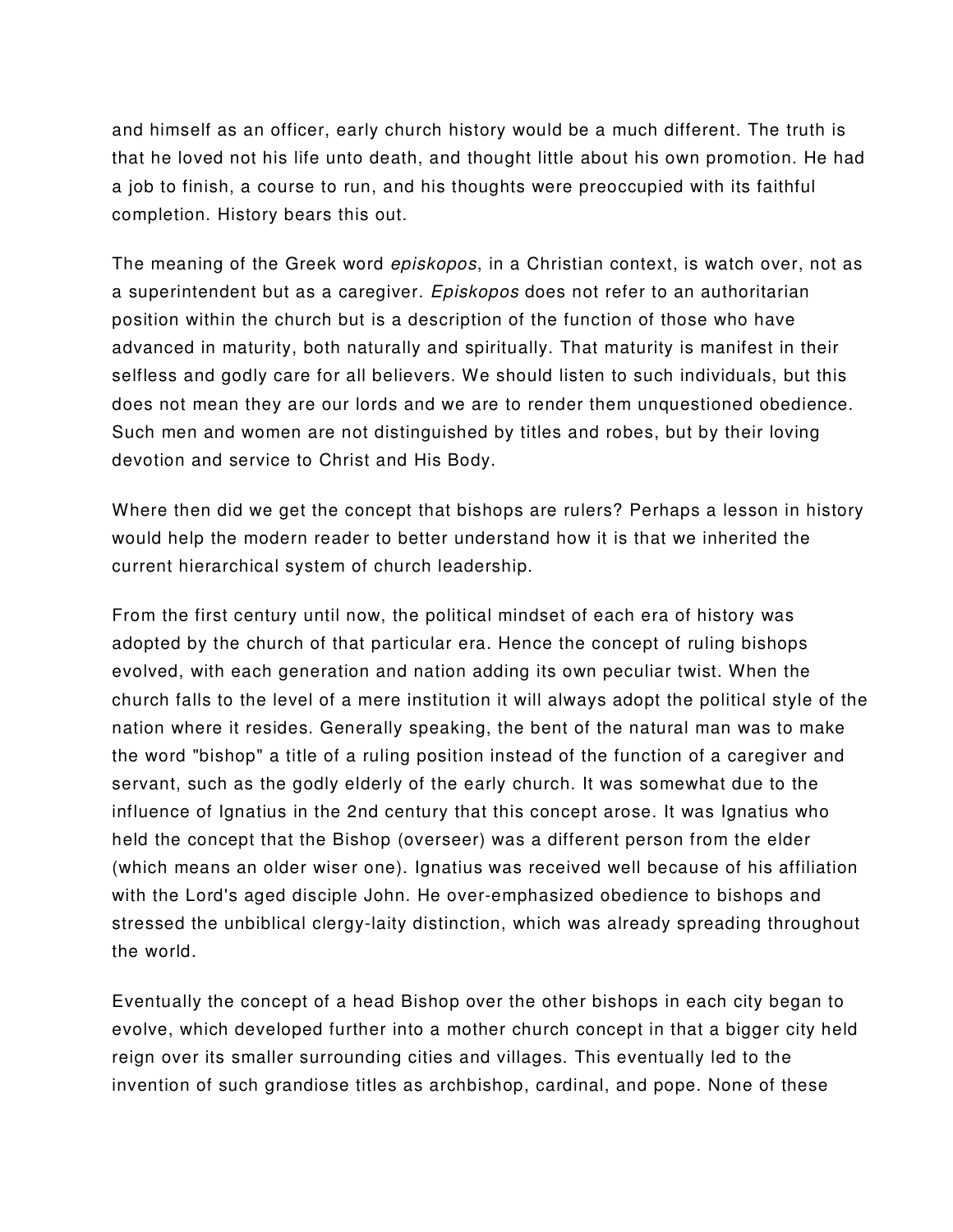titles are found in the scriptures or in the writings of the early church fathers. After this the local character of the *ekklesia* was lost because there was now one worldwide hierarchy, with the pope at the top. The concept of one Catholic (meaning universal) church was brought into full swing, divided into administrative districts known as dioceses, another concept that was borrowed from the Roman government.

Then there was the European influence. The prevailing political and economical system of Europe was the feudal system. The lands were all owned by either the king or his lords. The common man was permitted to live on that land that surrounded the castle of each lord, and the peasants were taxed on what they produced as well as paying rent to the lord. In exchange, the serfs could run to the shelter of the castle and its moat if there was an invasion of the land by another army, or they could turn to the gerefa, the scirgerefa (sheriff, who also doubled as tax collector) to keep the thieves at bay and maintain order.

The Roman model of the church coat-tailed on this system. The bishop or archbishop reigned from a cathedral. These were very political positions often occupied by members of the ruling class. The right of primogeniture was part and parcel of the feudal system. The king and his lords gave the entire inheritance to the oldest son. As a result the younger sons, disgruntled and rejected, often sought power and identity by gaining office in the church. These two systems worked hand in hand to maintain control over the serfs. One used the threat of an army and sheriffs; the other threatened the heavenly displeasure of God Himself. The very possibility of being branded a heretic and having to face the torment of the church's inquisitors and their various methods of torture often kept would-be dissenters at bay. After all, the church could always depend on the armies of the kings to back it up in time of need, just as Herod and Pontius Pilate came to the aid of the Jewish Sanhedrin when it came time to crucify Jesus.

It is interesting to note that the cathedrals had a second desired effect besides giving the bishop and his servants a place reign from. These structures were an engineering feat and very intimidating. Compared to the thatched roofed mud huts of the common serf, these giant structures that dominated the skyline were like putting a man on the moon in terms of the technology of the day. The common man was humbled by the very structure itself and was prone to think that the one who was the "pilot" of such a building as this must be like unto God Himself.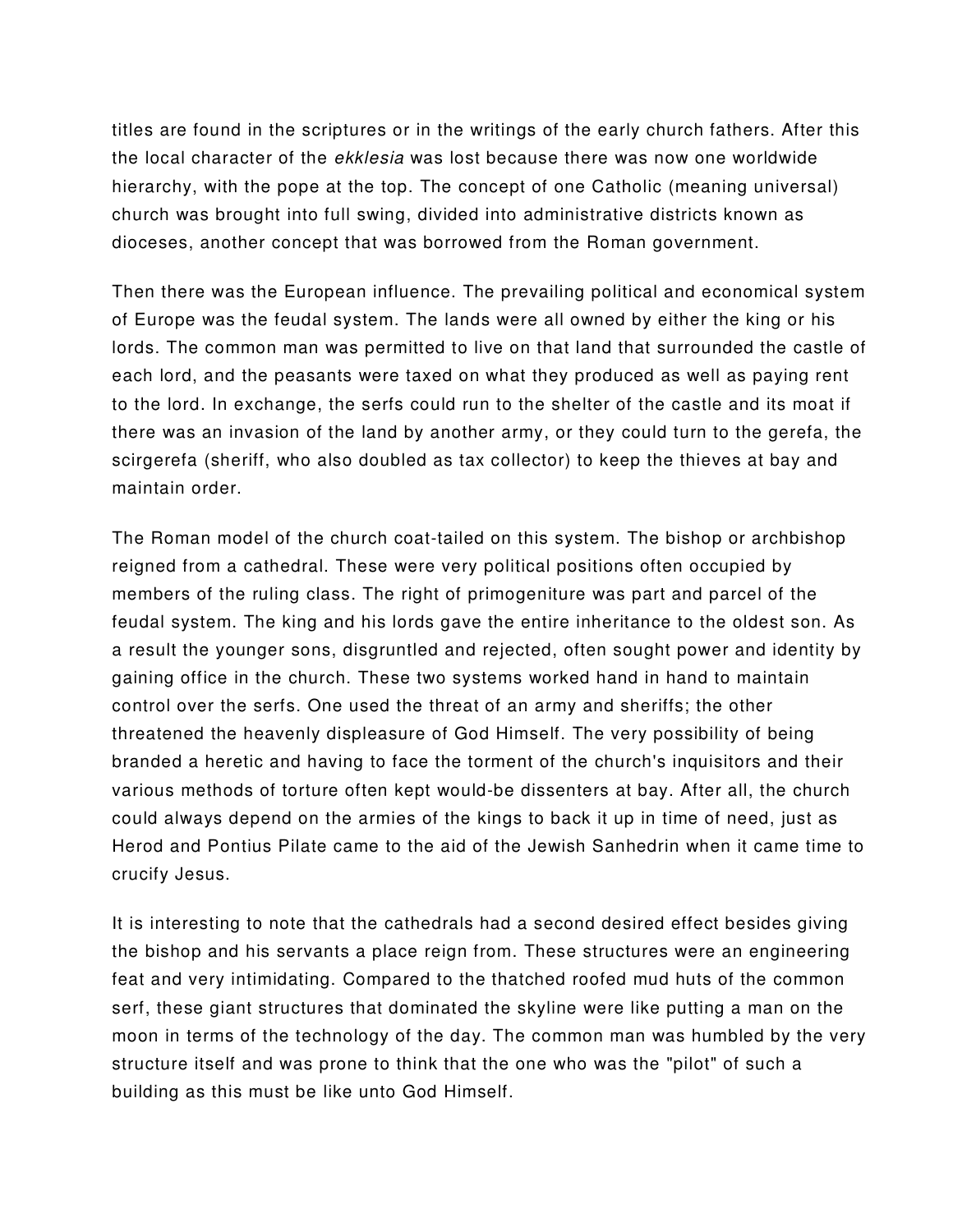The American Church is an amalgamation of all of the above influences, and adds its own unique cultural bias to the mix. Hence the American church is run like a corporation and its leadership is modeled after the entrepreneurial CEO.

None of these influences can be found in the Lord's teachings or the example of the early church. The presence of such societal values in the church indicates that the world has been more influential in shaping the church and its leadership than has the Spirit of the lowly Christ, who said, "my kingdom is not of this world."

## **Bishoprick**

Now let us consider another old ecclesiastical word that has been used to advance this notion of office. Bishoprick is a strange sounding word that appears only once in the New Testament, in Acts chapter one, verse twenty.

"For it is written in the book of Psalms, Let his habitation be desolate, and let no man dwell therein: and his bishoprick (episkopes) let another take."

One of the definitions of episkopes is visitation, which we feel comes closest to capturing its true meaning. Visitation speaks of a work, not an office. Nevertheless, the term bishoprick sure sounds official.

It is important to note here that the word visitation throughout the Old Testament primarily applies to the judgment of God upon the nations. Even Jerusalem, the city of peace, would know such judgment. Standing on a hill, overlooking this beloved city, Jesus wept as he spoke the following words:

"If you, even you, had known today the things which belong to your peace! But now, they are hidden from your eyes. For the days will come on you, when your enemies will throw up a barricade against you, surround you, hem you in on every side, and will dash you and your children within you to the ground. They will not leave in you one stone on another, because you didn't know the time of your visitation (episkope)." (Luke 19:42-44 WEB)

Jesus selected the apostles for this specific purpose. Just as He stood before the high counsel as a divine testimony against them, so these men He selected stood before the governors and kings of the nations for a testimony against them.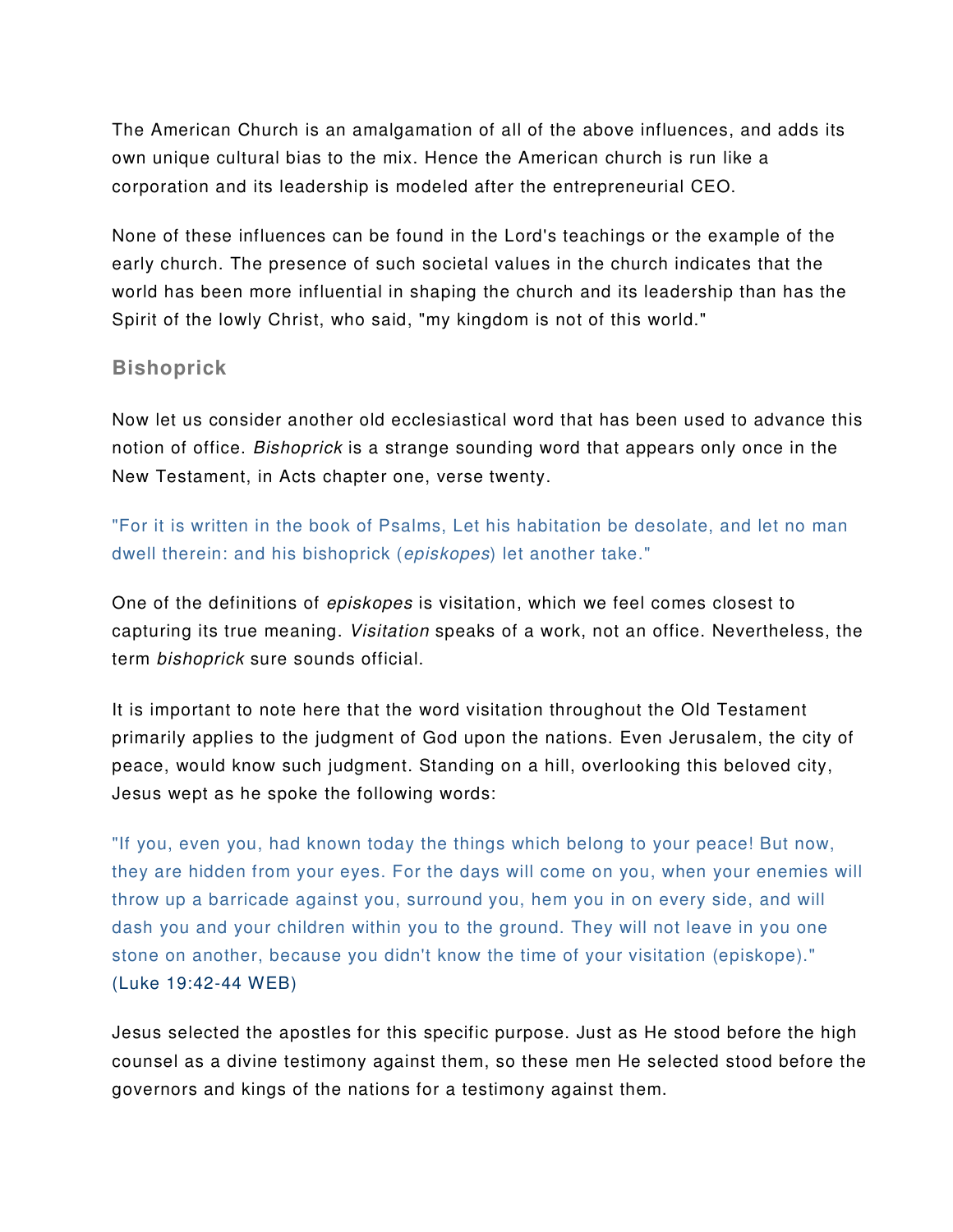"And ye shall be brought before governors and kings for my sake, for a testimony against them and the Gentiles." (Matthew 10:18)

They were to attest to a New Kingdom with a new King. This could explain why they were not long upon this earth. They were as ill treated as their Savior was. They were not called to execute judgment upon the *ekklesia* but to lift the standard of the gospel of the kingdom before all, including governors and kings. They filled up the measure of Jesus' sufferings. It was a thankless job, rewarded by stripes and imprisonment and finally death. They had been called to suffering. The Lord spoke to Ananias regarding this call on Paul's life saying, "For I will show him how many things he must suffer for My name's sake" (Acts 9:16 NKJV). Paul commented on this further in 1 Corinthians 4:9 saying, "For I think that God has displayed us, the apostles, last, as men condemned to death; for we have been made a spectacle to the world, both to angels and to men."

Jesus spoke about this to Peter in John chapter twenty-one.

"Most assuredly, I say to you, when you were younger, you girded yourself and walked where you wished; but when you are old, you will stretch out your hands, and another will gird you and carry you where you do not wish." This He spoke, signifying by what death he would glorify God. And when He had spoken this, He said to him, "Follow Me." (John 21:18; 19 NKJV)

They knew the fellowship of his sufferings. They drank deeply from his cup. Let everyone who aspires to be an apostle fully understand the job description. It is not an opportunity to be first and rule over God's saints, but to glorify Him in being set forth as last, appointed to death, as the filth of the world and the offscouring of all things, as a testimony and a witness. Do you still want the job?

## **Elders**

The Greek word translated *elder* by the KJV translators is *Presbuteros*. According to W.E. Vine, *Presbuteros* is "an adjective, the comparative degree of presbus, an old man, an elder....of age, whether of the elder of two persons...the eldest...of a person advanced in life, a senior..."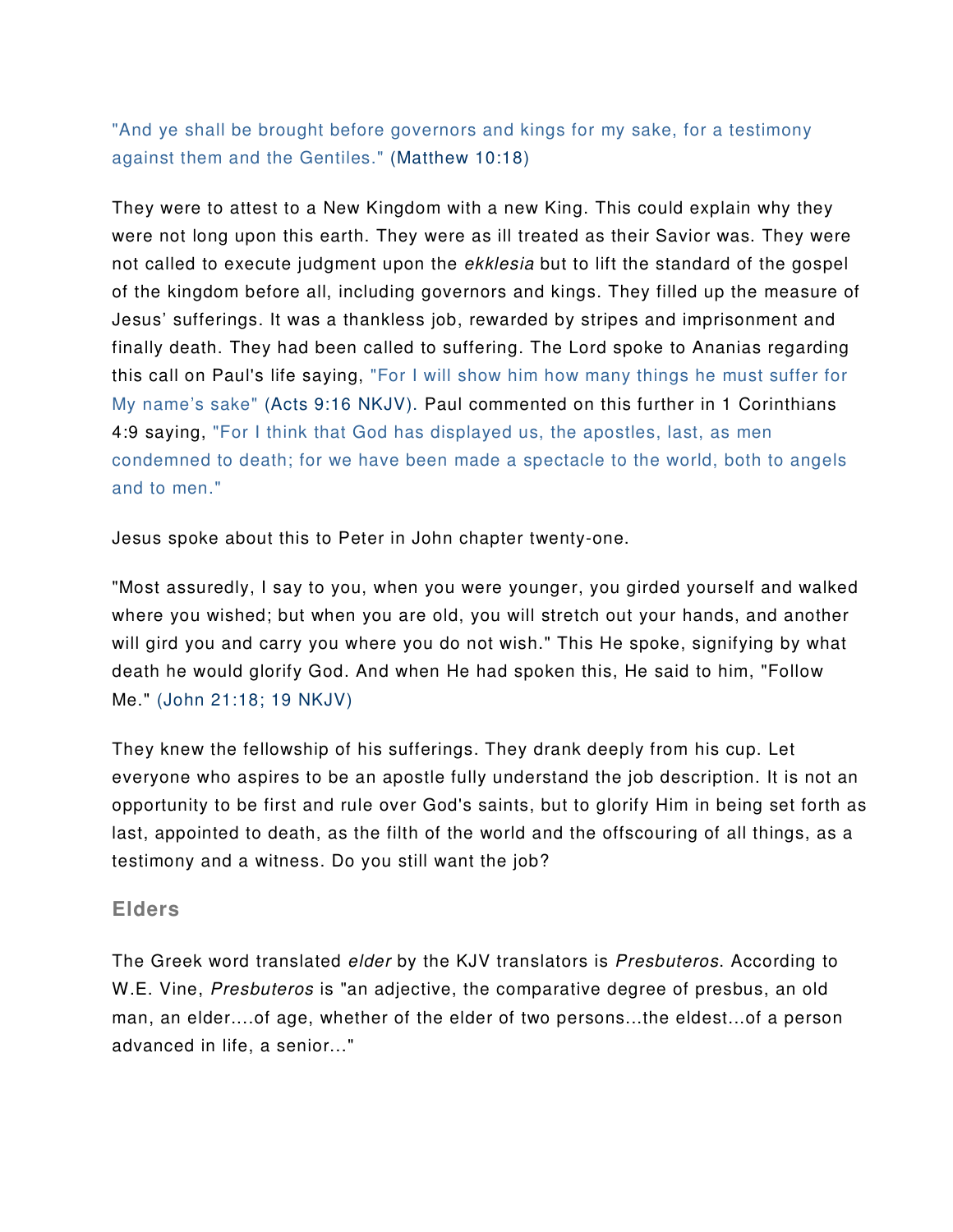How is it that the Greek adjective presbuteros, ("older" or "elderly") mysteriously became a noun, represented in the English text by two official sounding titles, i.e., presbyter and elder? Among 54 translators in the KJV panel, at least one of them should have known the difference between an adjective and a noun.

They changed the translation of the Greek word *presbuteros*, which was formerly translated *priest* by the papacy, to *elder*, Tyndale's translation of the word. They did, however, do all that was within their power to give the term *elder* the same priestly and hierarchical connotation.

In his book entitled The Royal Priesthood, Carl Ketcherside exposes this conspiracy, revealing how the Catholic Church, through sophistry, sought to make presbuteros (elder) into a priestly office, aloof from the rest of the believers.

"The original word which is mistranslated "priests" by the Roman Catholic version is the Greek "presbuteros" which literally means "an aged person." The word for priest is "hiereus." Nothing can be more palpably misleading than the deliberate translation of a word to justify a practice; thus changing the Bible to suit a human system, rather than changing such a system to suit the Bible. To prove this grave charge I cite the very book of Acts, from which Dr. O'Brien quotes. There were both "priests" and "elders" among the Jews. Since Rome translates the word "presbuteros" (an aged man) by the term priests in Acts 14:22, what does she do when the words for both "priests" and "elders" occur in the same verse? Notice the Douay Version at Acts 6:23: "And being let go, they came to their own company, and related all that the chief priests (archiereis) and ancients (presbuteroi) had said to them." In Acts 23:14, the Douay Version reads: "Who came to the chief priests (archiereusin) and the ancients (presbuterois)." In Acts 25:15, "When I was at Jerusalem, the chief priests, and the ancients of the Jews, came unto me." Why did the translators from the Latin Vulgate not render the above by "chief priests and priests"? They knew that it was obvious that there were both priests and elders among the Jews, and an arbitrary translation of priests for "presbuteros" would be easily detected. Therefore they translated it by the word "ancients," which can be and is used in both an official and non-official sense in the New Covenant scriptures. Why then did theynot translate Acts 14:22 in conformity with their translation elsewhere, to read: "And when they had ordained to them ancients in every church, they commended them to the Lord in whom they believed"? Rome had to get her priestcraft in, even if she violated all laws of interpretation and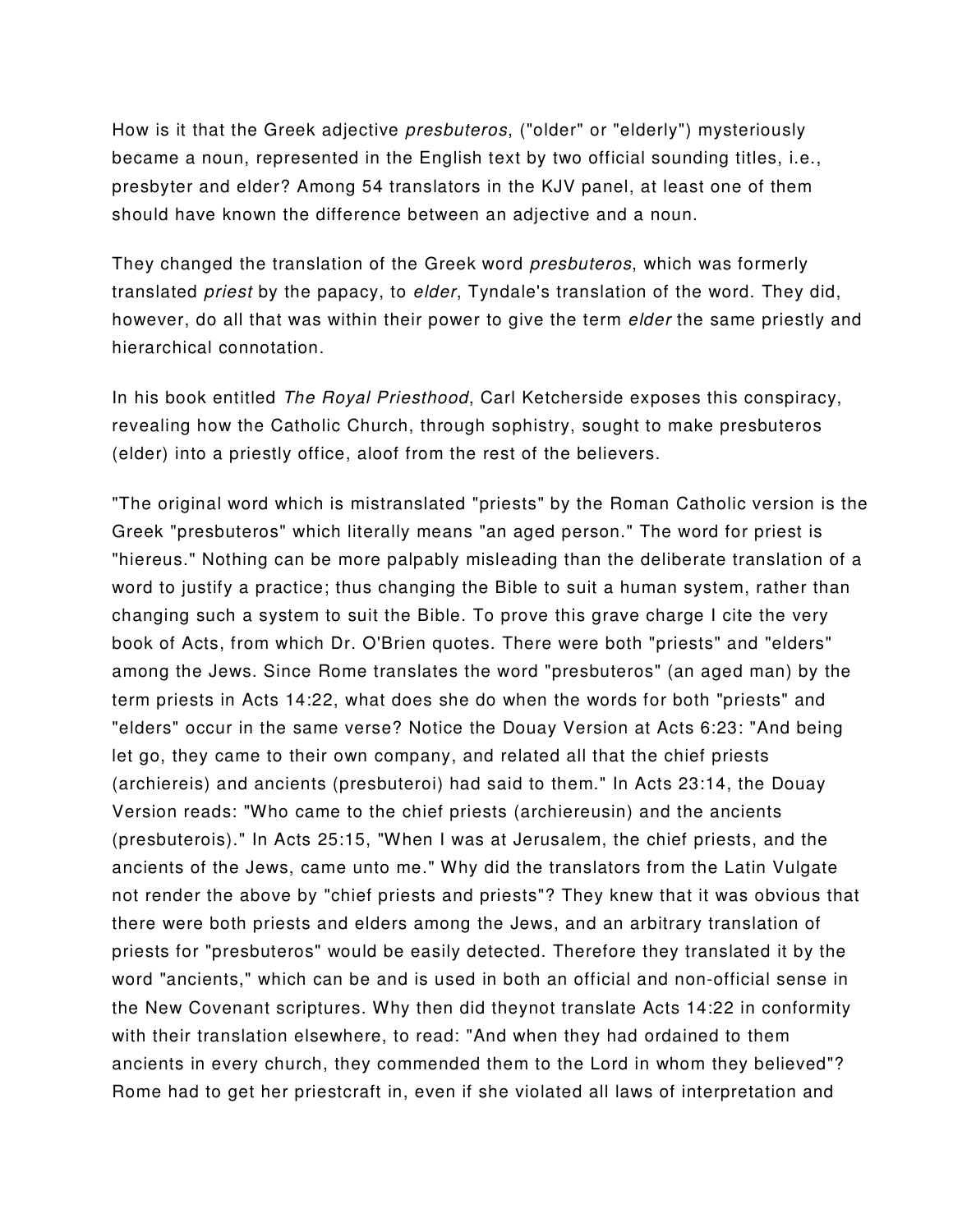forfeited all claims to consistency. Of such fragile, fanciful tissue is the great fabric of priestcraft woven."

The difference between the orthodox model of leadership today and the first century model is that one says, "Do as I say," while the other said, "Do as I do." One is positional and the other is relational. The world is starving for examples; people are desperately looking for heroes, someone to show them the way. The first century elderly understood that the only power they possessed to influence others was the power of love and of their example. Perhaps you are asking, but doesn't the Bible say that elders are responsible to rule over the flock?

It is amazing how much one little word can change the meaning of a passage of scripture. Such is the case with this word over. Take for instance, Paul's words to the Ephesian elders in Acts 20:28 which reads:

"Take heed therefore unto yourselves, and to all the flock, over (en) which the Holy Ghost hath made you overseers, to feed the church of God, which he hath purchased with his own blood."

This is a deliberate mistranslation. It could be nothing else for it required that the simplest Greek preposition, en (in or among), which is used 2,700 times in the New Testament and is nowhere else translated over, should be translated over only here and that in the context of leadership.

Peter instructed the *presbuteros* of his day regarding the nature of their work, reminding them of the perimeters set by the Lord Himself.

"Neither as being lords over (katakurieuo) God's heritage, but being ensamples to the flock." (1 Peter 5:3)

The Greek word *katakurieuo* translated *lords over* in the above passage is a compound verb consisting of kata, down, and kurieuo, to exercise lordship. Katakurieuo describes how a lord typically relates to a minion. He relates down (kata) because he is thought to be above or over. It is certain that Peter was remembering the words of Christ, who said "You know that the rulers of the Gentiles lord it over (katakurieuo) them ... It shall not be so among you…" Jesus forbids His followers to lord-down upon each other. Instead, he reminds us that he who would be great must be a servant and whoever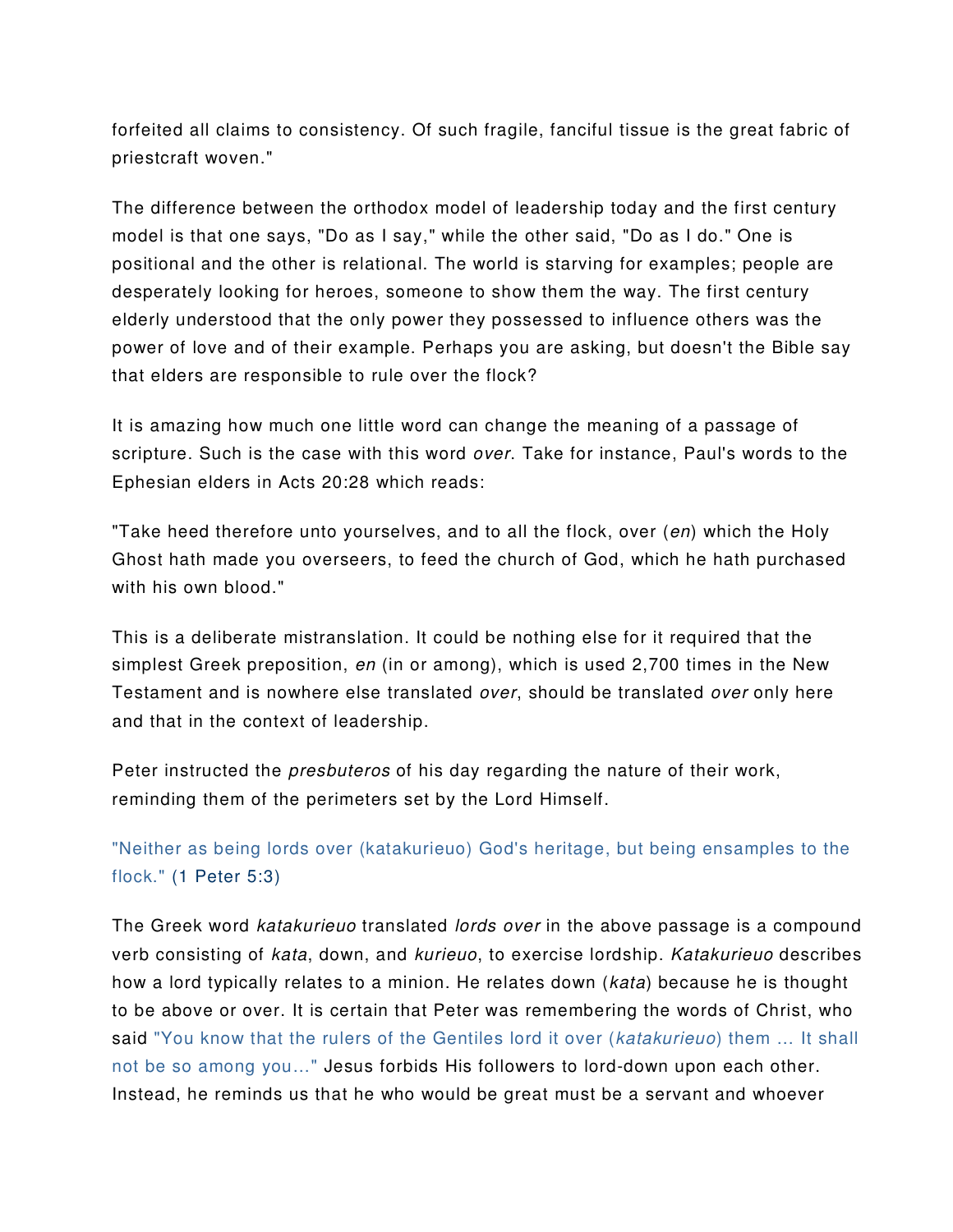would be first must be a slave, even as the Son of man came not to be served but to serve, and to give his life as a ransom for many. (See Matthew 20:25-28.)

In his commentary on 1 Peter 5:3, William Macdonald wrote:

"Elders should be examples, not dictators. They should be walking out in front of the flock, not driving them from behind. They should not treat the flock as if it belonged to them. This strikes at the very heart of authoritarianism! Many of the abuses in Christendom would be eliminated by simply obeying the three instructions in verses 2, 3. The first would abolish all reluctance. The second would spell the end of commercialism. The third would be the death of officialism in the church."

The first century presbuterion were the elderly who followed in Christ's example of servanthood and were recognized (See Philippians 3:17). These men were not lords over or controllers of God's heritage. They were, "…examples becoming (ginomai) the flock…"(Morris Literal Translation). Ginomai is the Greek word from which we get our English word generate. It is a primary verb, meaning to cause to be ("gen"-erate) or bring into being. Ginomai speaks of the power of example, the power to energize and inspire what they modeled. What we are talking about is the power of a life laid down. "Greater love has no man than this," and as sacrifice begets greater sacrifice, the body of Christ is energized toward greater and greater service. This is the example Jesus left us. He came to serve. Not to receive service as a king, but to give service as a slave. In this up-side-down kingdom, there is no thought of ruling over another; no thought of promotion, for if the King came as a servant, what then are we to do?

Have you ever known someone who so inspired your admiration, that you caught yourself taking on their manners, their gestures, even talking like they talk? What you experienced, for good or bad, was the life altering power of an example.

When I, Michael, was a young man, my aunt pointed out to me one day that I laughed and smiled like my dad. One day in my adolescent years I even caught myself walking like he did. That was strange, because my father had an artificial leg that made him walk with a slight limp.

If Jesus, the ultimate example, the one who is altogether lovely, the one who suffered the horrors of Calvary on your behalf, should stand before you right now, you would become like him. You could not do otherwise. For it is in seeing Him that we are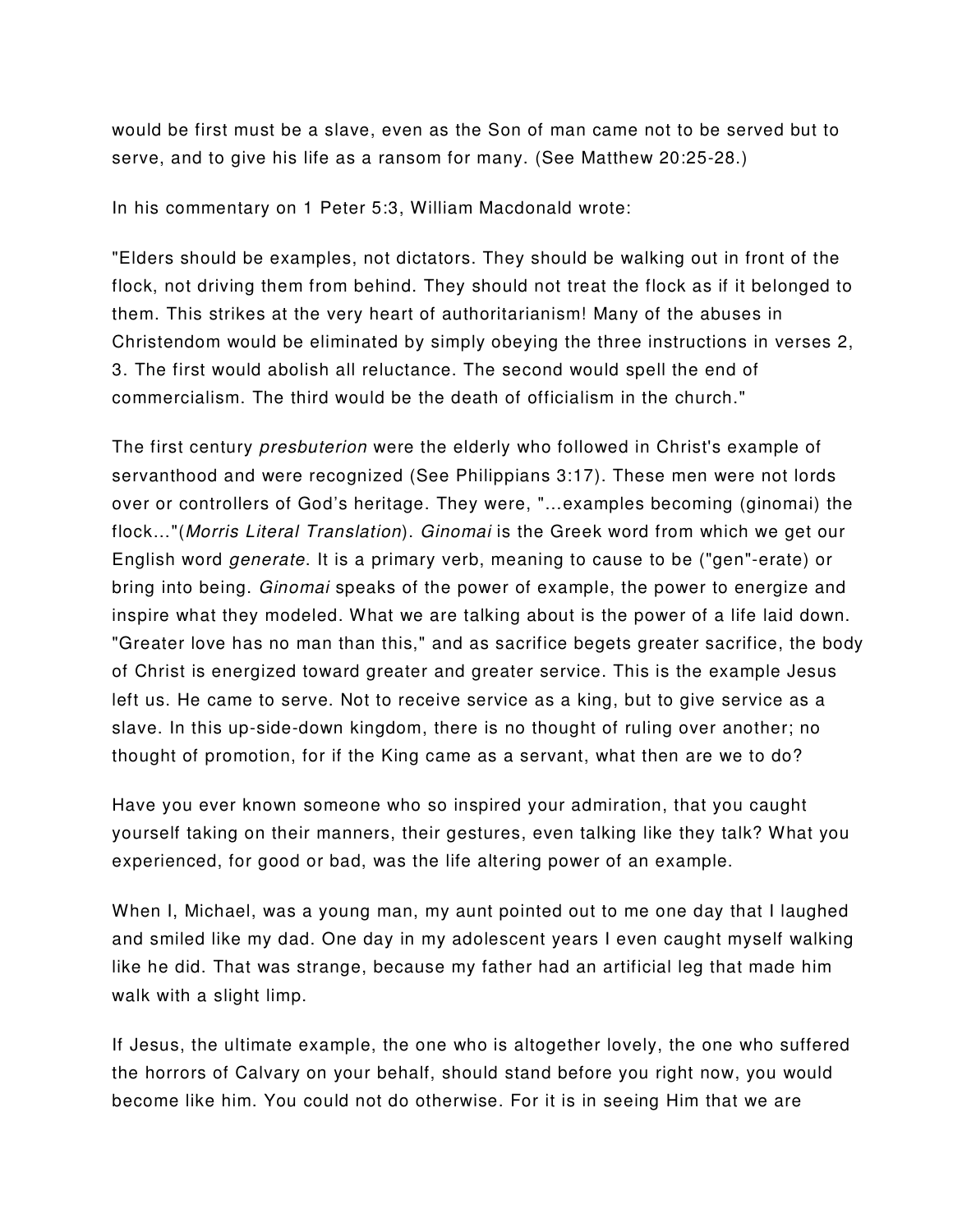transformed. The scriptures say that when He appears, we shall be like him, for we shall see him as he is (2 Corinthians  $3:18$ ). When the power (*ginomai*) of example is gone, all you have left is the tyranny of demanded conformity.

Because the true church is relational, not institutional, it makes sense only in a social context, a family context. In every truly healthy family, there is second and third generation communion. You have the grandchildren, the parents, and the grandparents. In that context, the grandparents are the elders. They possess the wisdom of years, and if godly, are in a position to teach by their words and example as no other family member can. Satan has done all he can possibly do to destroy the very concept of family, and to encourage the young in disrespect for the elderly, ignoring their counsel. Thus, we have witnessed the breakdown of the family and the church. The church is a family. It began in the heart of a loving Father who sent his only Son to bring many sons to glory. Oh, what manner of love the father has bestowed upon us that we should be called the sons of God!

Paul wrote to Timothy, telling how he should relate to the elderly (presbuteros) in the family of God:

"Rebuke not an elder, (*presbuteros*) but intreat him as a father; and the younger men as brethren; The elder (presbuteros) women as mothers; the younger as sisters, with all purity." (1 Timothy 5:1-2)

The context of this scripture is completely relational, not institutional, and makes sense only in a family context. There is the mention of father, mothers, sisters and brethren. This sounds like a family to us. In the Greek, presbuteros is used for both old men and old women. In an attempt to institutionalize, all of these dear family terms became offices in the papal church. And since they could not recognize any title without ordination, everything that was once relational and family was displaced, and all but lost in the institution. Leadership gradually became more and more hierarchical until the supreme leader of this fallen church bore both the temporal and spiritual swords, sitting on a luxurious throne in extravagant robes wielding the kingly scepter of power and rule. Such men have bequeathed to us much that is called Christian leadership today.

I (Michael) am reminded of a story that a brother in Christ told me. One day a pair of Mormon missionaries came to his door and they introduced themselves as Elder Jones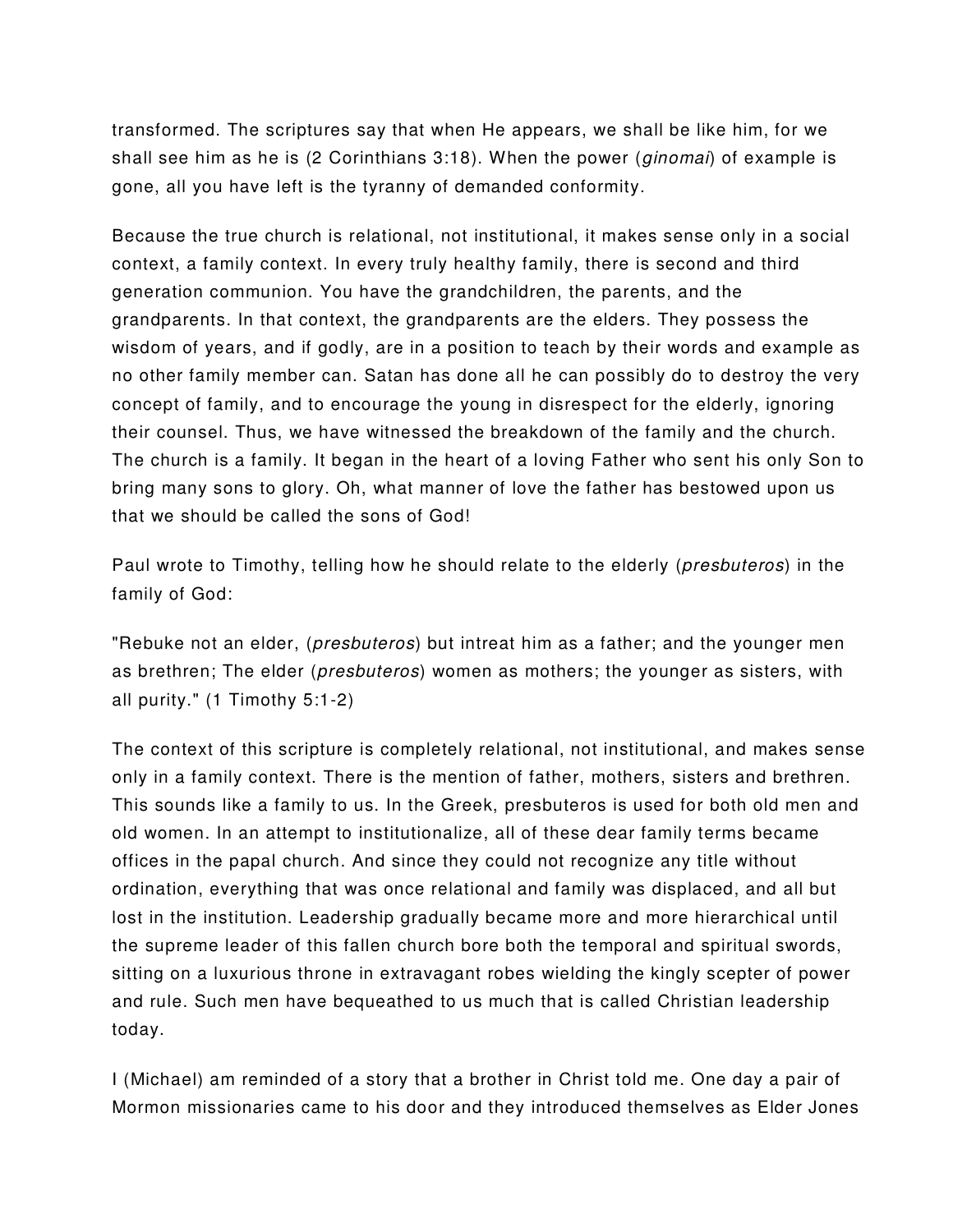and Elder Smith (not their real names). My friend said that the oldest one could not have been more than twenty years old. Finally my friend, who was much older than them, asked, "Elder to what?" They were totally flustered.

In the New Testament we have Timothy, who some call an apostle and others call a pastor (the scripture calling him neither), being instructed to relate to the elderly man as he would his father, with honor and respect. There is something unnatural about the young rebuking the elderly. In an ecclesiastical, hierarchical context, where authority is positional rather than relational, the issue of age is irrelevant. It all depends upon who has the title and position. In today's institutional churches it would be perceived as a compromise of a pastor's authority to relate to any untitled individual as his senior. However, in the family esteeming others as better or superior to yourself is normal, or at least it should be. (Philippians 2:3) The church itself has become the greatest enemy of the family by its institutionalized example. This was a masterstroke of the enemy. God wants his family back!

**Presbytery** 

Paul wrote to Timothy:

"Neglect not the gift that is in thee, which was given thee by prophecy, with the laying on of the hands of the presbytery (presbuterion)." (1 Timothy 4:14)

Since it is one of the transliterated words we referred to earlier, Presbytery should be suspect. For what reason did it go untranslated? In what way would that make the passage clearer?

Did Timothy receive a gift by prophecy, with the laying on of the hands of the presbytery? Yes he did! But what in the world is the presbytery? Oh, it has come to mean something to us through word association, as you can teach a baby that a cat is a rat by simply calling the cat a rat. And if you did it long enough, no one could convince him otherwise. Such is the power of tradition.

In his Non-ecclesiastical New Testament, Frank Daniels interpreted presbuterion as the elderly.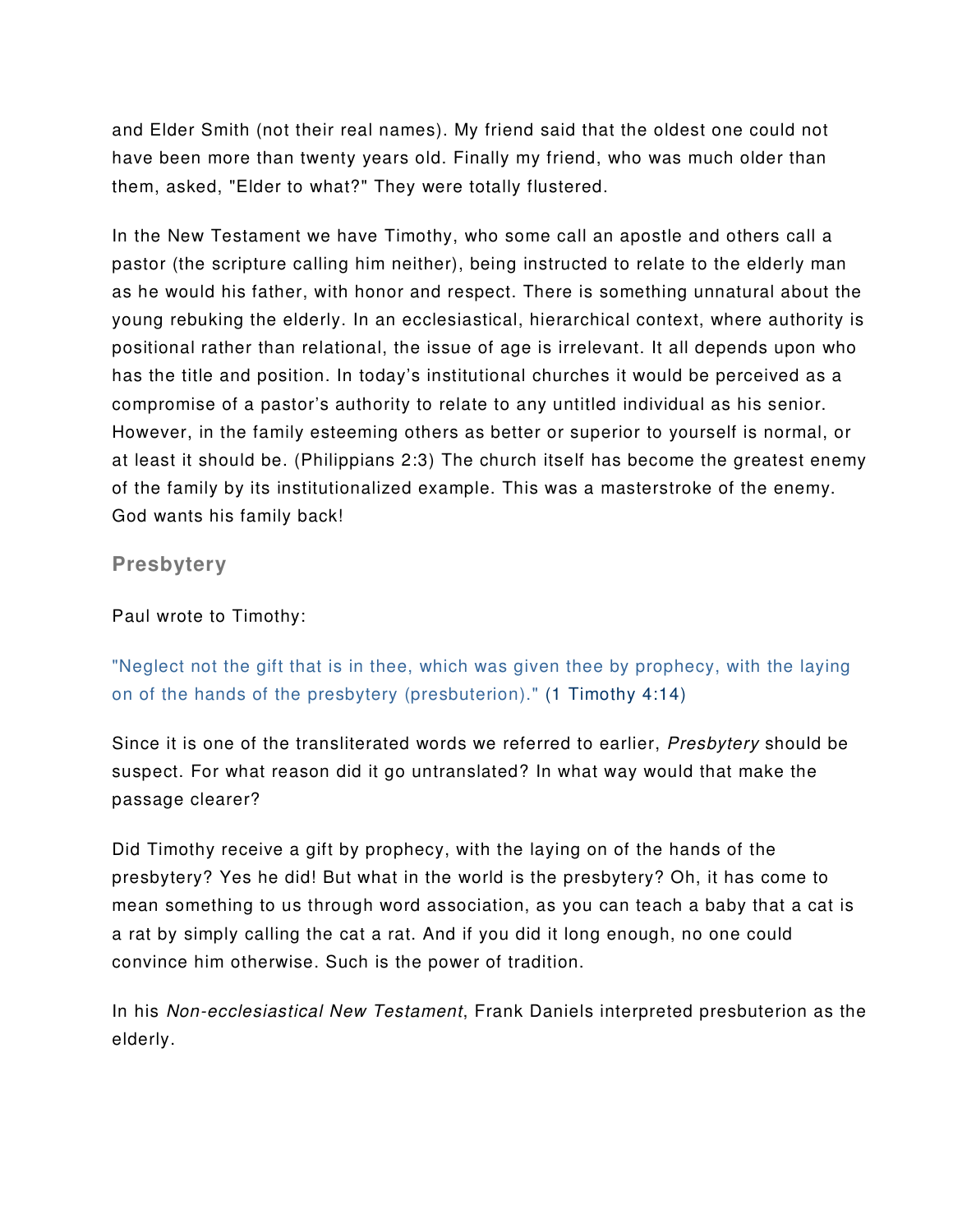## "Do not neglect the gift that is in you which was given to you through prophecy with the laying on of hands of the elderly." (1 Timothy 4:14)

We recognize that being elderly does not necessarily make one Godly. There are old sinners as well as young ones. The elderly in reference here are the godly elderly who laid down their lives for the flock, who followed in the footsteps of the serving Christ.

Had the King James translators translated the Greek word presbuterion correctly it would have been a direct violation of the King's rules of translation. This was one of the key dominos that, if tipped, would bring down all the rest. They did, however, add their ecclesiastical translation in the margins as "council of elders." If the 16th century reader had known what a true elder was, that might have helped. To them an elder was someone who advanced his own brand of orthodoxy at the expense of the people. They knew nothing of the kind of love that motivated the godly elderly of the first century.

"While older members (presbyters) owe a special responsibility to the younger members in teaching and example, the church is without officers to rule or make decisions. It is a body of loving interaction and full participation." (Dr. Norman Park, It Shall Not Be So Among You)

## **The House of God**

The people of God are the *ekklesia*, not a church building or a system of worship. The called out ekklesia is the household of God. This brings us to a verse that is among the most misleading passages in the entire New Testament.

"But if I tarry long, that thou mayest know how thou oughtest to behave thyself in the house of God (*Oikos*), which is the church (*ekklesia*) of the living God, the pillar and ground of the truth." (1 Timothy 3:15)

There is a very simple conclusion that Bishop Bancroft and King James hoped that the reader would make. House of God = the church = a temple with its priesthood and ceremonies. The use of the term house of God, which was used exclusively of the temple in the Old Testament, was very crafty on their part.

Although the Greek word *oikos* is often translated *house* or *home*, it most often refers to the occupants of a house, i.e., the household or family. Oikos speaks of a family, not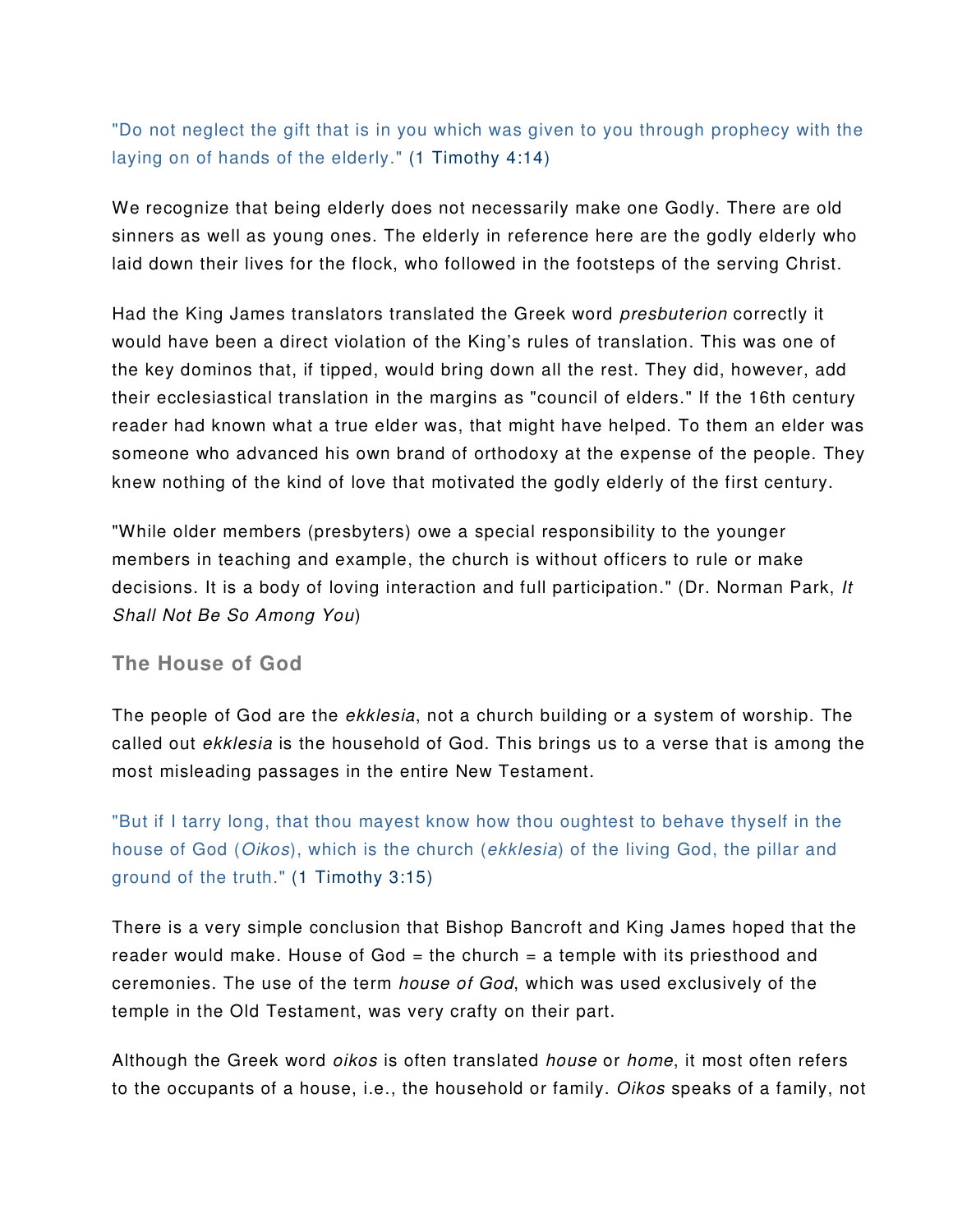a building, a household rather than a material house. If you look at its usage throughout the rest of the New Testament, you cannot avoid this conclusion.

The literal translation of oikos is household, family, those who live in the same house. (The Bible Library CD) There is a great difference between the houses that we live in and our households. There is an old saying, "a house does not make a home." Neither does a church building make those who enter it the ekklesia of God. Our houses are dispensable but our families are not. The important thing is the family. Let us advance a new equation.  $Oikos =$  Household of God = congregation of God = family of God. Oikos is always associated with family, not a material building or temple. It does not refer to the place or building where the *Oikos* or family meet, but of the family itself, the household.

Where, in this new dispensation, is God's house? The scriptures make it quite clear; that God does not dwell in temples made with hands. We, the body of Christ, are his temple made of living stones, Jesus himself being the chief cornerstone as well as the foundation (see 1 Corinthians 3).

If 1Timothy 3:15 were translated properly it would read as follows:

"But if I am gone long, you may know how you should conduct yourself among the household of God, his dwelling place, which is the congregation of the living God, the pillar and the ground of truth." (Our own translation)

Below are a few of the passages where the Greek word *oikos* applies to family rather that a physical house.

Acts 10:2: A devout man, and one that feared God with all his house (*oikos*), which gave much alms to the people, and prayed to God alway.

Acts 11:14: Who shall tell thee words, whereby thou and all thy house (*oikos*) shall be saved.

Acts 16:15: And when she was baptized, and her household *(oikos)*, she besought us, saying, If ye have judged me to be faithful to the Lord, come into my house *(oikos)* and abide there. And she constrained us.

Acts 18:8: And Crispus, the chief ruler of the synagogue, believed on the Lord with all his house (*oikos*); and many of the Corinthians hearing believed, and were baptized.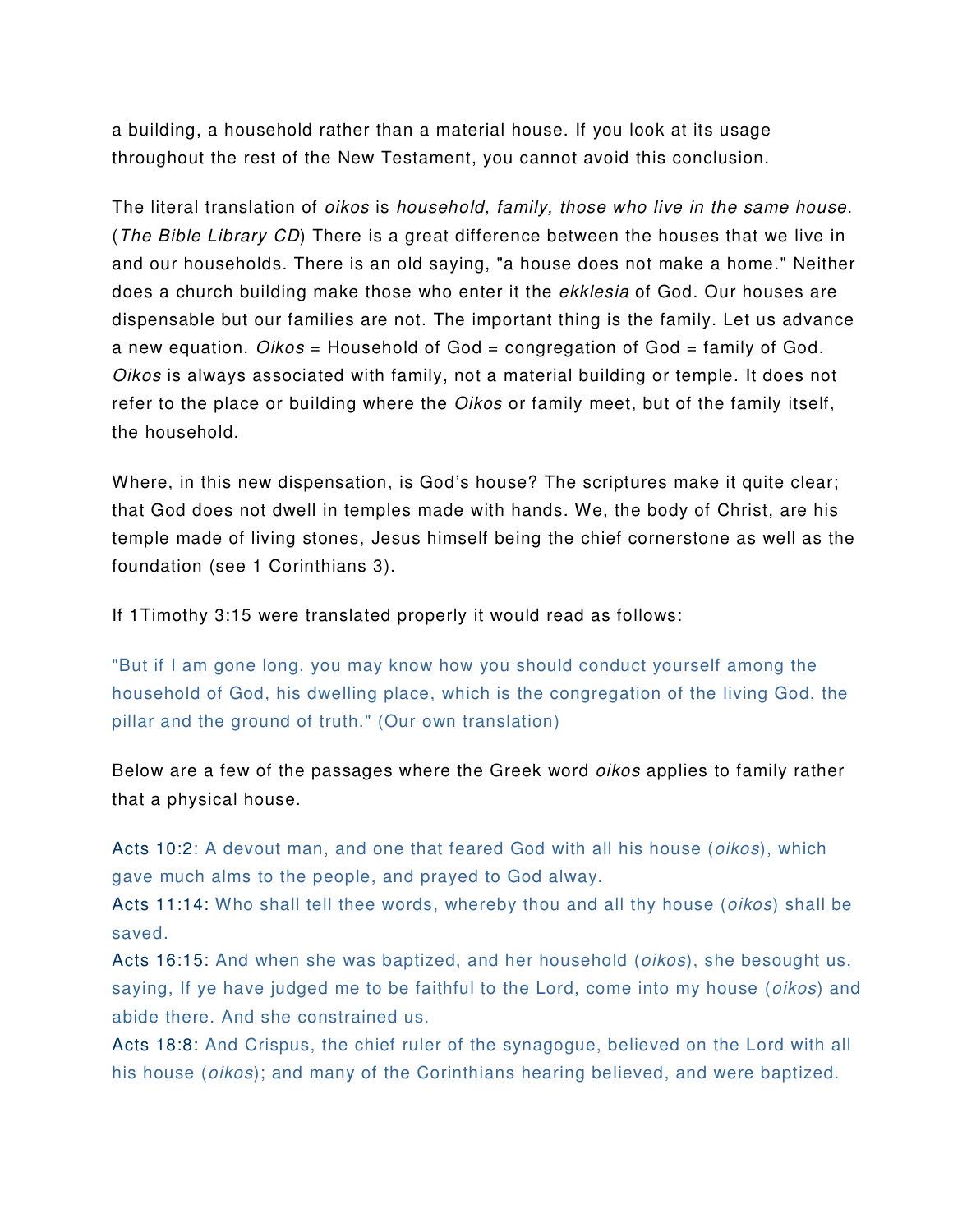This brings us to the question of where the *ekklesia* of the first century met.

Did they meet in temples? Did they meet in church buildings? Where did they gather? Where is the logical place for a family to meet? Where does your family gather on a daily basis? The family of God in the first century met in homes. Where else would a family gather? Here are some of the verses that bring this out.

Acts 8:3: As for Saul, he made havock of the congregation |1577| (ekklesia,) entering into every house, and haling men and women committed them to prison.

Romans 16:5: Likewise greet the church that is in their house. Salute my well beloved Epaenetus, who is the firstfruits of Achaia unto Christ.

1 Corinthians 16:19: The churches of Asia salute you. Aquila and Priscilla salute you much in the Lord, with the church that is in their house.

Colossians 4:15: Salute the brethren which are in Laodicea, and Nymphas, and the church which is in his house.

Philemon 1:2: And to our beloved Apphia, and Archippus our fellow soldier, and to the church in thy house:

Acts 12:12: And when he had considered the thing, he came to the house of Mary the mother of John, whose surname was Mark; where many were gathered together praying.

With the exception of Solomon's porch, where the early believers gathered to hear the apostles teach and which was available to them for only a short time, there is no mention of a routine gathering place other than their homes.

"…how I didn't shrink from declaring to you anything that was profitable, teaching you publicly and from house to house…" (Acts 20:20 WEB)

Paul lists two primary places where he taught, in public and in homes. In all of the New Testament there is not one mention of Paul or any other apostle teaching or preaching in a church building. This came much later, as the full apostasy of the church started to take hold.

**Rule Over** 

You may be asking by now, "Don't the scriptures say that elders are to rule over the ekklesia?"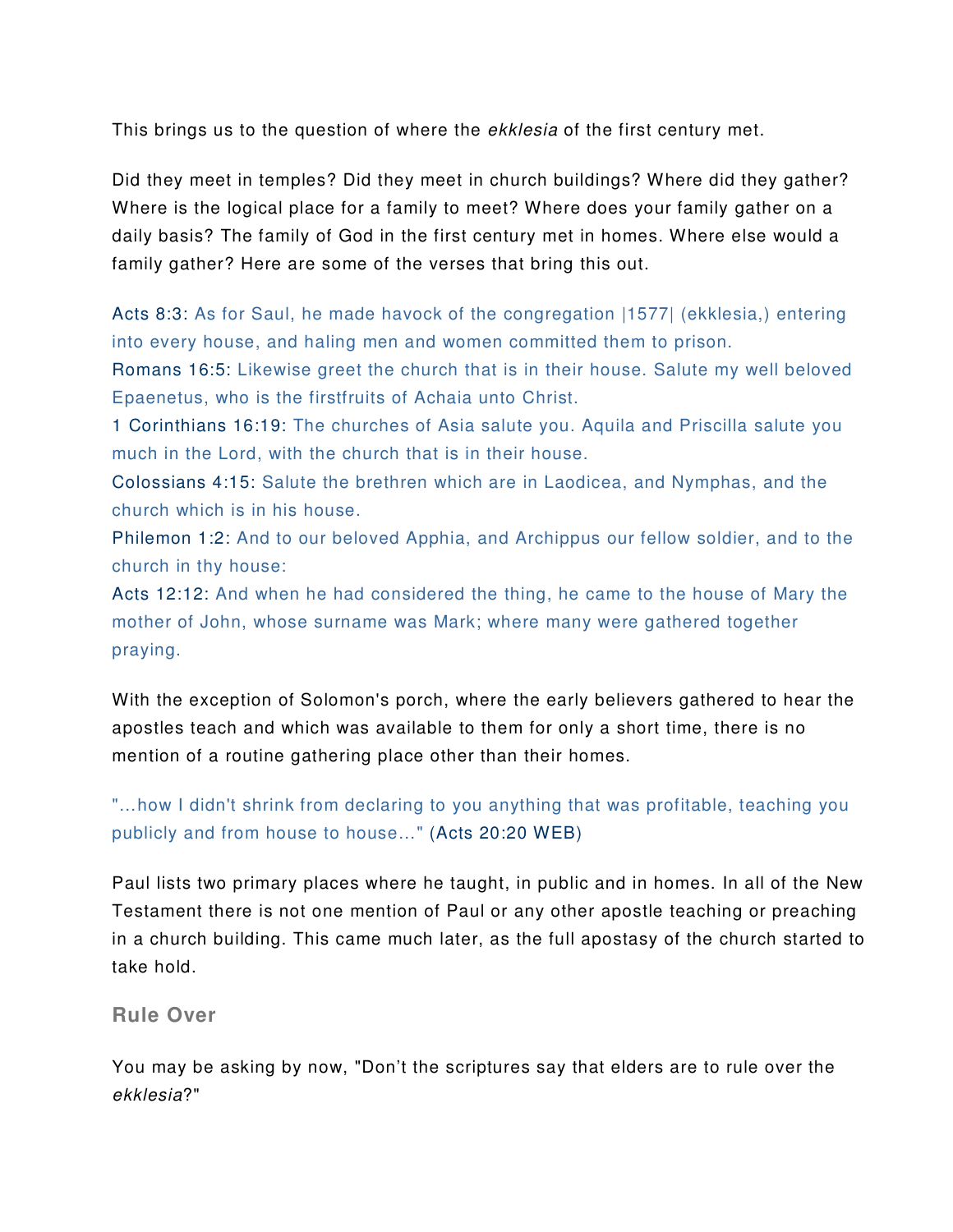It is apparent that the selection of the English word *rule* was with design, to promote this ecclesiastical conspiracy. The use of the words rule or have the rule over to lend weight to the argument that the church is hierarchical was a masterstroke that we are still reeling from today.

What is the English definition of the word rule?

To exercise dominating power or influence…(The New Century Dictionary) (n.) The right and power to govern or judge:

- authority
- command
- control
- domination
- dominion
- mastery
- might /li>
- power
- sway
- force
- weight
- supremacy

Words that mean the opposite of rule include the following:

- servility (antonym)
- servitude(antonym)
- weakness (antonym) (The American Heritage Dictionary)

You will note here, that the English definition of the word *rule* is devoid of any connotation of service, as the word servitude is listed among its antonyms. This alone should arouse our suspicions, considering that Christ-like leadership is servanthood.

The King James translators have Paul telling Timothy:

"Let the elders that rule well be counted worthy of double honour, especially they who labour in the word and doctrine." (1 Timothy 5:17 KJV).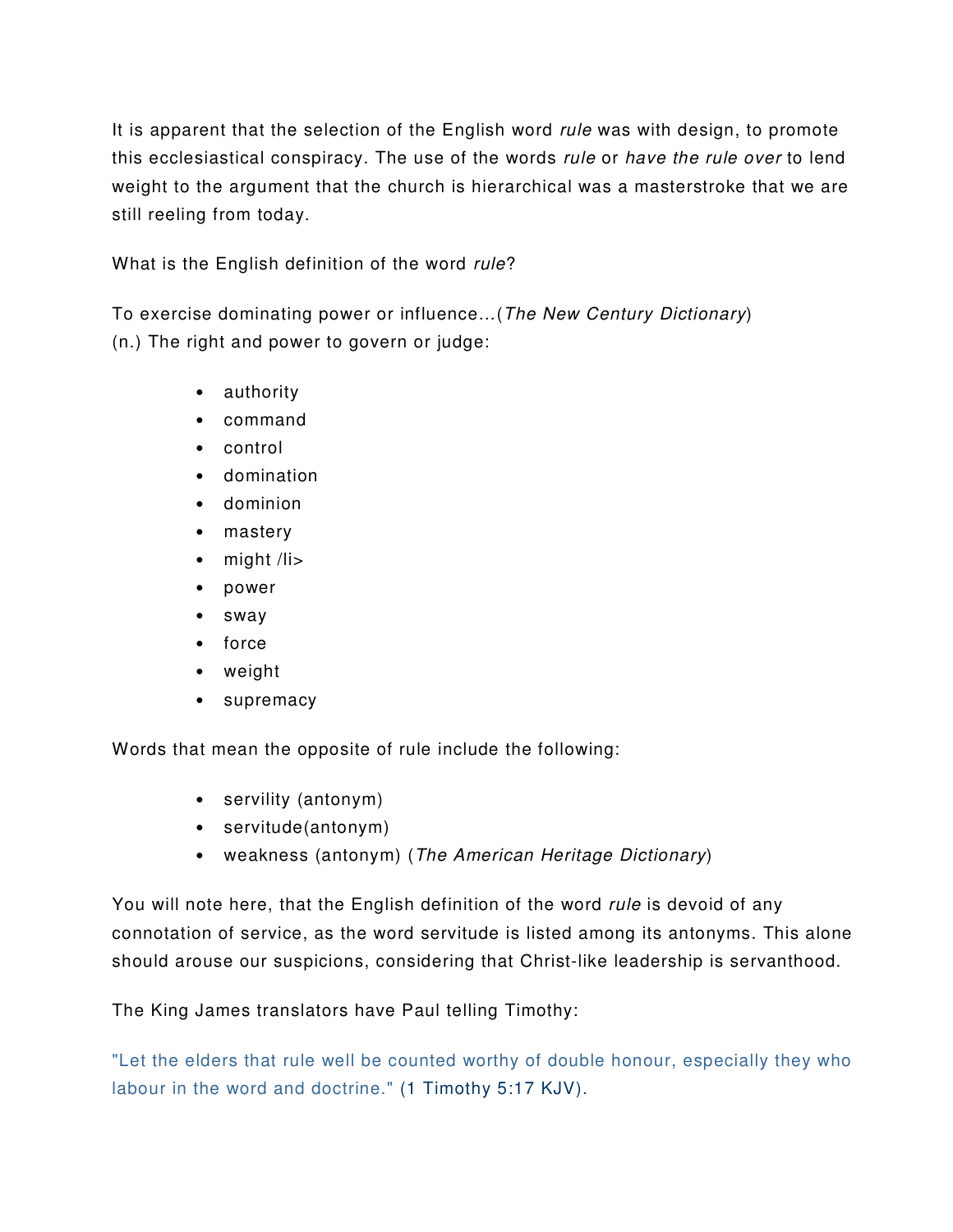Referring to this, Dr. Norman Park wrote:

"These writers made short shrift of the claim that elders have the authority to 'rule.' They knew the history of the 1611 version and the determination of King James to confer on both bishop and king the divine right to rule: 'No bishop, no king.' Hence his demand that the Greek word proistmi be rendered 'rule,' though it actually carried no connotation of authority, power, or governance. It merely meant that elders should be 'foremost' in zeal, knowledge, quality of life, and concern for the welfare of the church a quality which rightfully should be embodied in all saints. In a very real sense, then, 'ruling' was not the preserve of the few, but the duty of all." (Dr. Norman Park, It Shall Not Be So Among You)

How is it that the word *rule*, which in the mind of the English reader bore dictatorial overtones, found its way into the text? Paul wrote:

"Not that we have dominion over (archo) your faith, but are fellow workers for your joy; for by faith you stand." (2 Corinthians 1:24, NKJV).

Paul counted himself as a fellow worker, not as one who ruled over the flock of Christ, knowing that one stands by faith in God, not by the scaffoldings of domineering men.

Now we will examine three verses that are the favorites of those who desire to rule over the ekklesia of God:

"Remember them which have the rule over you, who have spoken unto you the word of God: whose faith follow, considering the end of their conversation." (Hebrews 13:7, KJV).

It is important to note that this verse is in the past tense but has been translated to read as though it were in the present tense. It is referring to those who have died in the faith, not to living individuals presiding over the body of Christ. The word over in this verse has nothing to represent it in the original. So, as usual, we will dismiss this word and all that it implies. The words, "them which have the rule over" are a paraphrase of one Greek word - hegeomai (2233) - a verb - meaning to lead, to go before as a guide. In a Christian context *hegeomai* is descriptive of the act of quiding, going on ahead, leading the way as an example, not sitting as overlords.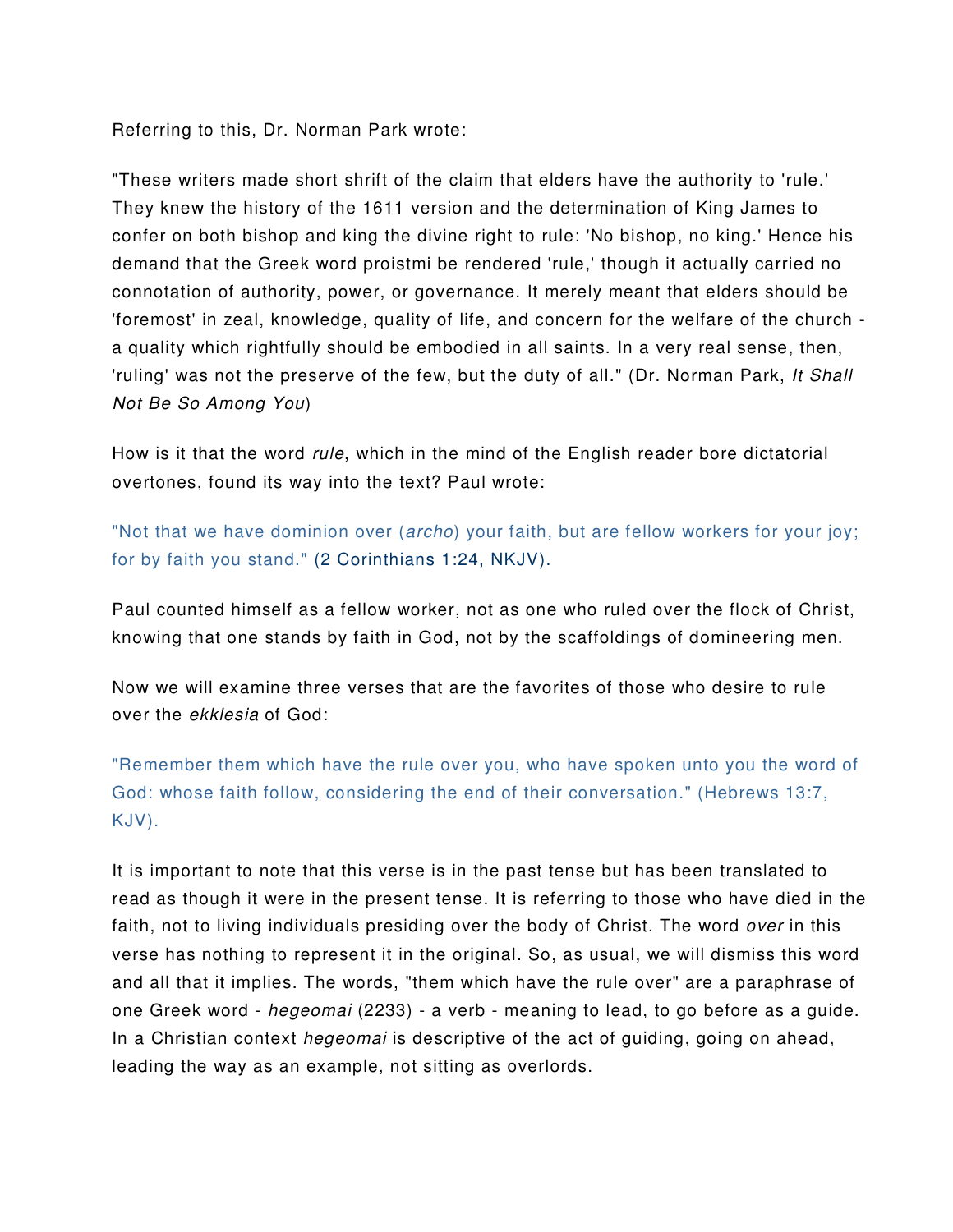Hebrews chapters eleven and twelve are filled with accounts of those who have gone before us as examples, starting with Abel and ending with Jesus Himself, Godly examples of those who have walked by faith. The reader is exhorted to remember such, to reflect on their faith, calling to memory "the end of their conversation."

Hebrews chapter eleven is a memorial to those exemplary guides who had gone before. By faith these heroes overcame kingdoms, wrought righteousness, obtained promises, stopped lions' mouths, quenched the power of fire, escaped the edge of the sword, became strong out of weakness, became mighty in war, made the armies of strangers give way. Women received their dead again by resurrection, and others were tortured, not having accepted deliverance, that they might get a better resurrection. Others underwent trial of mockings and scourgings, and of bonds and imprisonment. They were stoned, sawed in half, tempted, and killed by the sword. They went about in sheepskins, in goatskins, destitute, afflicted, evil treated, "Of whom the world was not worthy." They wandered in deserts and mountains, and in dens and caverns of the earth. These were some of the exemplary guides, the hegeomai that were to be remembered. (See Hebrews 11:33-40)

Then there were the early Christian martyrs such as Stephen and James, who loved not their lives unto death.

Regarding Hebrews 13:7, Clarke's Commentary states:

"Remember them which have the rule over you."] This clause should be translated, Remember your guides, who have spoken unto you the doctrine of God. Theodoret's note on this verse is very judicious: "He intends the saints who were dead,Stephen the first martyr, James the brother of John, and James called the Just. And there were many others who were taken off by the Jewish rage. 'Consider these, (said he,) and, observing their example, imitate their faith.'" This remembrance of the dead saints, with admiration of their virtues, and a desire to imitate them, is, says Dr. Macknight, the only worship which is due to them from the living.

Considering the end of their conversation] "The issue of whose course of life most carefully consider." They lived to get good and do good; they were faithful to their God and his cause; they suffered persecution; and for the testimony of Jesus died a violent death. God never left them; no, he never forsook them; so that they were happy in their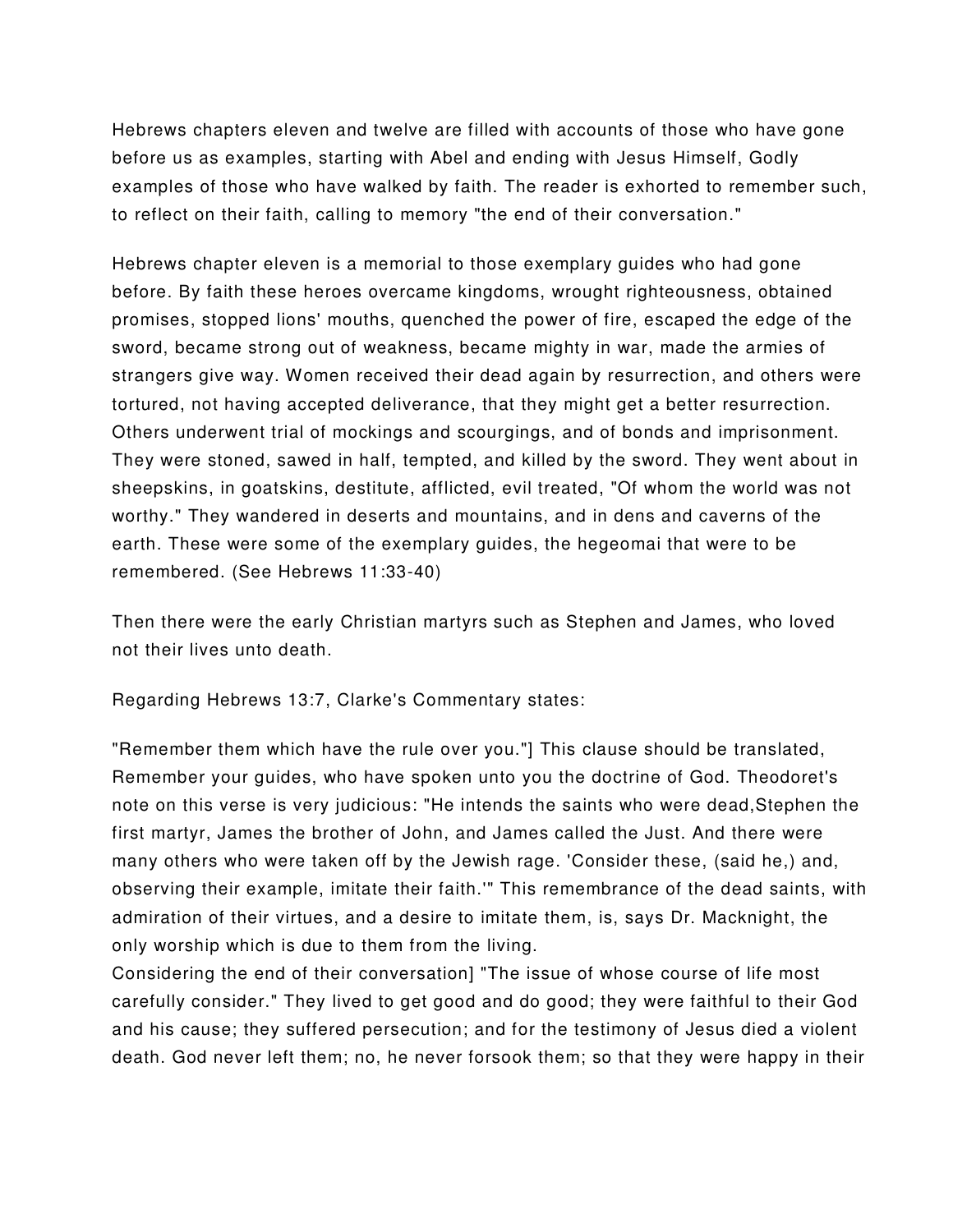afflictions, and glorious in their death. Carefully consider this; act as they did; keep the faith, and God will keep you."

Having remembered those who had gone before them, the author of Hebrews turned to the hegeomai still living out the example of Christ among the early believers, those who continued in the example of those who had gone before. Following on the heals of Hebrews 13:7 is a verse that at first seems out of context, but upon careful consideration must be viewed as a transitional thought. This verse ties the exemplary guides of the past to those of the present in a continuum, revealing the fashion and style of leadership in the *ekklesia*. "Jesus Christ the same yesterday, and to day, and for ever." The *hegeomai* of the first century followed in the example of Christ, filling up "that which is lacking of the afflictions of Christ," (Colossians 1:24) "being made conformable unto his death…" (Philippians 3:10).

These contemporaries of the writer of Hebrews also were tortured, refusing the deliverance that was offered to them if they would but deny their Lord, that they might get a better resurrection. They too underwent trials, mockings, scourgings, bonds and imprisonment. They also were stoned, tempted, and killed by the sword, destitute, afflicted and evil treated. They did not live in luxury. They did not receive large salaries or sit in offices with honorific titles on the door.

## **Obey**

Now, let us look deeper into the damage done by the King James translators in promoting a ruling class among the ekklesia. Hebrews 13:17 is another verse that seems to be loaded in the favor of those who would rule over the saints.

The English words rule and ruler, in a Christian context, can only rightly refer to Christ. He is our sovereign, our king and ruler. He is our Lord! Those among us who are so impudent and deluded that they can refer to themselves as rulers should blush. Ruler does not roll well off the Christian tongue. Even the most dictatorial among us intuitively knows that the idea of ruling over others stands in stark antithesis to the example and teachings of the serving Messiah.

With this in mind, let us look at Hebrews 13:17.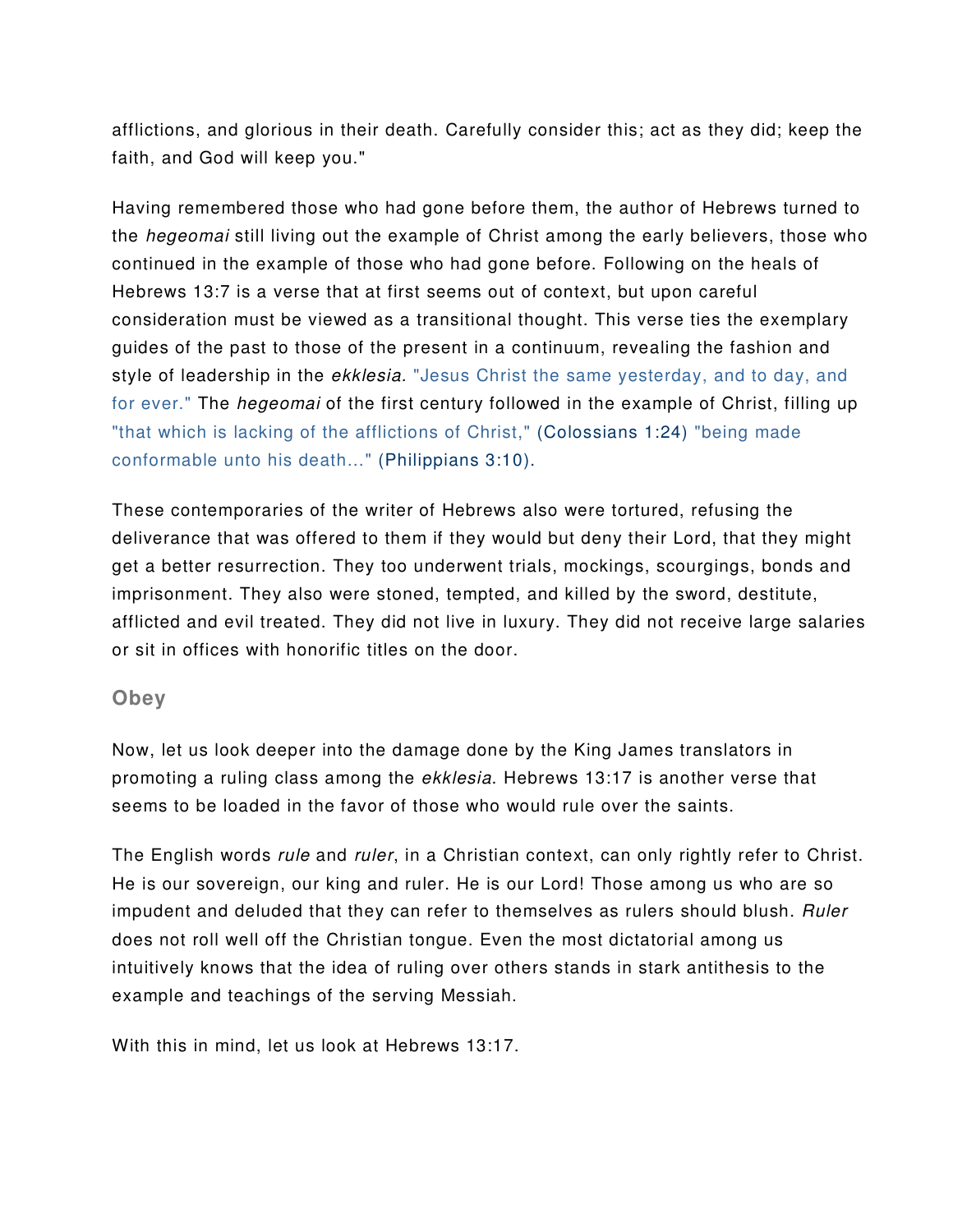"Obey them that have the rule over you, and submit yourselves: for they watch for your souls, as they that must give account, that they may do it with joy, and not with grief: for that is unprofitable for you." (Hebrews 13:17).

Note: The word over is not in the original Greek, but was added, so we should dismiss it and all that it implies.

The King James scholars translated key words in this passage with supposed English equivalents that bear much more autocratic overtones than did the Greek.

For instance, the Greek word Peitho that was translated obey appears only 55 times in the New Testament. It is only translated obey seven of those times. It would sound ridiculous to use the English word *obey* in most of the other passages where the Greek word Peitho appears. You be the judge.

The word *Obey (peitho)* is in the passive voice and simply means be persuaded.

"Peitho: To persuade, i.e. to induce one by words to believe. To make friends of, to win one's favour, gain one's good will, or to seek to win one, strive to please one. To tranquillise. To persuade unto i.e. move or induce one to persuasion to do something. Be persuaded. To be persuaded, to suffer one's self to be persuaded; to be induced to believe: to have faith: in a thing. To believe." (Thayer and Smith Greek Lexicon) "peitho, to persuade, to win over, in the Passive and Middle voices, to be persuaded, to listen to.... (Acts 5:40, Passive Voice, "they agreed"); The obedience suggested is not by submission to authority, but resulting from persuasion." (W. E. Vine, *Expository* Dictionary of New Testament Words)

Consider the following verses.

Matthew:28:14: And if this come to the governor's ears, we will persuade (pietho) him, and secure you.

Acts13:43: Now when the congregation was broken up, many of the Jews and religious proselytes followed Paul and Barnabas: who, speaking to them, persuaded (pietho) them to continue in the grace of God.

Acts14:19: And there came thither certain Jews from Antioch and Iconium, who persuaded (pietho)the people, and, having stoned Paul, drew him out of the city, supposing he had been dead.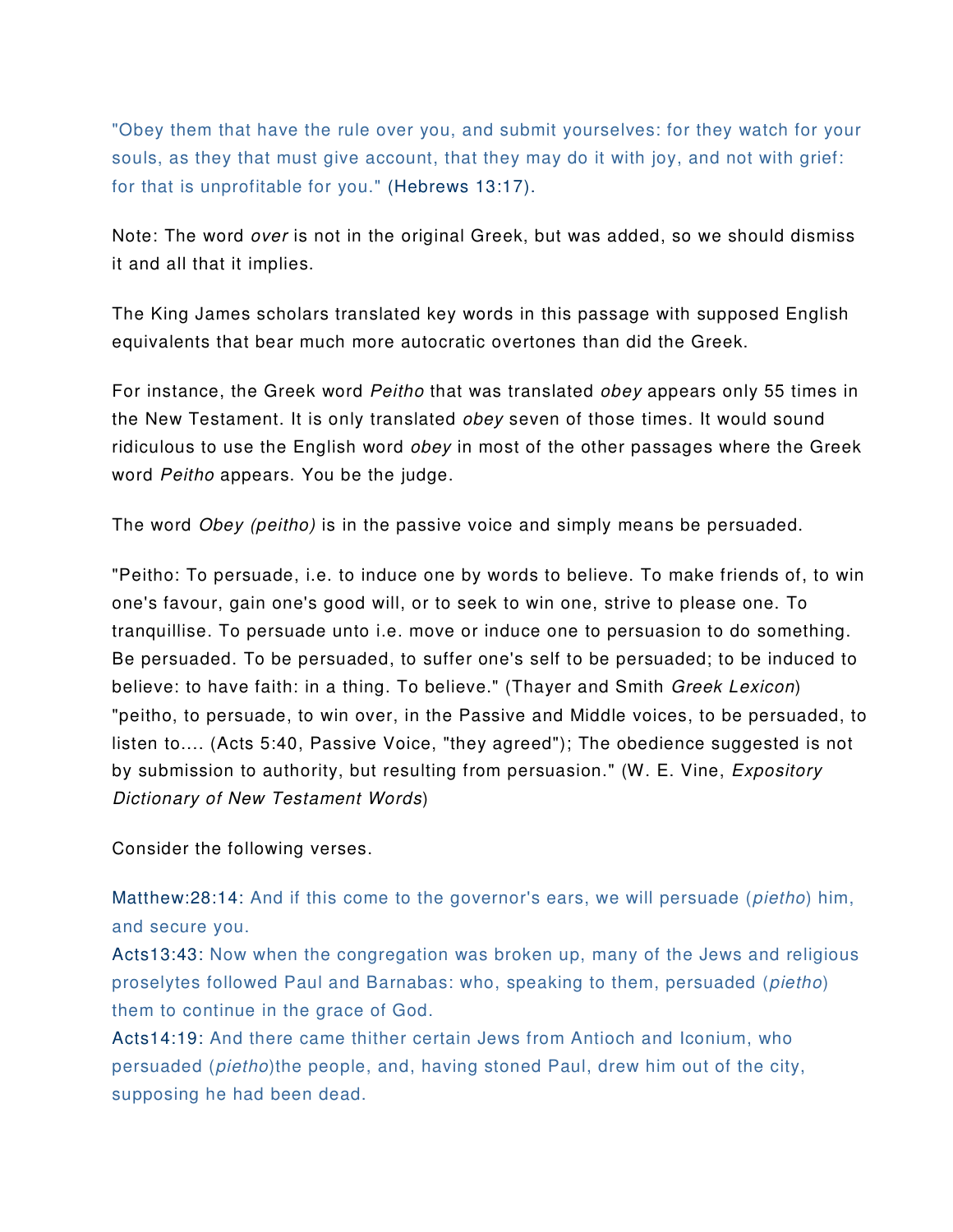Acts18:4: And he (Paul) reasoned [*Dialegomai...*'To think different things with one's self, mingle thought with thought. To ponder, revolve in mind. To converse, discourse with one, argue, discuss'. (Thayer and Smith, *Greek Lexicon*] ... in the synagogue every sabbath, and persuaded (pietho) the Jews and the Greeks."

Christian leaders are those who possess the spiritual where-with-all to influence others for Christ. Here Paul is reasoning with Jews and Greeks in the synagogue. He did not command them to obey him. Rather, he reasoned with them. In this way, they were persuaded (pietho). We cannot imagine Paul being concerned with securing the loyalty and submission of the hearer to himself. He was not there to advance Brother Paul's ministry. He was not building Brother Paul's Church! He was not there to represent himself as an apostle. Nonetheless, he was "one sent" (the meaning of apostle) to represent Christ. We are confident that he did this very thing. This is possibly the best illustration of Christian leadership in the Bible. How is it that Paul was so persuasive? The answer is quite simple. Paul himself was totally and utterly persuaded. He was thoroughly convinced of what he spoke. Remember, we are still dealing with the Greek word pietho that was translated obey in Hebrews 13:17.

"For I am persuaded (pietho), that neither death, nor life, nor angels, nor principalities, nor powers, nor things present, nor things to come, Nor height, nor depth, nor any other creature, shall be able to separate us from the love of God, which is in Christ Jesus our Lord". (Romans 8:38-39)

It was Paul's passion to persuade others for Christ. So effective was he that the idol makers of Ephesus were feeling the crunch due to their lost revenues.

"...this Paul hath persuaded *(pietho)* and turned away much people, saying that they be no gods, which are made with hands." (Acts:19:26)

When Paul stood before King Agrippa reasoning with him, he was so convincing that Agrippa's response was, "Almost thou persuadeth (pietho) me to be a Christian" (Acts 26:28).

From time to time, Paul expressed his confidence in other brothers in Christ. Here is one such instance.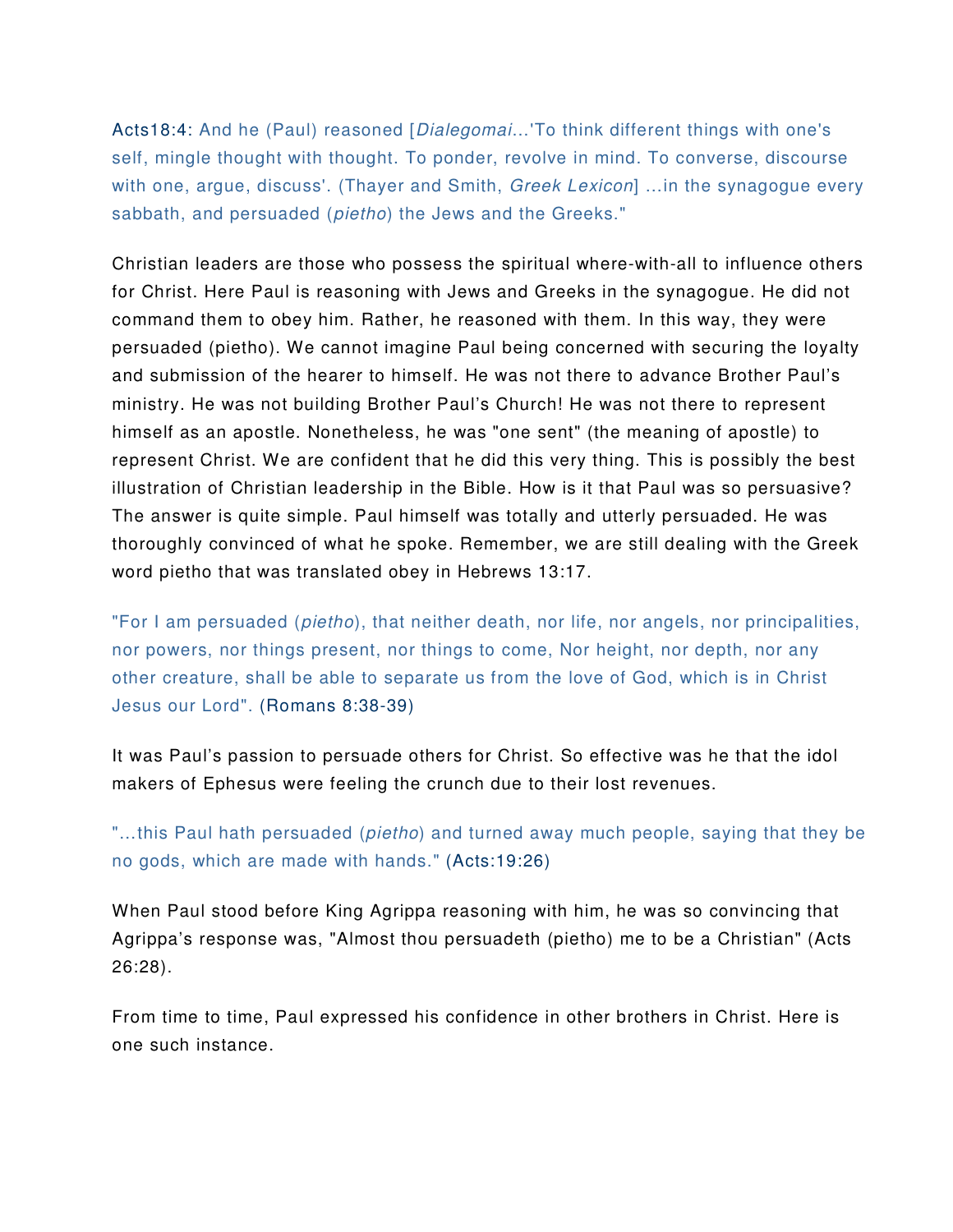"And I myself also am persuaded (*pietho*) of you, my brethren, that ye also are full of goodness, filled with all knowledge, able also to admonish one another." (Romans 15:14)

Here are a few more scriptures where the Greek word *pietho* was translated *persuade* or persuaded.

2Corinthians 5:11: Knowing therefore the terror of the Lord, we persuade (pietho) men; but we are made manifest unto God; and I trust also are made manifest in your consciences.

Galatians 1:10: For do I now persuade (pietho) men, or God? or do I seek to please men? for if I yet pleased men, I should not be the servant of Christ.

2Timothy 1:5: When I call to remembrance the unfeigned faith that is in thee, which dwelt first in thy grandmother Lois, and thy mother Eunice; and I am persuaded (pietho)that in thee also.

2Timothy 1:12: For the which cause I also suffer these things: nevertheless I am not ashamed: for I know whom I have believed, and am persuaded (pietho) that he is able to keep that which I have committed unto him against that day.

Hebrews 6:9: But, beloved, we are persuaded (pietho) better things of you, and things that accompany salvation, though we thus speak.

The Greek word pietho speaks of God-given grace to effect change. "A man can receive nothing, except it be given him from heaven." (John 3:27) If a man possesses God-given influence, he has no need, nor desire, to demand obedience.

We find a great illustration of this in the life of Peter. God gave Peter a dream that shook his belief-system to the core. God sent him to the house of a devout Gentile to declare the gospel. When he returned to Jerusalem, those of the circumcision, who clung to the teachings of Judaism, contended with him, saying, "You went into uncircumcised men and ate with them." (Acts 11:3). What can we learn from Peter's response? Did he remind them that he was an apostle, i.e., "God's Anointed"? Did he ignore them as though he were above such questioning? Was he short with them? No to all the above. There is not a hint of offense in Peter's response. He treated them with the utmost respect, explaining in detail the events leading up to his trip to the household of Cornelius the centurion. Peter persuaded them to the degree that his critics were silenced and began to give glory to God. Peter did not demand blind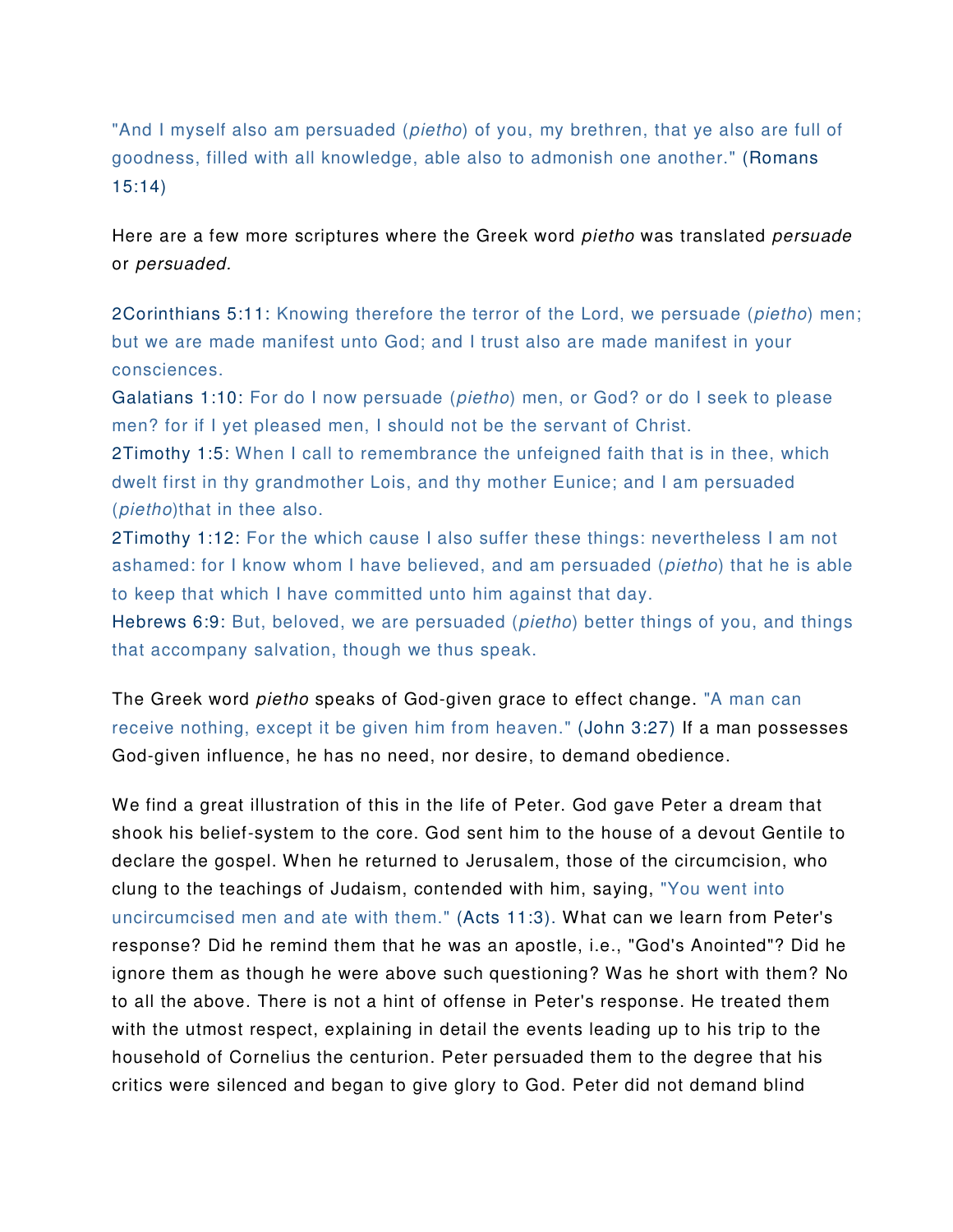consent. Because of the grace and humility Peter handled this situation with, what potentially could have caused a great schism in the Jerusalem Church resulted in an occasion for glorifying God. This story profoundly reveals Peter's posture toward the rest of Christ's disciples. He did not see himself as above question nor above those who questioned him. He simply exercised godly influence and those who heard him were persuaded.

Most abuses are the result of men trying to force their preconceived ideas on others by the use of mistakenly perceived power, without the slightest means of grace.

What about this word *submit* in Hebrews 13:17? "... submit yourselves: for they watch for your souls."

We have heard the words *submit* and *submission* over the last thirty years in relationship to those who desire to make disciples of Christ by the overt power of their own wills. We have also heard men teaching that wives are to submit to their husbands, even the ones who are physically and mentally abusive. Consequently, the words *submission* and *submit* have left a foul taste in the mouths of most Christians because of the abuse in the church.

The Greek word that was translated submit in verse seventeen above is hupeiko. It simply means yield. It is closely related to hupotasso, of which we will speak more shortly. Hupeiko in no way infers any kind of outward force being placed on the person yielding. It is a voluntary act in this case of a person yielding to those who truly care about them in godly love. In the body of Christ you cannot demand that someone submit to your authority. If you do, it proves that you really do not have authority. He is not fit to lead who is not capable of guiding.

The following translation comes closest to capturing the true meaning of Hebrews 13:17.

"Be persuaded by your leaders, and be deferring to them, for they are vigilant for the sake of your souls, as having to render an account, that they may be doing this with joy, and not with groaning, for this is disadvantageous for you." (Hebrews 13:17 - Concordant Literal New Testament)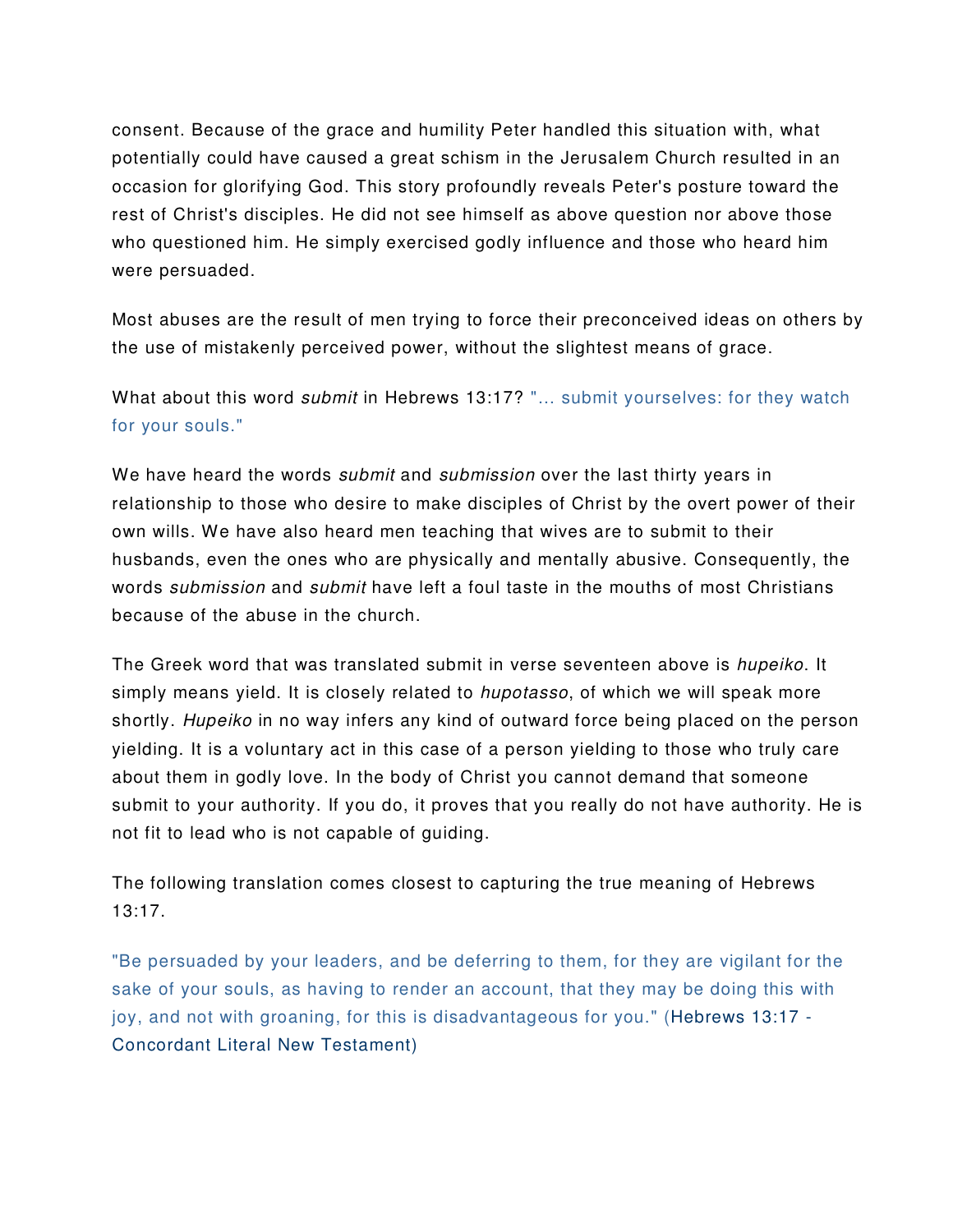As you can see, there is nothing in this verse that would imply super-ordination or hierarchy.

The third most favorite verse of those who desire to rule over the ekklesia of Christ is found in Hebrews chapter thirteen verse twenty-four.

"Salute (to draw to one's self) all them that have the rule over you, and all the saints. They of Italy salute you." (Hebrews 13:24, KJV).

The Greek word hegeomai is once again translated them that have the rule over. This is not a translation but a redefinition of one Greek word. Another important thing to note here is that this letter was not written to the *hegeomai*, but to the *ekklesia* as a whole. This is in direct conflict with modern leadership theory, where it is considered inappropriate to write anything, especially something as doctrinal as this letter is, without going through the chain of command, i.e., the ones who are ruling over and who censor all such documents for correctness.

Along these lines Norman Park wrote,

"The Apostle Paul's example in writing to the churches in Galatia and Corinth is in direct conflict with modern elder theory. There were serious doctrinal, fraternal, and disciplinary problems in both places. Yet, Paul did not write the elders to straighten out these problems, he wrote the members and put the burden on the many. It is highly significant that in his letters Paul practically never mentioned elders. He looked to congregational responsibility and congregational action. Once more we note in modern "eldership" theory, Paul's appeal to congregational autonomy is an example to be avoided. It has been replaced by eldership autonomy." (Dr. Norman Park, Jesus Versus "The Eldership")

As you can see these passages have nothing to do with obeying mere men who desire to control and rule over God's heritage from their pseudo offices like so many Gentile kings. What they DO refer to is following the godly example of those who have paid with their lives and those who continue to lay down their lives, exemplifying the servant Christ before His saints. There is a big difference!

## **Submit**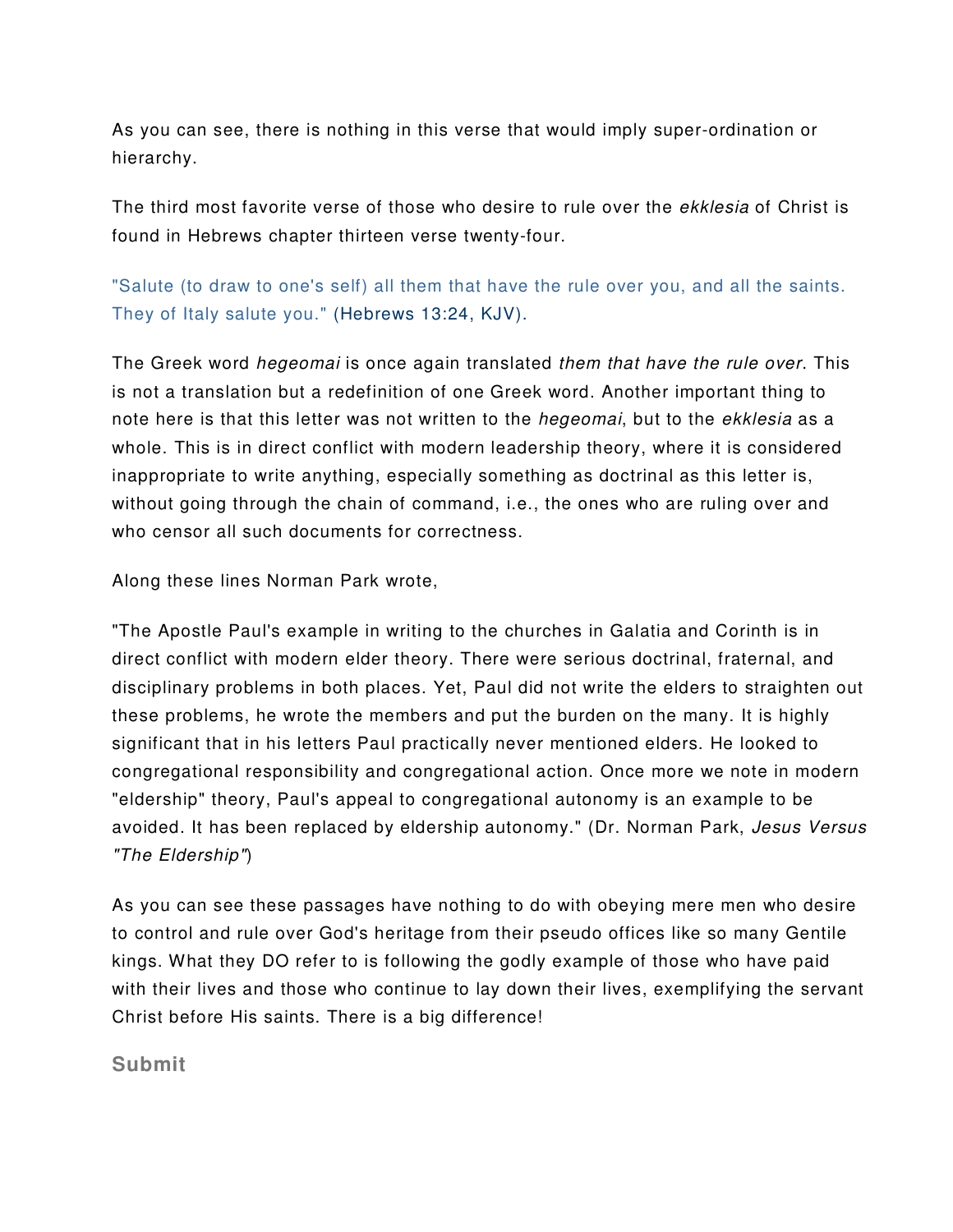Nowhere in all the scriptures is the ekklesia referred to as an army. The mistaken idea that God governs His family in a military manner has been the source of much sorrow and abuse. To view God's family in a military sense logically implies rank. Rank is someone ruling over someone else, outranking them.

"Likewise, younger ones, be subject (hupotasso) to older ones, and all being subject to one another. Put on humility. For God resists proud ones, but He gives grace to the humble." (1 Peter 5:5 MKJV - Green)

Strong defines hupotasso as follows:

"Hupotasso: A Greek military term meaning, "to arrange [troop divisions] in a military fashion under the command of a leader." In non-military use, it was "a voluntary attitude of giving in, cooperating, assuming responsibility, and carrying a burden." (Strong's)

The Greek word *hupotasso* has a military and a non-military usage. They are as different as night and day. The one speaks of submission to a commander, while the other speaks of the willing deference of a loving family.

According to Kenneth S. Wuest, "The word proud (in the above verse) is the translation of a Greek word which means literally to show above, and thus describes the proud person as one who shows himself above others. The word humble is the translation of the Greek word rendered lowly in Matthew 11:29, where it describes our Lord's character. The word is found in the early secular documents where it speaks of the Nile River in its low stage in the words, 'it runs low.' The word means 'not rising far from the ground.' It describes the Christian who follows in the humble and lowly steps of his Lord."

In his "Fuller Translation," Wuest translated 1Peter 5:5 as follows:

"Moreover, all of you, bind about yourselves as a girdle, humility toward one another, because God opposes himself to those who set themselves above others, but gives grace to those who are lowly."

Contrary to popular opinion, Peter is not asking the believers to submit to a hierarchical rank and file. Nor is he, as some suppose, accusing those who refuse to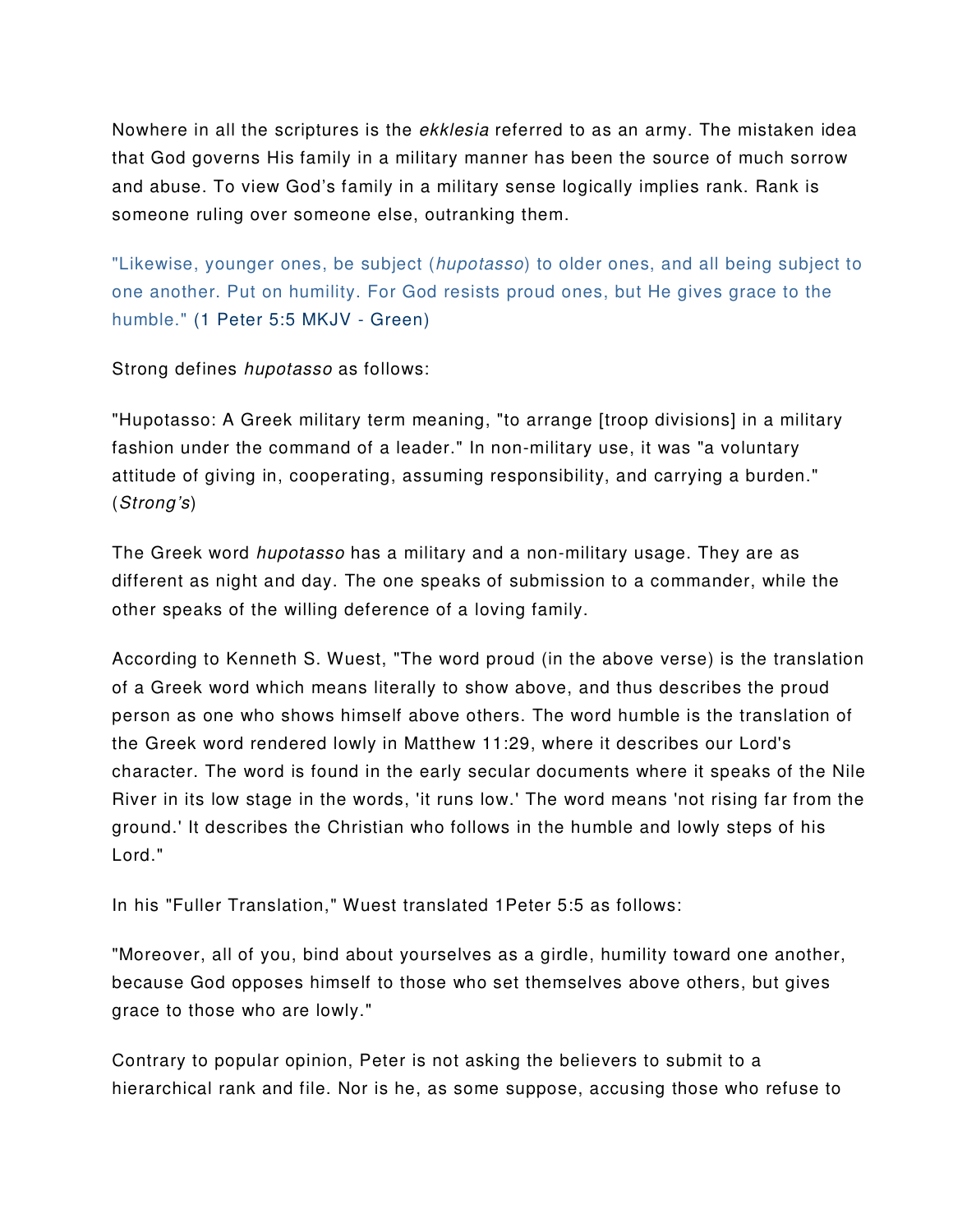submit to such ecclesiastical overlords of being rebellious or proud. Pride is NOT the act of non-submission to a hierarchy. It is the act of ignoring Christ's lowly example and exalting one's self above others. Pride is not the refusal to come under but an ambition to rise above. Even though Jesus was God, He did not seek to rise above men. Pride is the act of setting oneself above others, not the refusal to submit to those who have wrongfully done so. Humility then is embracing the lowliness of Christ, who, although He was God, humbled himself and made Himself of no reputation. If humility is to make oneself of no reputation, what then is pride?

Even Paul would not elevate himself above others.

"Not for that we have dominion over your faith, but are helpers of your joy: for by faith ye stand." (2 Corinthians 1:24)

**A Lesson from our Past** 

In the early 70s there was a movement called Discipleship. The leaders of this movement were sincere, upright and godly men. However, they collectively missed God's mark. Embracing the military usage of Greek words like *hupotasso*, they carrying their newfound philosophy to its logical conclusion. The result was a sheepfold that strangely resembled a concentration camp. In some cases, the most mundane daily decisions of the faithful were abdicated to someone called "my shepherd." They also ascribed to this man the title of Covering, saying of him, "He is my covering." They spoke of the Pillars of Heaven, headship, the covering, delegated authority, kingdom taxes and covenant loyalty. These things, taught in a military, hierarchical context, served as walls to confine those who submitted. Consequently, many forfeited freedom itself, only to discover at last that their trust was misplaced. There are many Christians still reeling from the residual affects of this twisted teaching. Many still don't understand what happened to them. All they know is that they trusted men who were in control and were hurt.

One of these leaders, whom we still hold in high regard for his humility and honesty, in the aftermath of this experiment gone awry, said,

"Discipleship was wrong. I repent. I ask for forgiveness... discipleship resulted in unhealthy submission resulting in perverse and un-Biblical obedience to human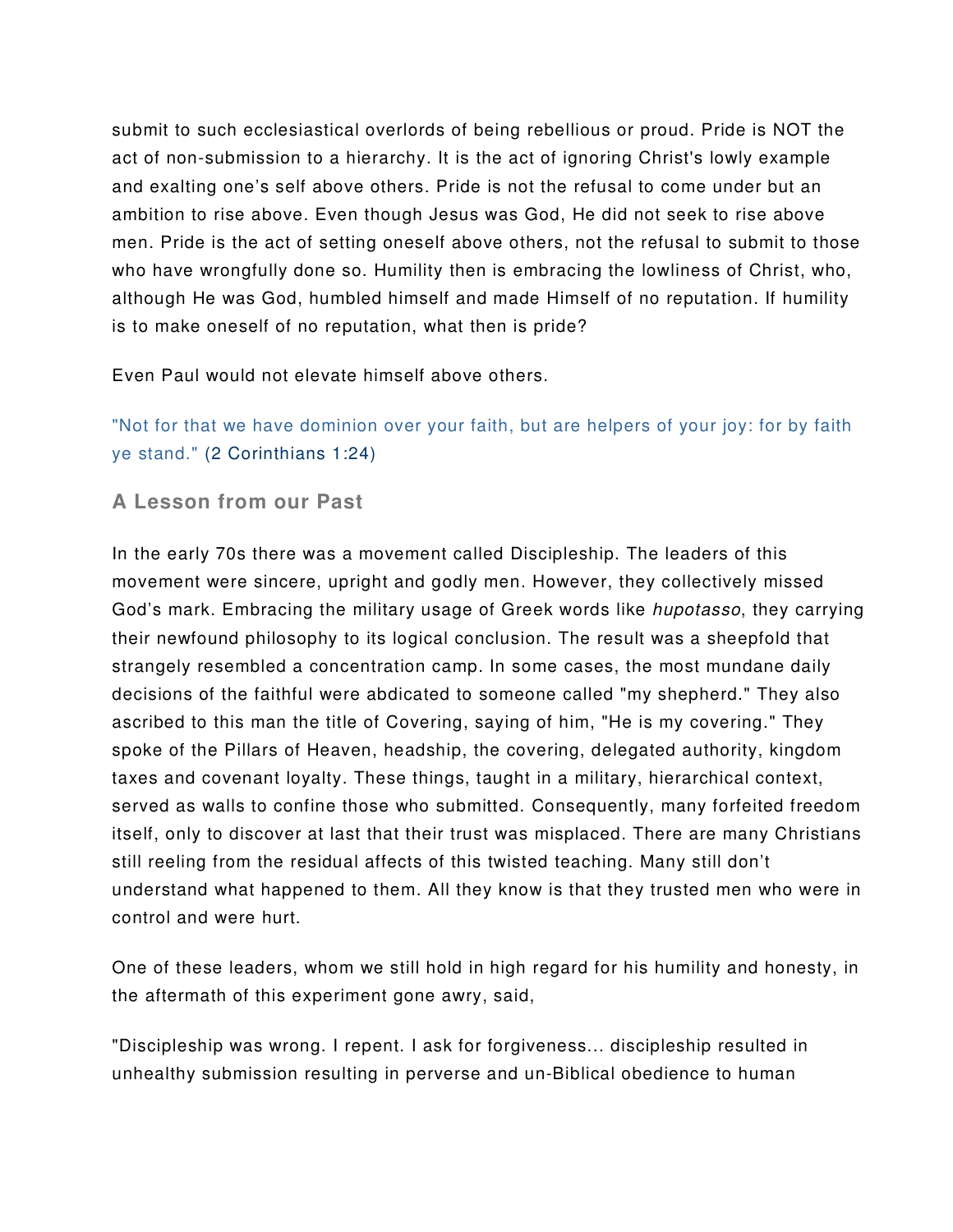leaders… for the injury and shame, I repent with sorrow and ask for your forgiveness." (Bob Mumford)

In a publication entitled The Raleigh World, Steve Eastman writes of Bob's current posture toward the errors of the past.

"Bob Mumford is perhaps best known for the Discipleship teaching he practiced along with the other members of Christian Grown Ministries in the 1970's. He admits the old teachings were often implemented in a militaristic manner on the local level. 'That became the whole control issue and it, itself, promoted the eternal childhood of the believer.'"

In 1977, Michael Harper insightfully expressed his concerns regarding the discipleship movement in his book entitled Let My People Grow.

"The master-disciple relationship is, of course, used frequently to describe the relationship that Jesus had with others on earth, and, therefore, can equally describe our relationship to the Lord today. . . . But it is never in the New Testament used to describe the relationship which Christians have with one another. . . . It is best not to use the "discipling" terminology at all. Not only is it biblically unsound, but it also injects into this area an authority factor which is inappropriate."

Why are men so eager to repeat the mistakes of the past? Someone said, "The definition of insanity is doing the same thing over and over again, expecting a different result." In spite of the injury and shame that occurred in the discipleship movement, a new generation has been deceived into thinking that, with a few alterations, they can get it right this time.

It is apparent that many Christians, while viewing Christ in his glorified ruling position, seated next to the Father, have forgotten his earthly example as a servant. They have forgotten his words, "As the father has sent me so send I you." He has been given a name above every name, but we have not. We are not kings, in spite of the fact that we are children of the King. All authority is His, not ours. He has given us authority over all the works of the enemy, but that authority is attached to His name, not ours. Moreover, He has given us that same authority to serve others just as He did. It is not an authority to rule over, but authority to serve. Do not be deceived! He did not come serving, only to leave in his absence the stark anti-type of a ruling clergy.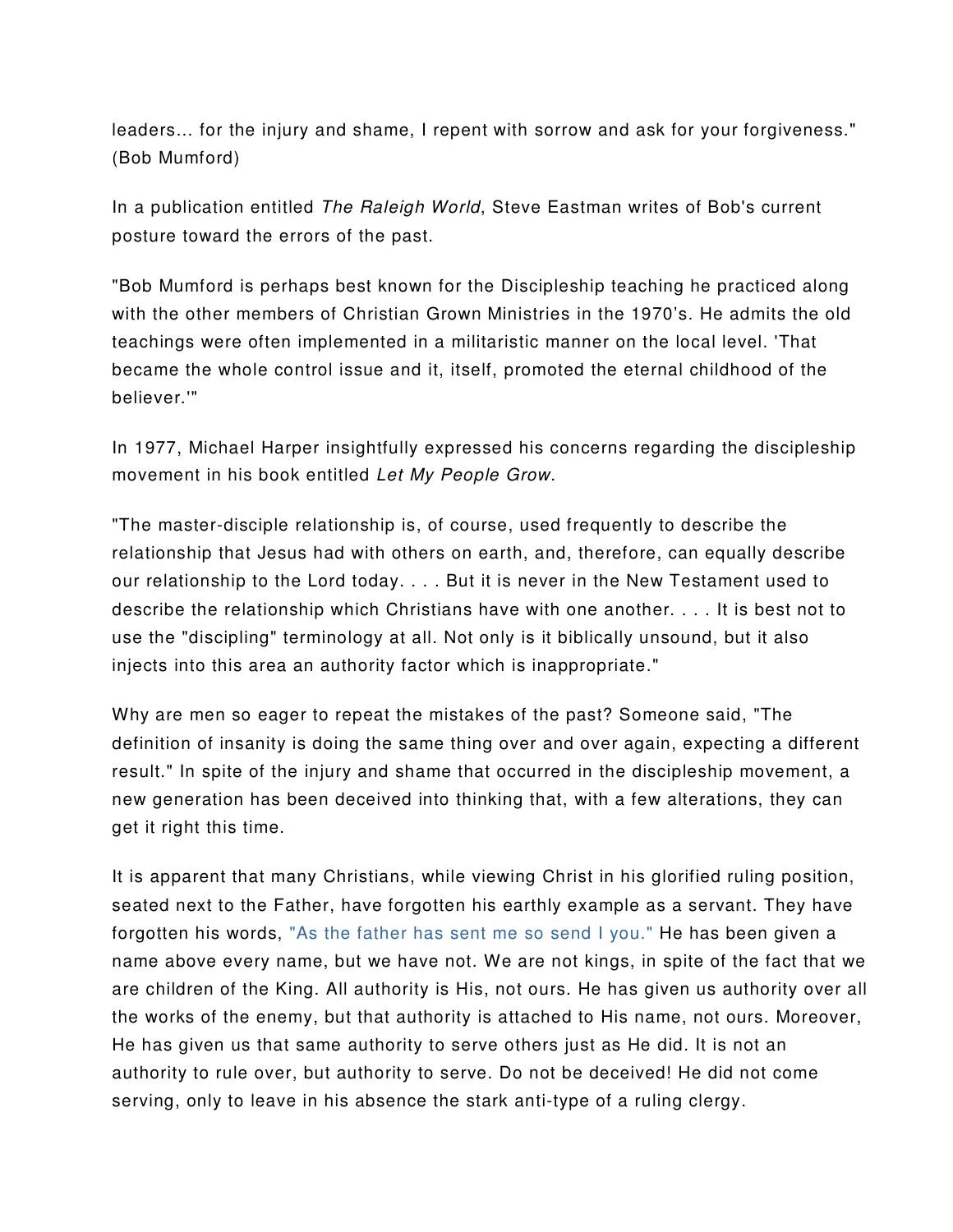In Mathew 28:18 the Lord said, "All authority has been given me in heaven and upon earth." Note the word all here. This does not give any place for men to have ownership of any authority. It is true that the Lord Jesus lives in each one of His believers and so His authority may pass through us at times, but it is not permanently ours. Nor does the Lord even give it out as a rental! This is why the scripture says we must submit to one another in the fear of Christ because authority can and does express itself from time to time in and through the words and deeds of fellow believers in the Body relationship. (Sometimes it flows without them even knowing it!) But our obedience is not to any mere member of the body. Our obedience is to the Head, and only Jesus Christ is the Head!

In a Christian context, the Greek Word *hegeomai*, meaning to lead, to go before, to be a leader, does not carry the connotation of ruling over.

What is true leadership? It is nothing more than going on ahead.

Again, let us look to our divine model of leadership.

"For it became him, for whom are all things, and by whom are all things, in bringing many sons unto glory, to make the captain of their salvation perfect through sufferings." (Hebrews:2:10)

"… That prince who was to lead them into salvation." (Knox)

The word *captain* (author) describes one who goes ahead to prepare the way. It speaks of one who is a leader in a horizontal row or file, a captain riding on ahead, into the jaws of death.

We must have our minds renewed to view leadership as going on ahead, rather than presiding above. Do we walk the path, or, rule the roost? Are we going on ahead or attempting to be the head? If we are following the captain, we will inadvertently lead, but we will not lord over the faith of others nor exercise authority and dominion upon them.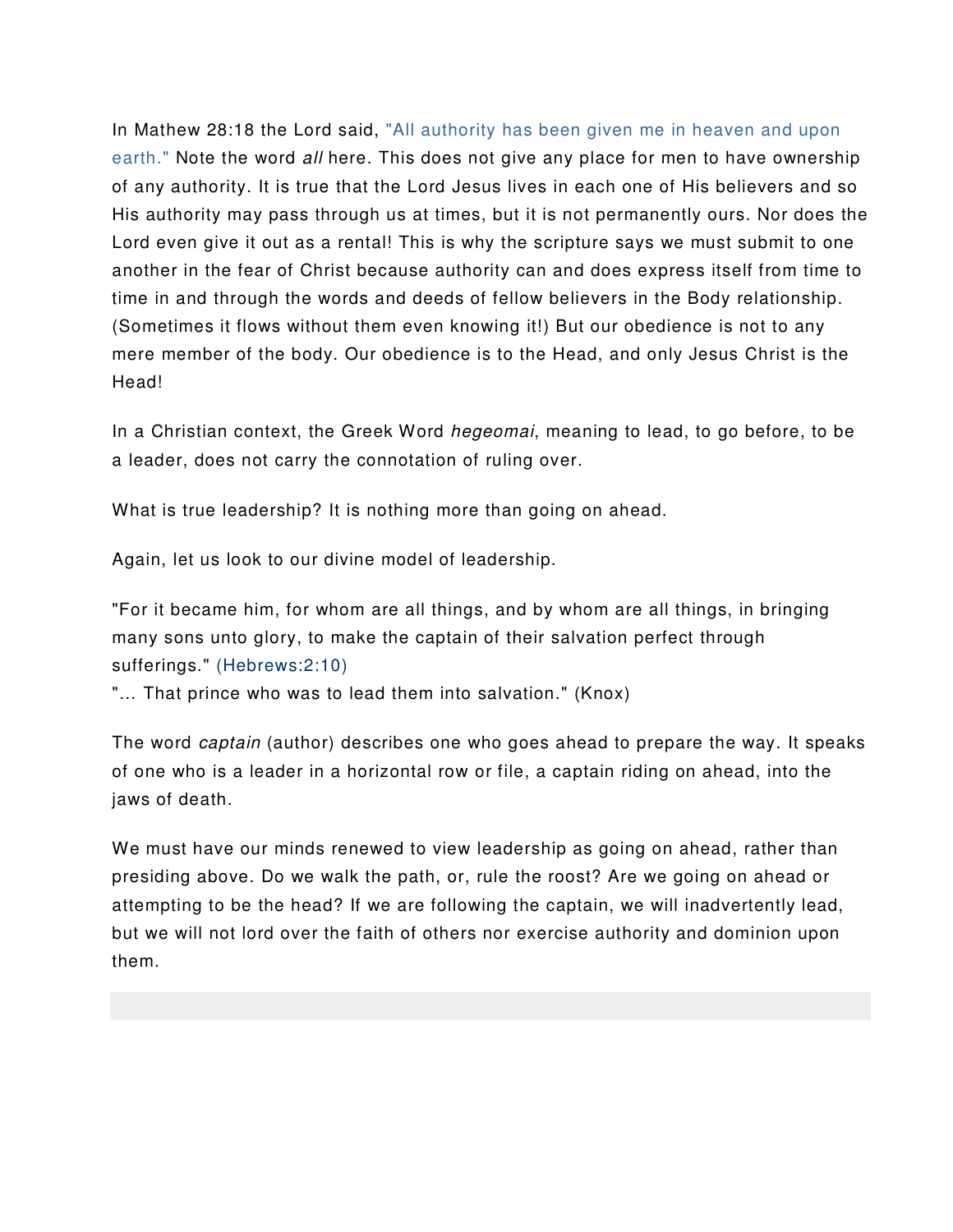# **Chapter 3 Two Models of Leadership**

#### 1.) H O R I Z O N T A L

| 2.)          |  |  |
|--------------|--|--|
| V            |  |  |
| E            |  |  |
| $\mathsf{R}$ |  |  |
| T            |  |  |
| I            |  |  |
| C<br>A       |  |  |
|              |  |  |
| l            |  |  |

Horizontal leadership is going on ahead, following the captain of our salvation, out in front of the flock, leading or guiding, not driving them from behind. Vertical leadership is one person presiding over another. The very word over creates a mental picture of one above, and another beneath. One involves climbing up the ecclesiastical ladder of success, while the other is simply following on to know the Lord and assisting others along the way. Jesus gave us the first and only model of horizontal leadership. It was so radical in comparison to the vertical that without divine help the disciples could not imagine such a thing. The vertical, pecking-order model of leadership has no place in the Christian community. Referring to this vertical model, Jesus said; "But you shall not be so…"

"And there was also a strife among them, which of them should be accounted the greatest. And he said unto them, "The kings of the Gentiles exercise lordship over them; and they that exercise authority upon them are called benefactors. But ye shall not be so: but he that is greatest (*meizon*) among you, let him be as the younger; and he that is chief (hegeomai), as he that doth serve (diakoneo). For whether is greater, he that sitteth at meat, or he that serveth? is not he that sitteth at meat? but I am among you as he that serveth (diakoneo)." (Luke 22: 24-27)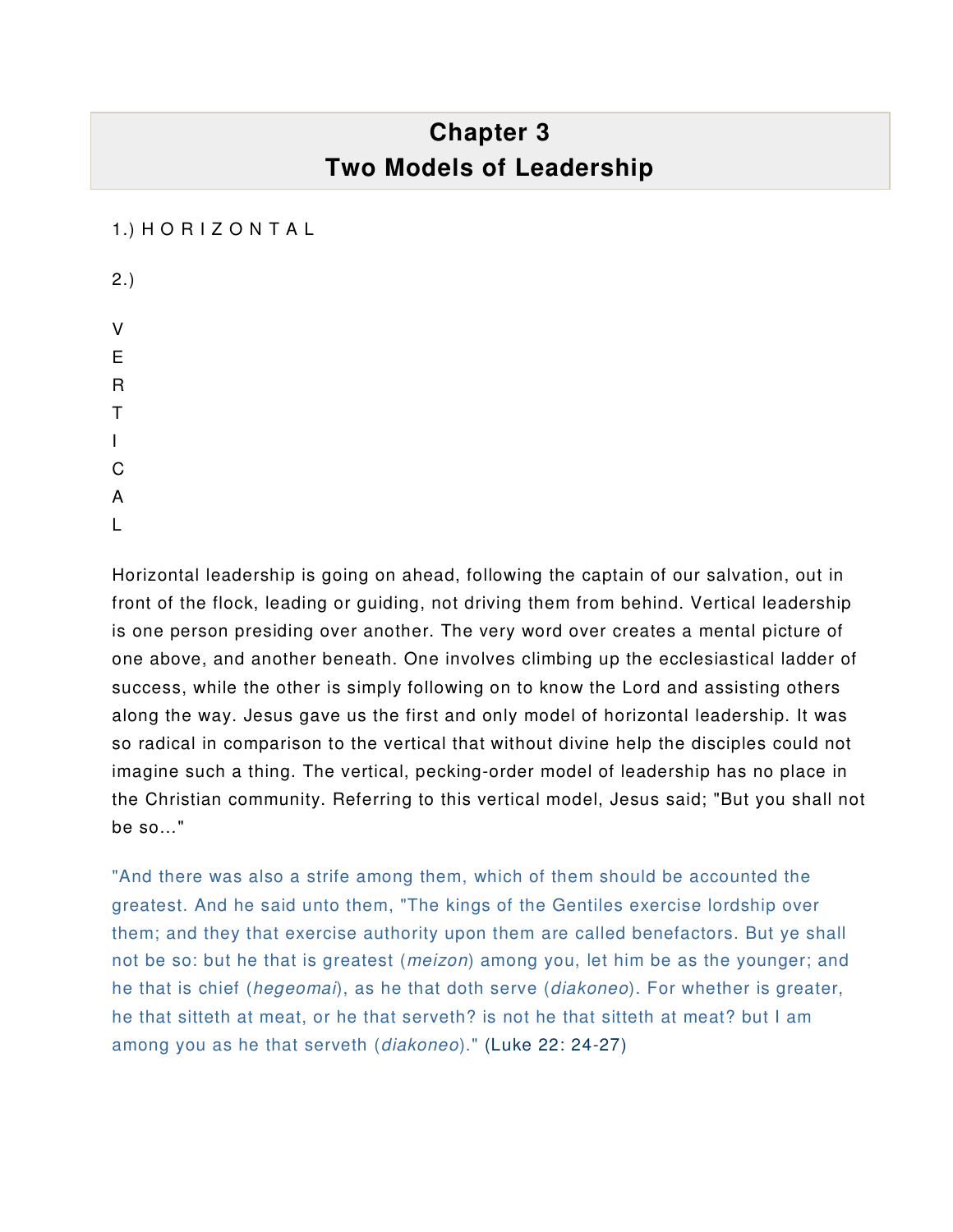The Greek word *meizon* here translated *greatest* simply means older, or senior. Those who have gone ahead in age have usually gone ahead in experience, and so have much to teach. Here Jesus is contrasting the relational and social guidance of elderly family members to the kings of the Gentiles who exercised lordship over. He even takes it one step further in saying that the elderly of the family should willingly become as the younger, that they should become servants. So not only were they not to be like the kings of the Gentiles but they were also not to posture themselves as heads of the family. They were to be as the youth, or servants in the family.

So in answering the strife of which one of them would be the greatest, Jesus brought the disciples two giant steps down. He reduced them from kings, to elders, and from elders to household servants. Consider what that must have done to their egos!

Hear us dear reader! Jesus said, "It shall not be so among you." This is an emphatic statement in the Greek. "It cannot be so among you!" What is the Father's norm for his family? What shall be so among us?

John Wesley gives us our answer.

"But ye are to be benefactors to mankind, not by governing, but by serving."

Here are a few scriptures for your perusal. You be the judge. Did Jesus endorse the vertical hierarchical model of leadership or the horizontal form?

Then he said to them, "Anyone who welcomes a little child like this on my behalf welcomes me, and anyone who welcomes me welcomes my Father who sent me. Whoever is the least among you is the greatest." (Luke 9:48, The New Living Translation)

Therefore, anyone who becomes as humble as this little child is the greatest in the Kingdom of Heaven. (Matthew 11:4, The New Living Translation)

Don't ever let anyone call you 'Rabbi,' for you have only one teacher, and all of you are on the same level as brothers and sisters. And don't address anyone here on earth as 'Father,' for only God in heaven is your spiritual Father. And don't let anyone call you 'Master,' for there is only one master, the Messiah. The greatest among you must be a servant. But those who exalt themselves will be humbled, and those who humble themselves will be exalted. (Matthew 23:8-12, The New Living Translation)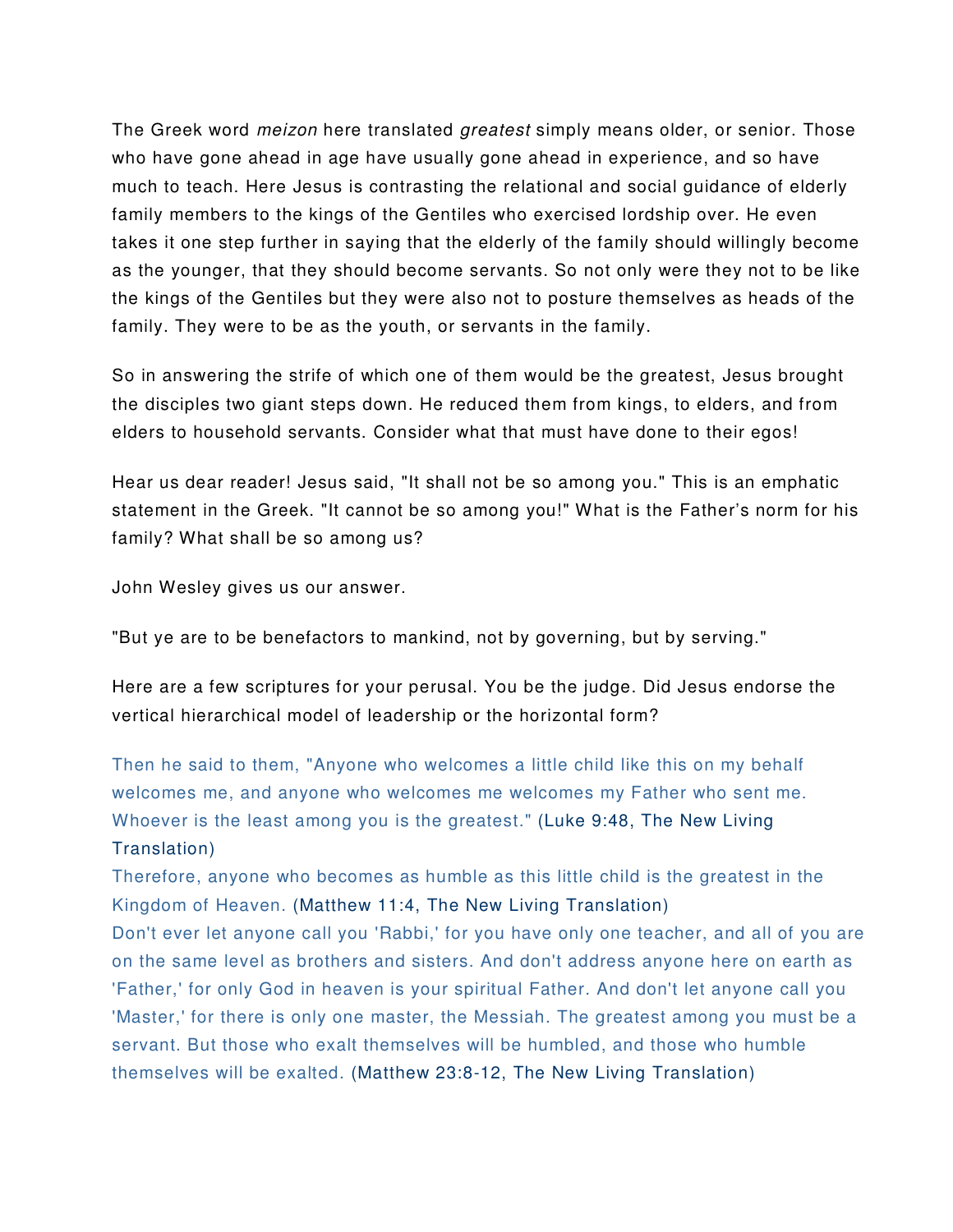Also consider the following quotation.

"Of how little avail has this condemnation of "lordship" and vain titles been against the vanity of Christian ecclesiastics?" (Author unknown)

## **Love's Gentle Persuasion or Forced Orthodoxy**

In our society, we incarcerate parents who use their children as objects for sexual gratification, serving themselves at the child's emotional and physical expense. In the institution called the church (note: we do not refer to the body of Christ here) a similar condition exists. The abuses are much more subtle, but equally painful. The heart is ravished, not the body. The predators who continue to inflict untold pain upon God's Children are not locked up but praised and esteemed instead. I (George) have stood beside the victims; I have witnessed their tears. I heard them say, "I feel like I've been raped!" How else should they have felt? They had been violated. They were expected to perform without being truly loved. They had become the playthings of ambitious overlords, who cast them off when they failed to perform up to expectations.

Even God himself will not violate the wills of men. He is set to win them by love. "For God so loved the world that He gave his only begotten Son…" This shows the depth of God's commitment and love toward us. Jesus laid down his life as the evident token of that love. Upon this backdrop, how is it that men, purporting to be leaders in Christ's church, should do spite to the very Spirit of Christ by resorting to tyrannical means to secure obedience? In an attempt to police a forced orthodoxy, they violate the very sanctum that God has made off-limits to all but love's persuasion. Obedience for any other reason than love is unacceptable to God. God beckons, He woos, but He does not force. Forced obedience is something akin to rape, - entering or thrusting oneself upon another without invitation. Imposing one's will and desires upon the unwilling is our definition of tyranny. It is also the definition of rape.

We find a prime example of forced orthodoxy in 3 John 1:9-10. A man by the name of Diotrephes sought to impose himself and his will upon the Body of Christ, seeking the preeminence that only rightly belongs to Christ – the One True Head of the body. John wrote:

"I wrote unto the church: but Diotrephes, who loveth to have the preeminence among them, receiveth us not. Wherefore, if I come, I will remember his deeds which he doeth,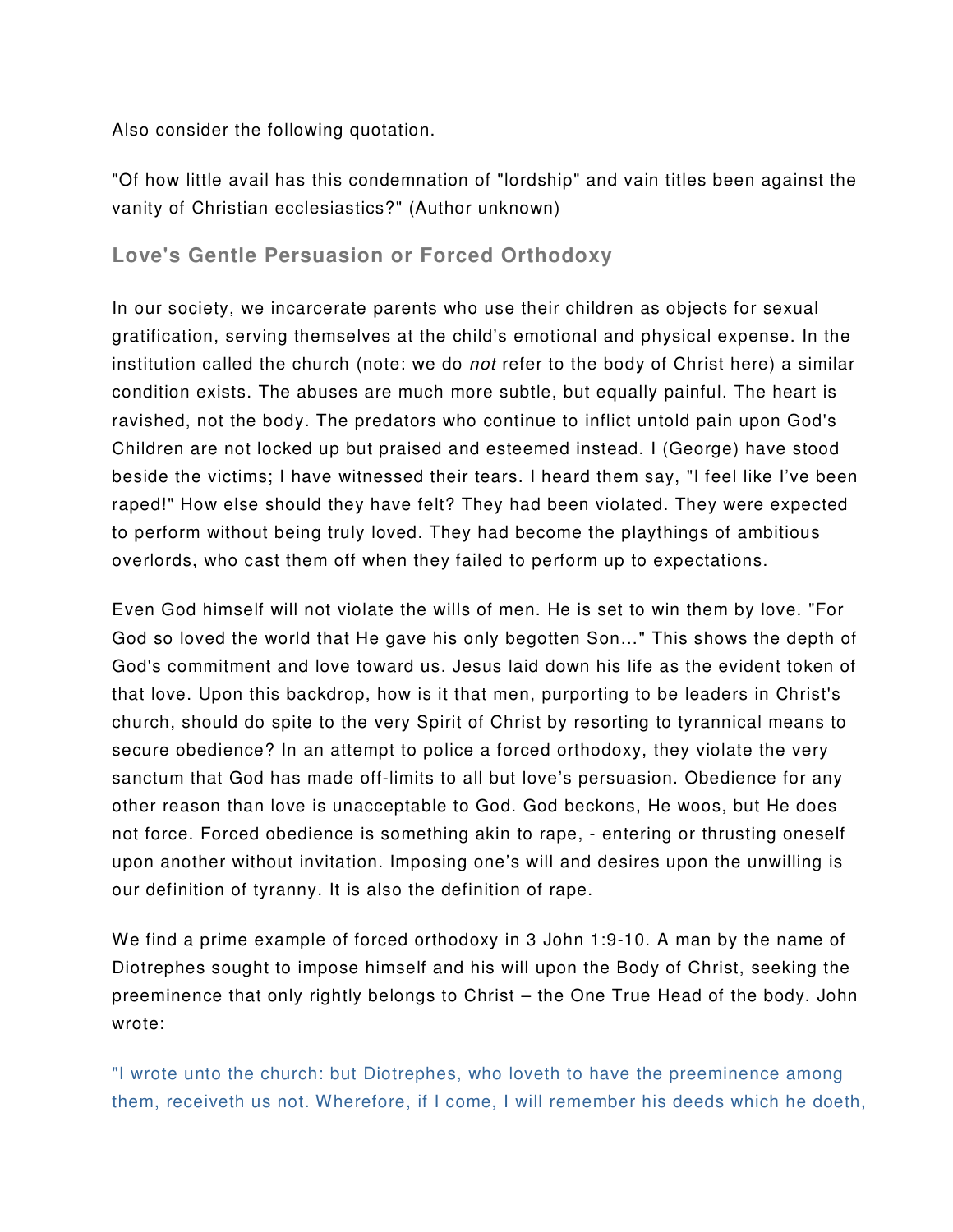prating against us with malicious words: and not content therewith, neither doth he himself receive the brethren, and forbiddeth them that would, and casteth them out of the church."

Here we have the first sign of apostasy. A man raised himself up, desiring the preeminence, casting brothers who did not go along with his overt grab for power out of the church. This sounds like the first denomination to us. John wrote something to the congregation, not to a select team of leaders but to all of the ekklesia, but the one desiring to be first intercepted it. I am sure as John was writing this, the words of Jesus were echoing through his mind, "Whosoever will be chief among you, let him be your servant."

Even Jesus Himself does not use this kind of control over His church! In John chapter ten we see His opened handed kind of leadership.

"I am the door. If anyone enters by Me, he will be saved, and will go in and out and find pasture. "The thief does not come except to steal, and to kill, and to destroy. I have come that they may have life, and that they may have it more abundantly." (John 10:9- 10, NKJV).

Did you get that? Jesus is a door! Doors not only let people in, but let them out as well. "...and [they]will go in and out and find pasture." Jesus came to set the captives free and to break every yoke of slavery. Contrast that with the following verse, "The thief does not come except to steal, and to kill, and to destroy." There is nothing here about giving or creating life, but rather exerting overt and illicit power. The way of the thief is bondage and death.

How often have you heard it preached from the pulpit that you were not to go elsewhere to be fed, but you were to stay put for your own good? We have heard it many times. This sectarian spirit is not the Spirit of Christ, who is so confident in the liberty He gives HIS sheep that He readily leaves the 99 and seeks out the one that goes too far astray.

True leadership in His kingdom is very open handed. His sheep are completely confident that no one shall pluck them out of His hand. The parable of the Prodigal Son is a wonderful example of a father who not only allows his son to leave, but gives him his inheritance when he asks for it. He knows that holding the son captive against his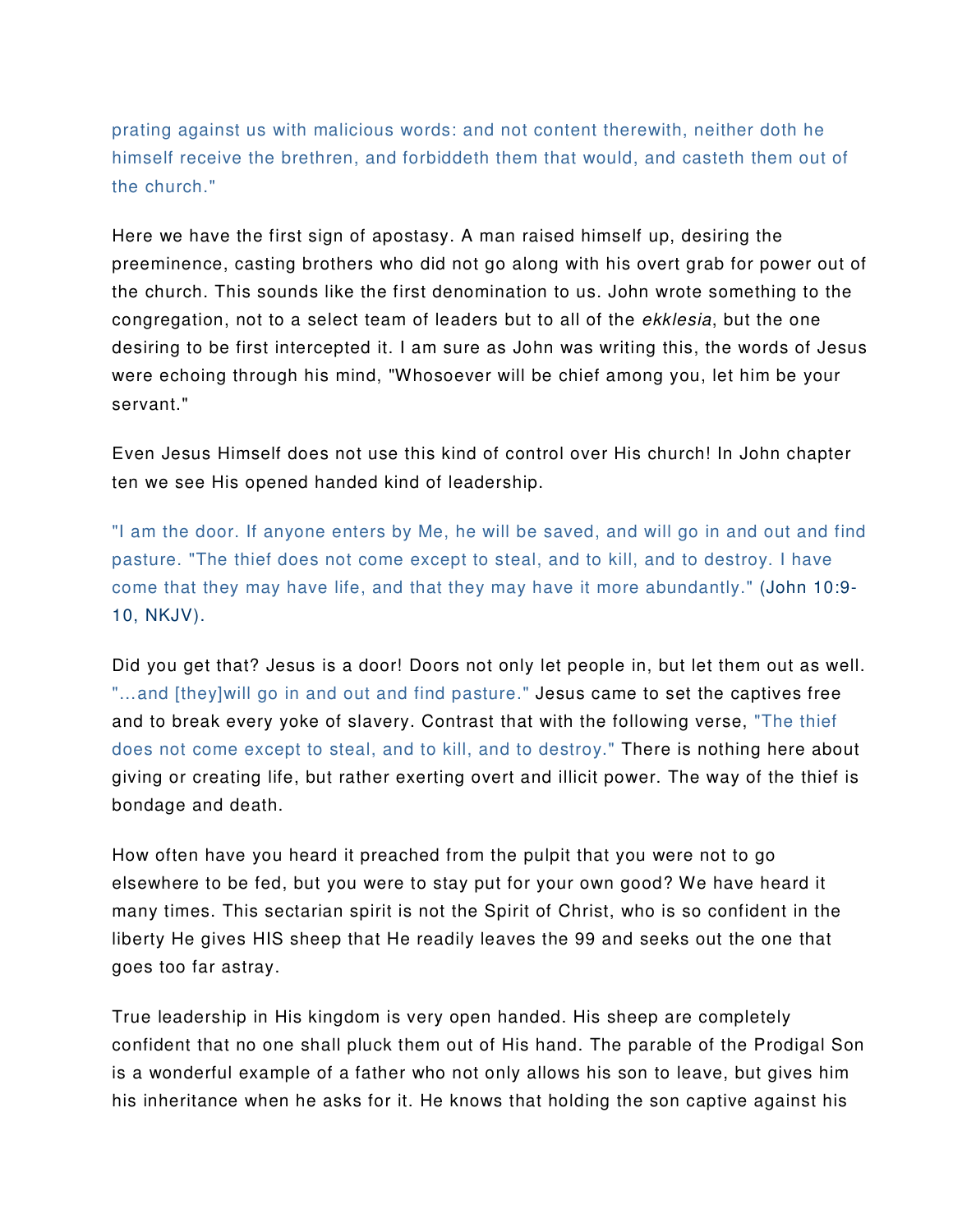will is the sure way to lose him. He believes that once the son has seen the final fruit of his rebellion, he will come back to the one who truly loves him. Anyone who does not truly love Jesus' sheep does not have this kind of confidence. Do you want to see a body grow? Love builds up.

"Rather, speaking the truth in love, we are to grow up in every way into him who is the head, into Christ, from whom the whole body, joined and knit together by every joint with which it is supplied, when each part is working properly, makes bodily growth and upbuilds itself in love." (Ephesians 4:15-16, RSV).

```
What is this Thing Called "the church"?
```
Note at the outset that there is no biblical justification for the institutionalized version of Christianity that now covers the globe. In fact, there is no pattern in the scripture for setting up a church institution of any kind.

The model for the current church is a mixture borrowed from the governmental style of the kings of the Gentiles and the corporate structures of today's business world. It provides the mechanism for controlling the people and keeping them submissive to the institution and its clergy/kings/CEO's. Today, the church infrastructure provides these benefactors with employment and power. They are paid for their services just like the employees of any other business or organization. With one exception: they often set their own salaries. This is what T. Austin Sparks called "the present disorder."

We should note here that Paul referred to these rudimentary principles of religion as "the world."

"But far be it from me to boast save in the cross of our Lord Jesus Christ, through whom [the] world is crucified to me, and I to the world. For [in Christ Jesus] neither is circumcision anything, nor uncircumcision; but new creation." (Galatians 6:14-15)

The word world here is a translation of a Greek word kosmos, which means a system. In context, Paul was speaking of the religious system at that time. We are not being trite when we say, Christianity is not a system, it is not of the kosmos/world. Christianity is a person and that person is Christ! Although Judaism and the law originated with God, in the hands of the enemy it became a system used to usurp and distract mankind from God's eternal purpose in Christ and was even used to crucify the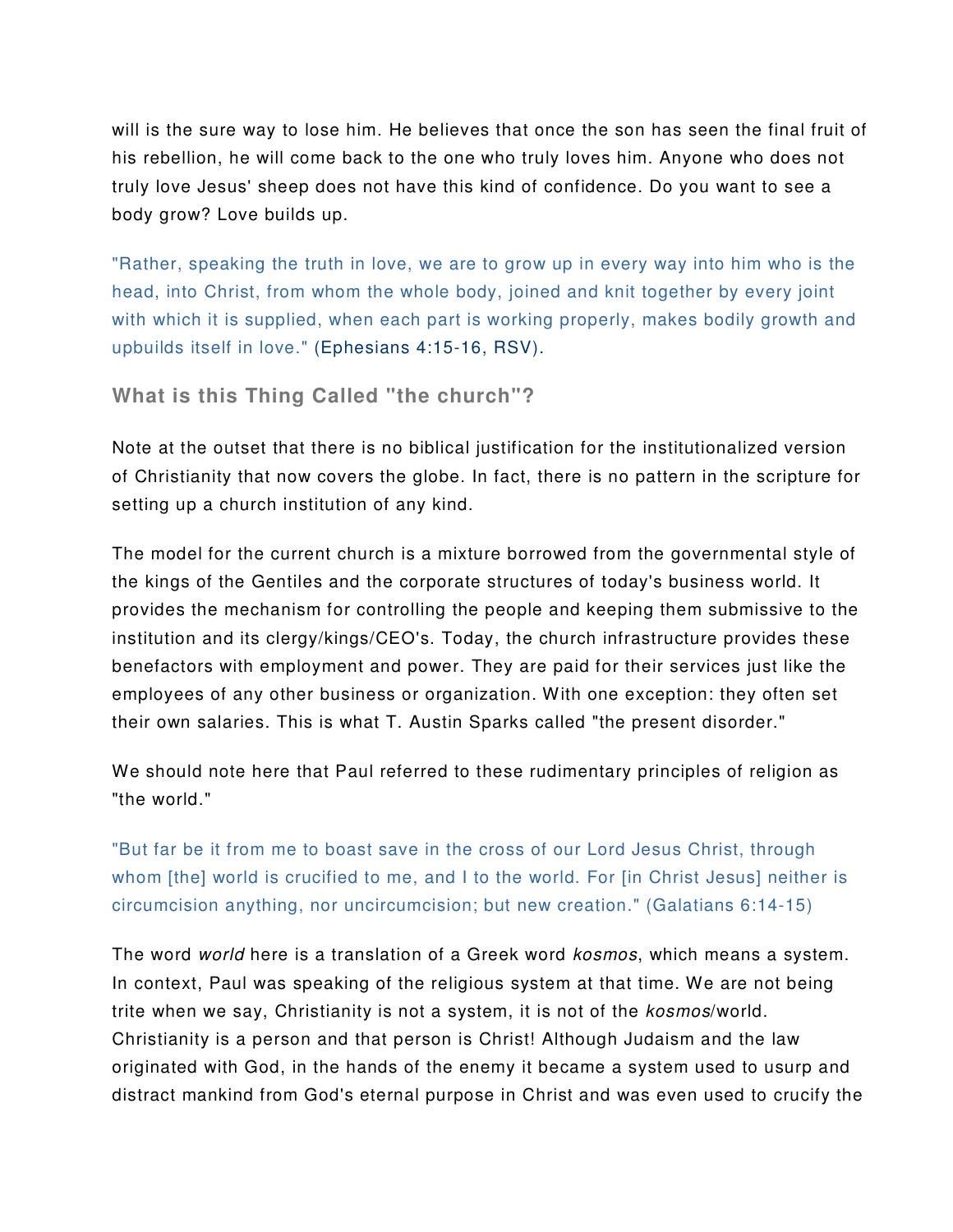very Offspring of God Himself. The same is true of the Christian system where the fruit of living union with Christ, the Vine, has been supplanted by a codified and systematized "Christianity." This is the sad world to which all true believers are dead. For they are not preoccupied with principles or Christian ethics but are new creations living by the spirit of life in Christ Jesus.

Hence the true church is a living organism, not an institution or system. It is not of this Kosmos.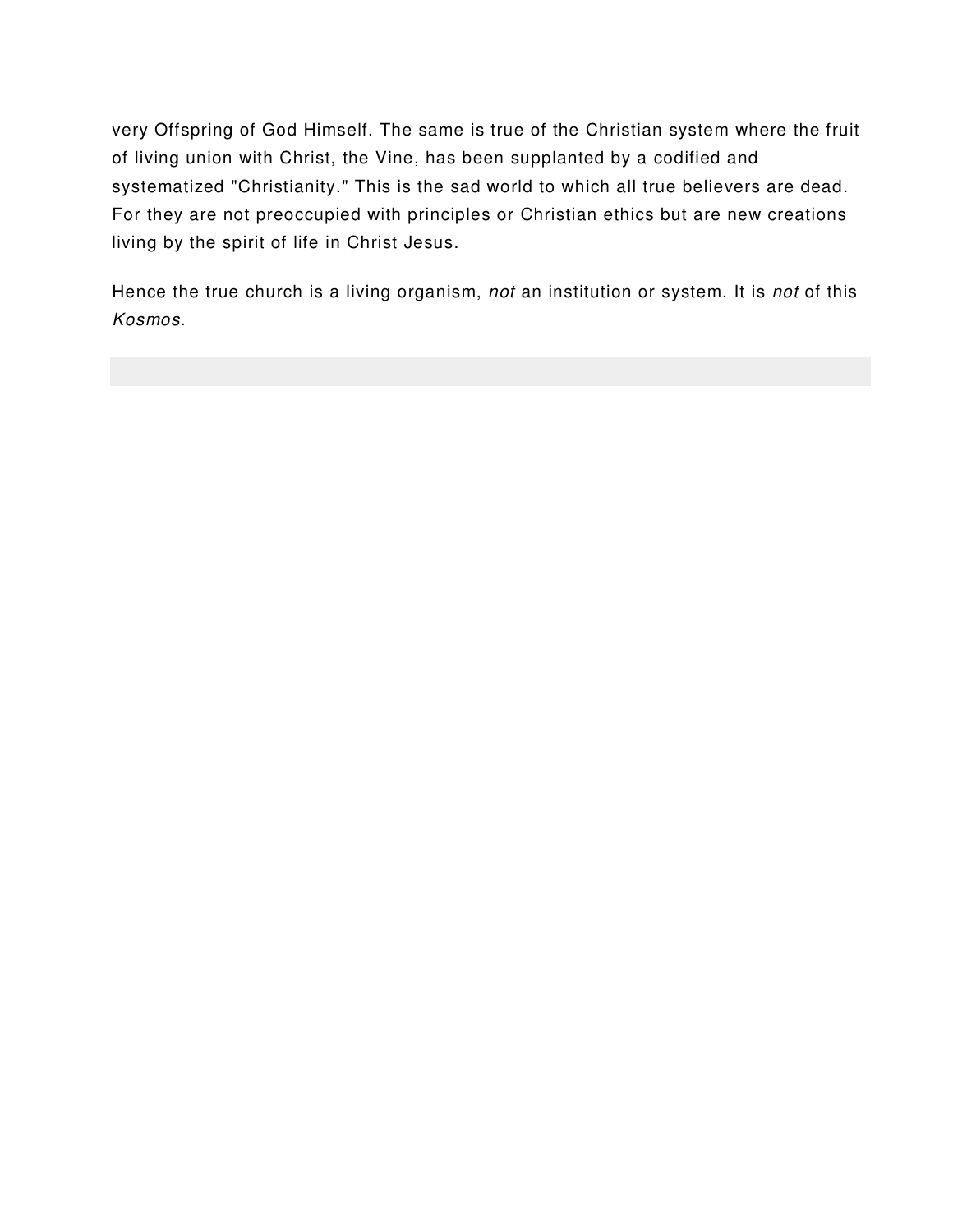# **Chapter 4 The Example of Christ**

The example of Jesus is the most powerful argument against the idea of a ruling clergy. Did he model one thing, only to build another? We think not! Did He come serving only to elevate His anti-type later? The spirit of antichrist speaks not only of anything that replaces Christ, but also of what is the opposite of Him. Christ's likeness in a thing determines its legitimacy. Does it reflect Him or not? If not, it is not His and it is most certainly against Him. As it is the Father's will that His Son might fill all things, whatsoever does not reflect him, is most certainly not His. If it is not His doing, reflecting His image, His character, is it then His workmanship, His ekklesia?

Christ came as a servant. His servanthood is the new standard of greatness in the kingdom of God.

"But Jesus called them unto him, and said, Ye know that the princes of the Gentiles exercise dominion over them, and they that are great exercise authority upon them. But it shall not be so among you: but whosoever will be great among you, let him be your minister; And whosoever will be chief among you, let him be your servant: exactly like the Son of man came not to be served (diakoneo), but to serve (diakoneo), and to give his life a ransom for many." (Matthew 20:25-28)

Here Jesus is contrasting the idea of Gentile ruling with serving, the idea of dominion and authority over others is contrasted by His own example. He did not come to demand service, as a king, but to serve. The example of Christ cries no! A thousand times no! "It shall not be so among you!" Historically, the church has looked nothing like the serving messiah. It has traded the servant's towel, for clerical robe and is above the washing of feet, as kneeling has become so far beneath the priestly and kingly status of its clergy. How far we have fallen from the divine standard only God fully appreciates.

Forgive us Father, for ever wanting other than Your Son as our example, our Divine mandate! Set before our eyes the image of the Lord of heaven on his knees serving. Washing the road-weary feet, dirty, perhaps smelly. Love constraining. Love bowing low. Love wrapped in a servant's towel (see John 13:1-18)!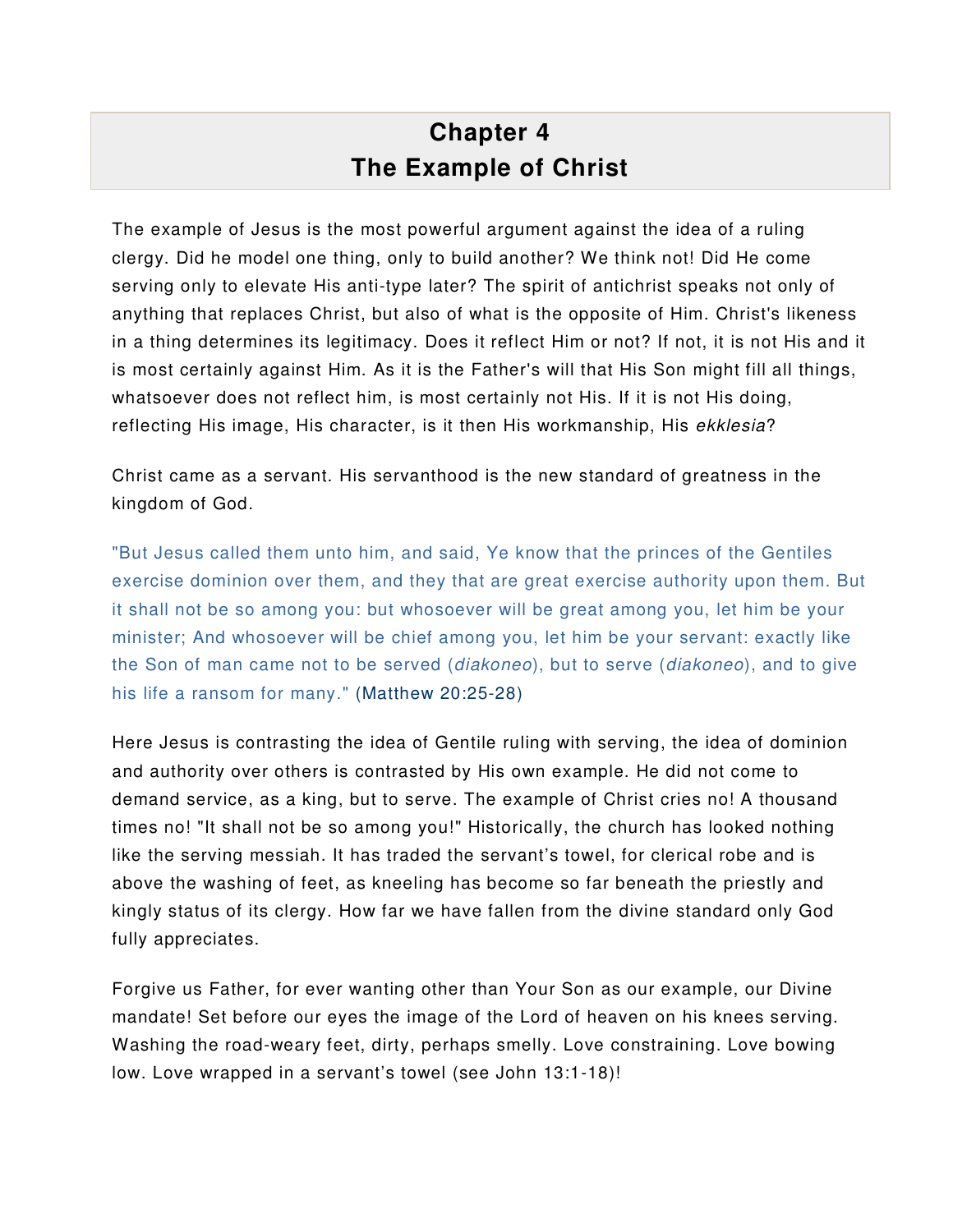This is what the first century elderly modeled. This is what they handed down. They were examples, not of some legal standard of perfection as modeled by a lofty priesthood who says to itself, "If Jesus is now ruling and reigning, then we can too." He has not left us to rule and reign, but to serve just as He did. He contrasted the servant leadership that He modeled, with that of the Scribes and Pharisees, comparing the heart motivation and outworking of each.

"The thief [the Scribes and the Pharisees of chapter nine] does not come except to steal, and to kill, and to destroy. I have come that they may have life, and that they may have it more abundantly." (John:10:10)

Jesus is making a comparison here. Thieves and robbers come to steal and take life. He came to give life. Here we see the glaring difference between the Pharisee/clergy and Jesus.

"All that ever came before me are thieves and robbers." Abbott holds that the idea is, "All who came, not entering through the door, but claiming to be before me, having the precedence, independent of me, are thieves and robbers." This seems to harmonize with the context, and is probably the Savior's meaning. He included the Jewish rabbis, the Greek philosophers, the pretended prophets, and the "Infallible Pope." These all refuse to bow to his authority."

Such are hirelings who cared not for the sheep. (See verse 13.)

"I lay down my life for the sheep," Jesus said, and history attests to the truth of it. Time is measured both before and after the servant life of Christ, as if to pause in reverence, separating what was BC, "before Christ," from what is AD anno Domini,"In the year of our Lord."

All who come before (pro) Christ, in His place of eminence, are the same as thieves and robbers, driven by ambition and self-interest. They were and are motivated by private ambition. The money is good. They love the recognition. They love the feeling of power and control. Jude warned, "These are hidden rocky reefs in your love feasts when they feast with you, shepherds who without fear feed themselves; clouds without water, carried along by winds; autumn leaves without fruit, twice dead, plucked up by the roots" (Jude 1:12). They are hirelings, shepherds feeding themselves. They flee when the sacrifice of caring for the sheep becomes too great.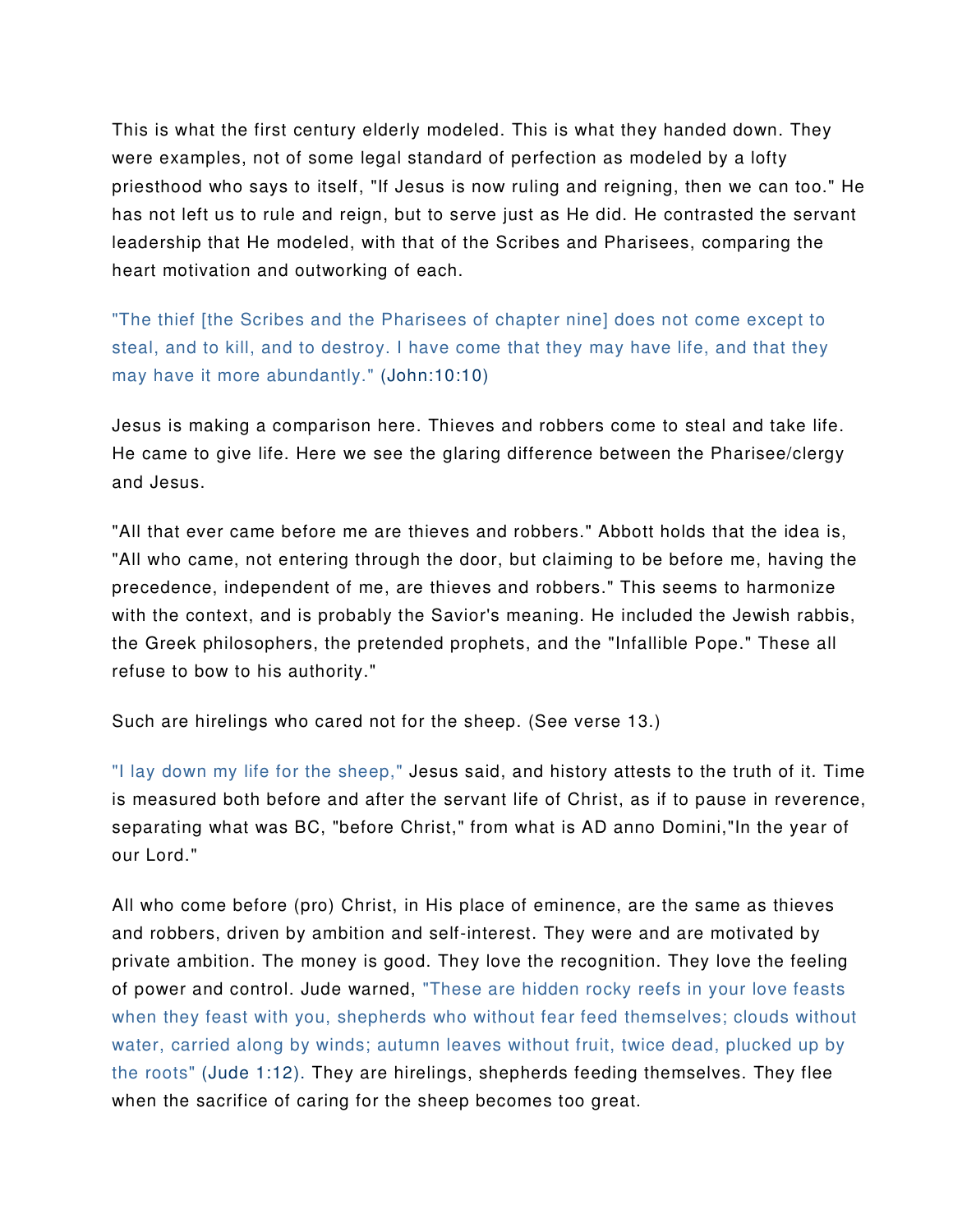Here is the hireling's test. If you can pass it, you may not be a hireling. Care for the sheep at no expense to the sheep. Don't receive a wage; do it for nothing. Go beyond that and serve Christ's sheep at your own expense. Do this for three years and you will have passed the hireling's test. You will be walking in the footsteps of greatness, the footsteps of the ONE who came to serve and lay down His life for His sheep.

Christ's sheep have been corralled, mistreated and imprisoned by thieves and robbers for the last 1700 years or more. Confined and abused, they have viewed the Father's greener pastures from afar. Beyond the walls of the sheep pen the green pastures beckon, but they must not go forth. They remember the stories, like urban legends told around a campfire, of the uncertain fate of those that left and never returned, and the horrors of the many and mysterious dangers lurking beyond the walls. Warned of the rebellion of feeding outside the confines of the sheep pen, and handed yet another stale liturgical biscuit, they whither away, somehow convinced it is their duty to so.

They say that if you put a grasshopper in a jar, at first he will hop and bang his head on the jar lid a few times. Finally, he will quit hopping. You can even take him out of the jar and put him back in the field, but he will never hop again for fear of bumping his head. So many in the church today are like that fabled grasshopper.

## **A Shake-up in Judea**

His popularity was soaring, especially since the news of the miracle had spread abroad. To raise to life again a corpse that had been entombed four days, was unthinkable. The religious leaders, fearing the loss of their status, were charged with nervous energy. They were upset. "The world is gone after him," they said, as thoughts of murder filled their minds. Even Greeks came saying, "We want to see him, We would see Jesus."

The feast of Passover was at hand, and He must go, for this year the fulfillment of the feast would be dependent upon his participation. First, there was something he must do, something he desired very earnestly. He would draw away from the crowds, and gather the twelve, to eat the last Pascal meal; a meal teaming with types and shadows, the fulfillment of which were only hours away. He yearned to reveal the prophetic significance of this meal to His disciples, and it would soon be manifest before their eyes.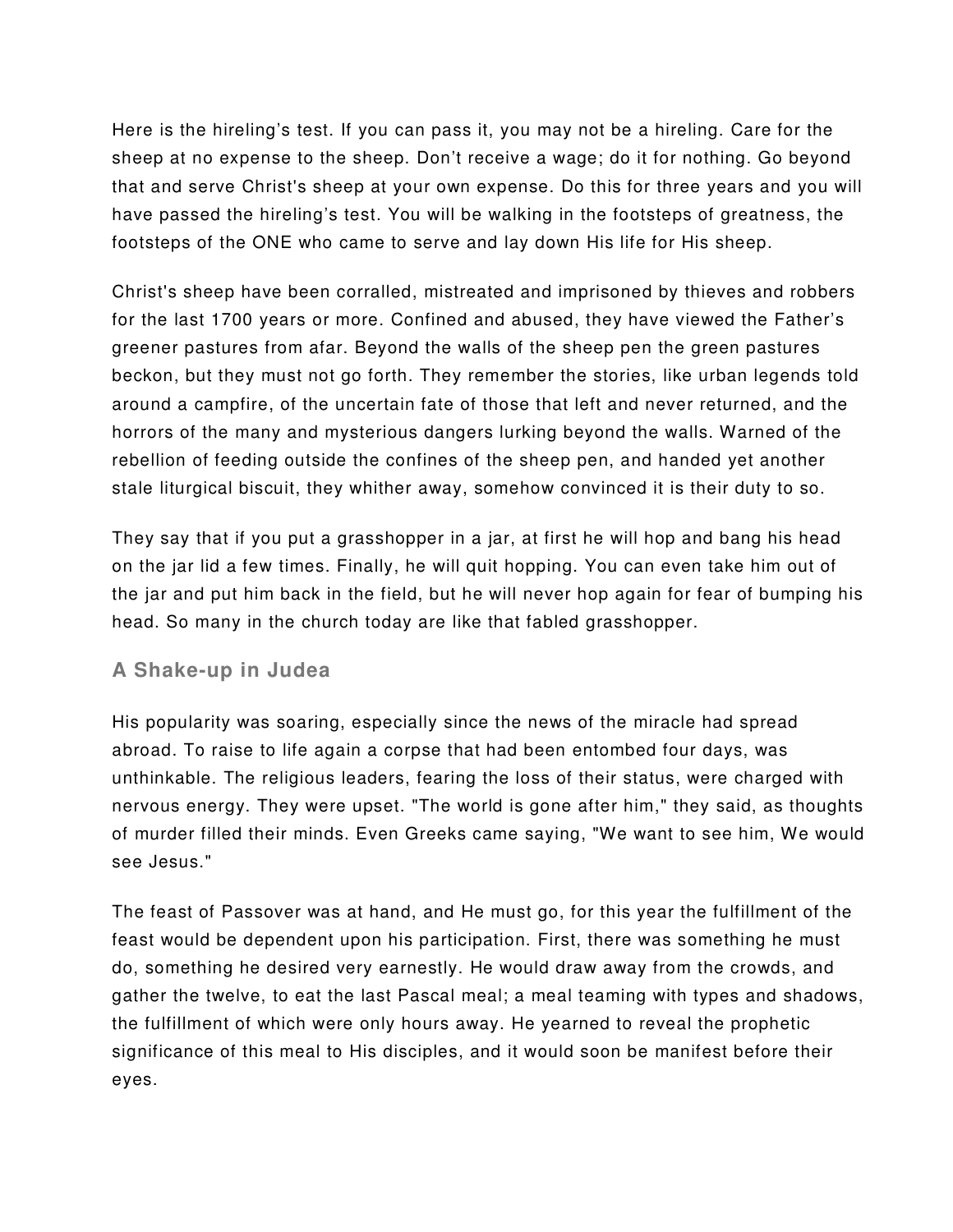When Supper was over, Jesus got up from the table, and the disciples, thinking he was performing the usual ceremonial hand washing, kept their seats. But something was wrong. Why was Jesus straying from the traditional format? Perhaps He had grabbed that servant's apron by mistake. Why is He filling that water basin? There are servants for that! Now what is He doing? Why is He doing that? Surely not! He knelt before them One by one, until every dirty foot in the room was clean. Then He said, "Do you know what I have done to you?" They were speechless. Never before had they seen a King wash His servant's feet. They saw with their eyes what we can only imagine, "God with us," washing human feet.

The model of leadership in the *ekklesia* is not the CEO but the household slave.

For from His knees in the upper room, Jesus said, "For I have given you an example, that you also should do as I have done to you." (John 13: 15 WEB)

Father, set this example before us like frontlets between our eyes!

Jesus did leave us an example to follow - one that stands in stark antithesis to the current notion of Church Leadership. This model from heaven, like oil, will not mix with the waters of historic ecclesiastical despotism.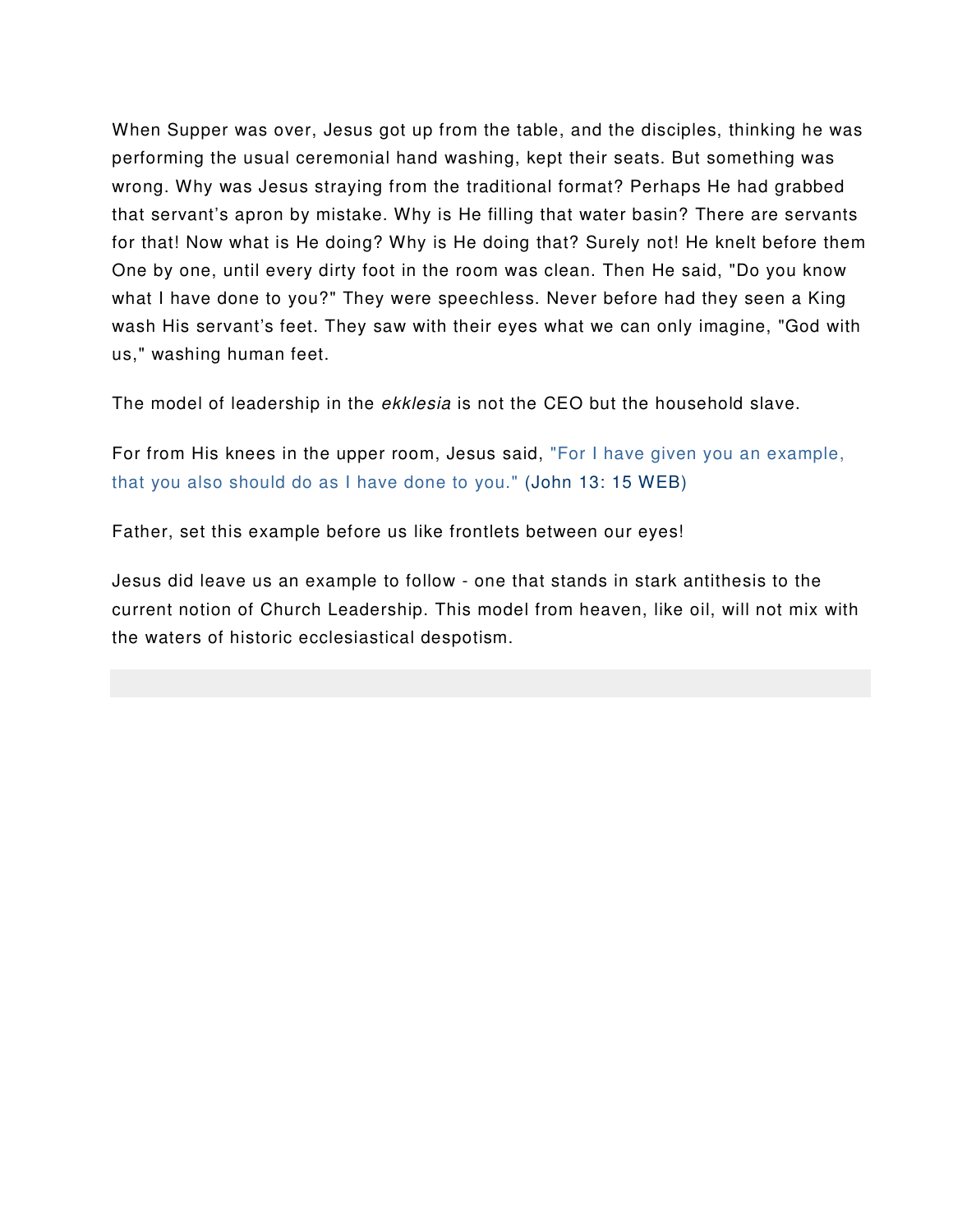# **Conclusion "Let This Mind Be in You"**

It is interesting to note all the instances in which Jesus avoided even the appearance of the ruling class. From his birth to his grave, he chose the most humble means. He really was born in a barn. His baby clothes were swaddling clothes, mere rags wrapped about him. His crib was a feeding box for livestock. Common shepherds came to pay Him honor, while the local who's who chose to ignore His lowly birth. At the Jerusalem dedication, his parents could only afford a pair of turtledoves, or two young pigeons, which was the offering of the poor. He grew up in the household of a working carpenter in the lowest of all the towns in lowly Galilee. He made himself of no reputation. Isaiah prophesied that He had no form nor comeliness, nor anything about Him that would attract carnal men. That final week of His life on earth, He chose to ride into Jerusalem on a donkey, not as a conquering king on a great horse. He washed the feet of his disciples that last night. He died in the most shameful way possible, the death of a criminal with two common thieves, although He was innocent. They even buried His body in a borrowed tomb!

Those who posture themselves to rule have forgotten something very important, the mind of Christ. Christ, who was equal to God, did not cling to His prerogatives as the Son of God. On the contrary, he emptied himself, and took upon himself the slave's apron.

"Have this mind among yourselves, which is yours in Christ Jesus, who, though he was in the form of God, did not count equality with God a thing to be grasped, but emptied himself, taking the form of a servant, being born in the likeness of men. And being found in human form he humbled himself and became obedient unto death, even death on a cross." (Philippians 2:5-8 RSV)

". . . But the surest way for this to be a better world is for people to seek first the Kingdom of God and His righteousness. The model for Christian leadership in America today is not the entrepreneur, not the CEO - it is the suffering servant, Jesus Christ." (Richard Halverson)

Dear fellow believers, we invite you to pray with us, that God would inspire those with integrity of heart, like Tyndale, who are free from the ecclesiastical paradigm, to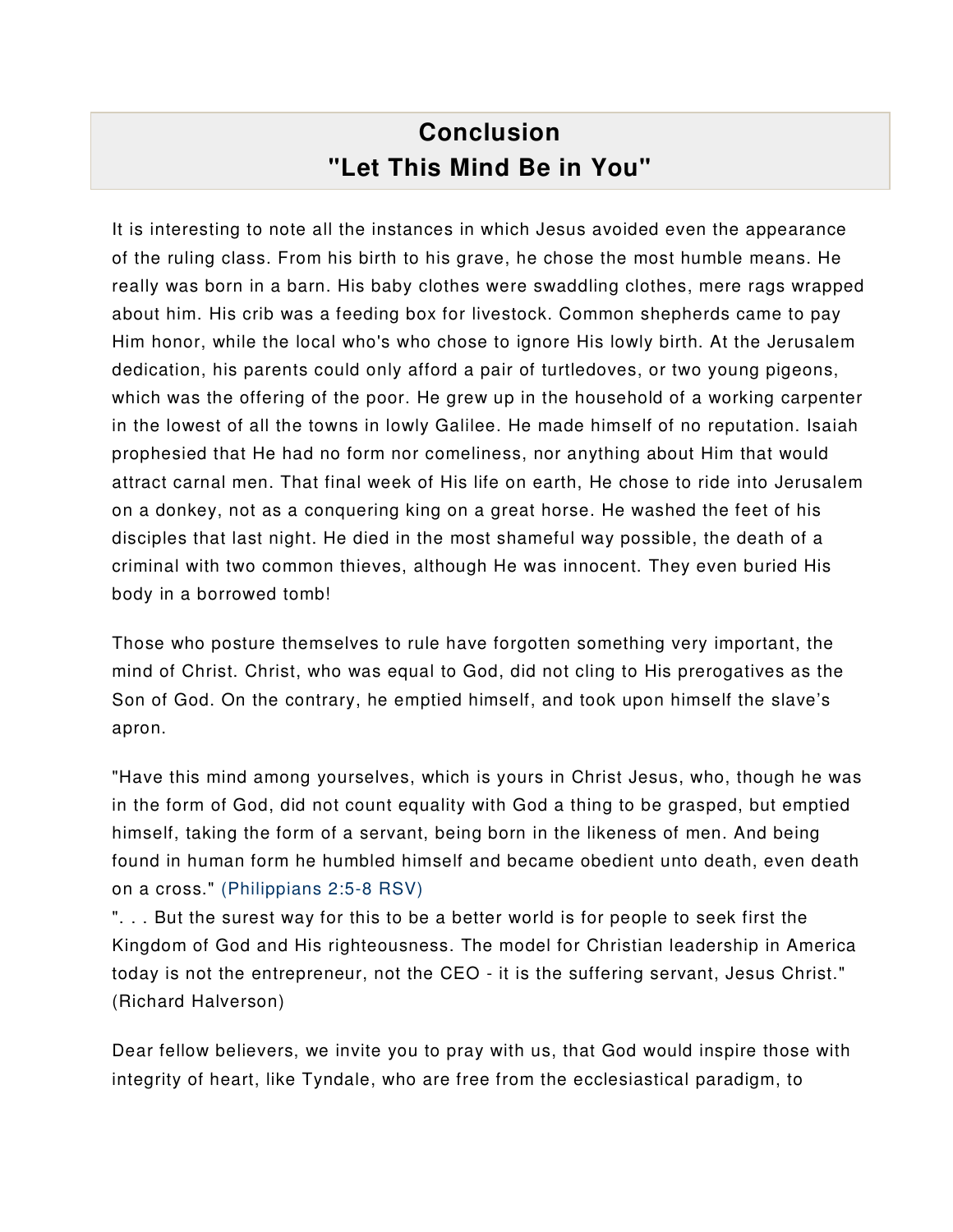translate a new Bible, minus the old ecclesiastical words, so that this love story can no longer be used as a scepter of power in the hands of would-be kings.

Copyright © aWildernessVoice.com